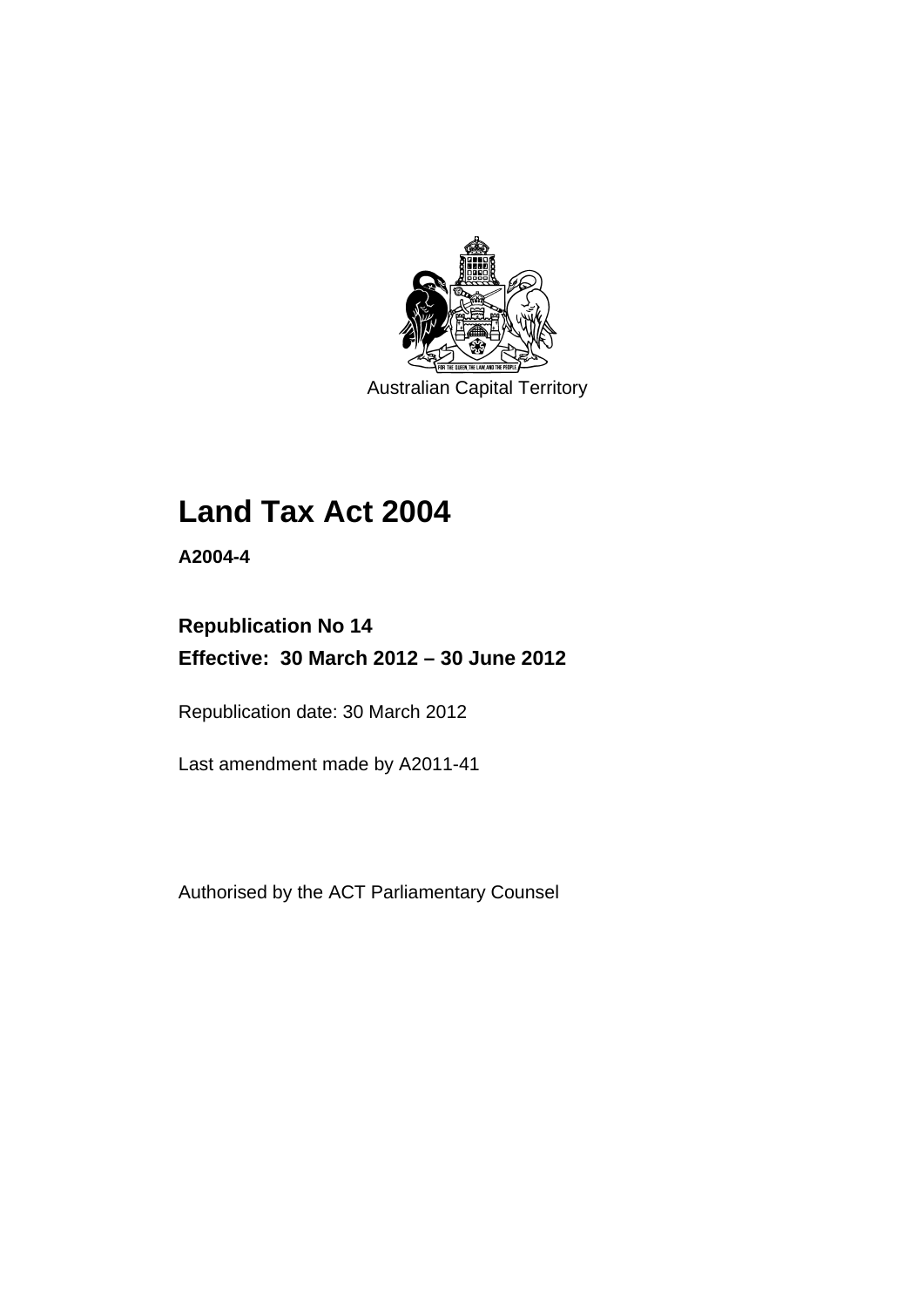### **About this republication**

### **The republished law**

This is a republication of the *Land Tax Act 2004* (including any amendment made under the *Legislation Act 2001*, part 11.3 (Editorial changes)) as in force on 30 March 2012*.* It also includes any commencement, amendment, repeal or expiry affecting this republished law to 30 March 2012.

The legislation history and amendment history of the republished law are set out in endnotes 3 and 4.

### **Kinds of republications**

The Parliamentary Counsel's Office prepares 2 kinds of republications of ACT laws (see the ACT legislation register at www.legislation.act.gov.au):

- authorised republications to which the *Legislation Act 2001* applies
- unauthorised republications.

The status of this republication appears on the bottom of each page.

#### **Editorial changes**

The *Legislation Act 2001*, part 11.3 authorises the Parliamentary Counsel to make editorial amendments and other changes of a formal nature when preparing a law for republication. Editorial changes do not change the effect of the law, but have effect as if they had been made by an Act commencing on the republication date (see *Legislation Act 2001*, s 115 and s 117). The changes are made if the Parliamentary Counsel considers they are desirable to bring the law into line, or more closely into line, with current legislative drafting practice.

This republication does not include amendments made under part 11.3 (see endnote 1).

### **Uncommenced provisions and amendments**

If a provision of the republished law has not commenced, the symbol  $\mathbf{U}$  appears immediately before the provision heading. Any uncommenced amendments that affect this republished law are accessible on the ACT legislation register (www.legislation.act.gov.au). For more information, see the home page for this law on the register.

#### **Modifications**

If a provision of the republished law is affected by a current modification, the symbol  $\mathbf{M}$ appears immediately before the provision heading. The text of the modifying provision appears in the endnotes. For the legal status of modifications, see the *Legislation Act 2001*, section 95.

#### **Penalties**

At the republication date, the value of a penalty unit for an offence against this law is \$110 for an individual and \$550 for a corporation (see *Legislation Act 2001*, s 133).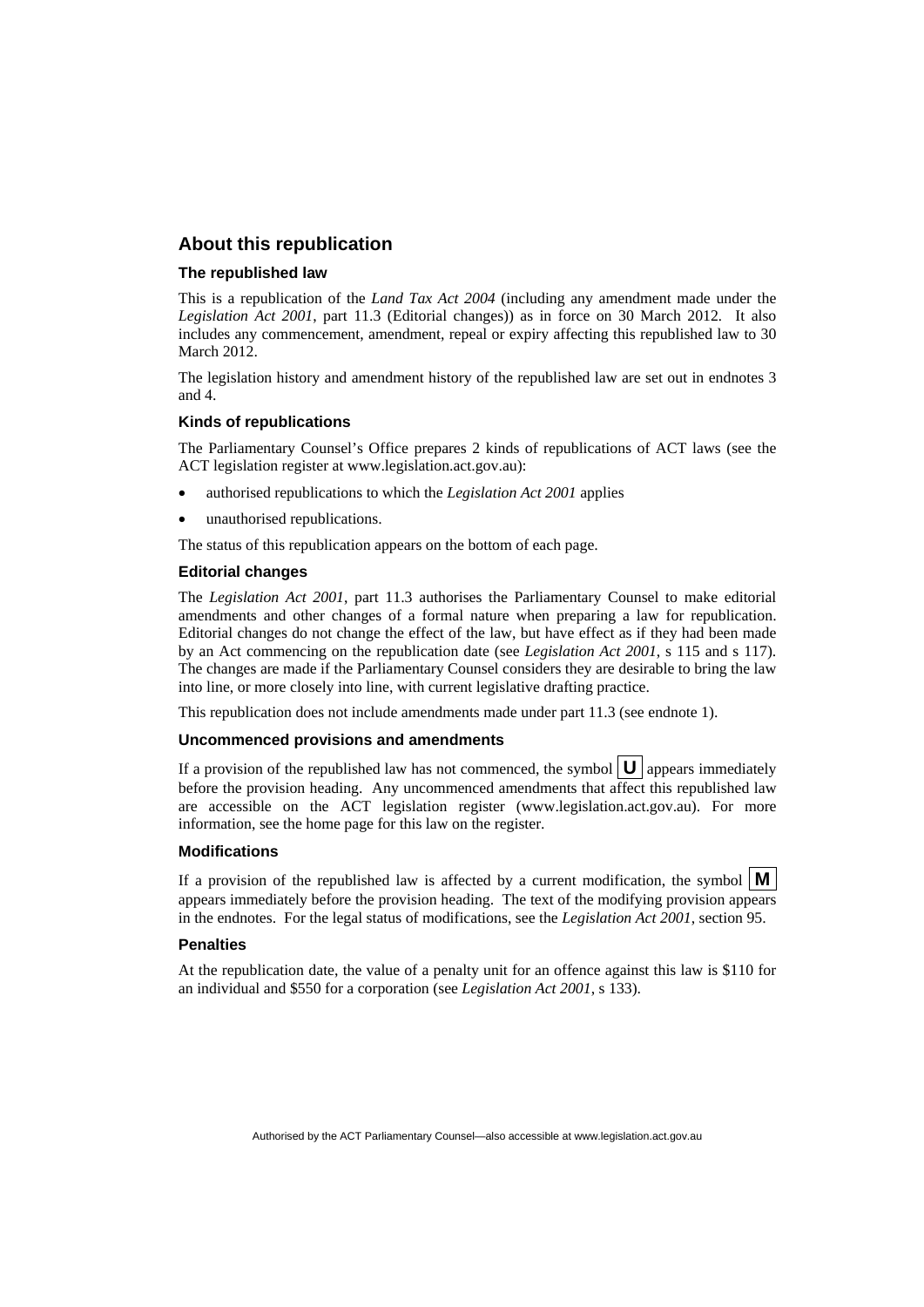

# **Land Tax Act 2004**

# **Contents**

|                 |                                                       | Page       |
|-----------------|-------------------------------------------------------|------------|
| Part 1          | <b>Preliminary</b>                                    |            |
| 1               | Name of Act                                           | 2          |
| 3               | Dictionary                                            | 2          |
| 4               | <b>Notes</b>                                          | 2          |
| 5               | Offences against Act-application of Criminal Code etc | 3          |
| Part 2          | Imposition and payment of land tax                    |            |
| 6               | Pt 2 subject to pt 4                                  | 4          |
| 7               | Definitions for pt 2                                  | 4          |
| 8               | When is something rented for pt 2?                    | 5          |
| 9               | Imposition of land tax                                | 6          |
| 10              | Land exempted from s 9 generally                      |            |
| 11              | Land exempted from land tax                           | 9          |
| 12 <sup>2</sup> | Application for compassionate case exemption          | 10         |
| 13              | Decision on compassionate application                 | 11         |
| R <sub>14</sub> | Land Tax Act 2004                                     | contents 1 |
| 30/03/12        | Fffective: 30/03/12-30/06/12                          |            |

Effective: 30/03/12-30/06/12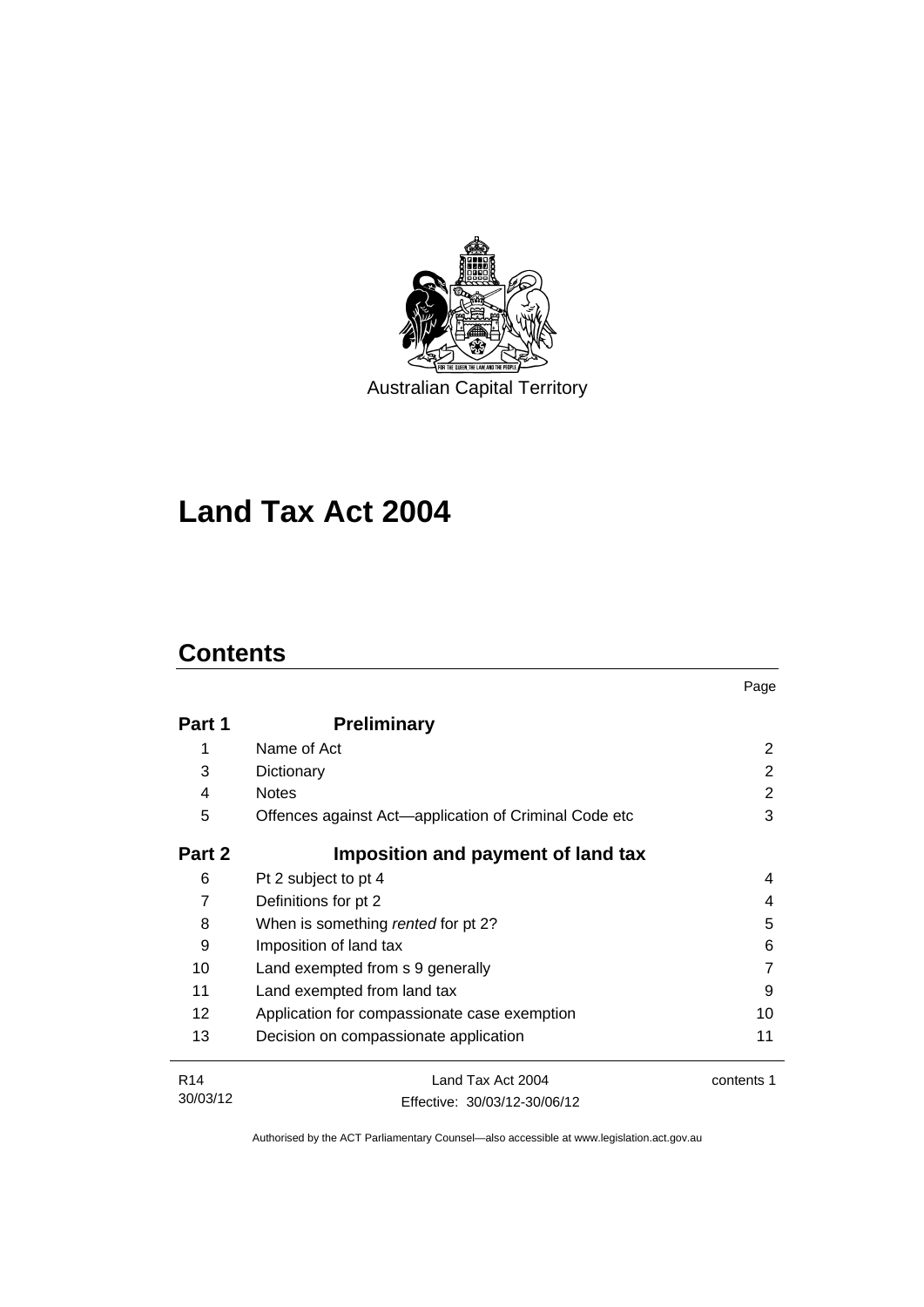|                                     |                                                                                  | Page            |
|-------------------------------------|----------------------------------------------------------------------------------|-----------------|
| 14                                  | Commissioner to be told if residential land rented                               | 11              |
| 14A                                 | Commissioner to be told if residential land owned by an individual as<br>trustee | 13              |
| 15                                  | Multiple dwellings                                                               | 13              |
| 16                                  | Land partly owned by corporation or trustee                                      | 14              |
| 17                                  | Payment of land tax                                                              | 15              |
| 18                                  | Land tax for part of quarter                                                     | 16              |
| Part 3                              | <b>Enforcement</b>                                                               |                 |
| 19                                  | Interest payable on overdue land tax                                             | 17              |
| 19A                                 | Interest and penalty tax payable on land tax if no disclosure                    | 17              |
| 20                                  | Charge of land tax on rateable land                                              | 19              |
| 21                                  | Notice of land tax in arrears                                                    | 19              |
| 22                                  | Unoccupied land-letting for unpaid land tax                                      | 19              |
| 23                                  | Entitlement to possession of land held by commissioner                           | 21              |
| 24                                  | Sale of land for nonpayment of land tax                                          | 21              |
| 25                                  | Application may relate to more than 1 parcel                                     | 25              |
| Part 4                              | Unit subdivisions                                                                |                 |
| <b>Division 4.1</b>                 | Application of Act to unit subdivisions                                          |                 |
| 26                                  | Unit subdivisions                                                                | 27              |
| 27                                  | Unit subdivisions-land tax                                                       | 27              |
| <b>Division 4.2</b>                 | <b>Certain proposed unit subdivisions</b>                                        |                 |
| 28                                  | Meaning of qualifying parcel of land for div 4.2                                 | 28              |
| 29                                  | When div 4.2 applies to parcel of land                                           | 28              |
| 30                                  | Imposition of land tax-qualifying parcels of land                                |                 |
| 31<br>End of application of div 4.2 |                                                                                  | 29              |
| 32                                  | Reassessment-completion of development                                           | 30              |
| 33                                  | Reassessment-noncompletion of development                                        | 31              |
| Part 5                              | <b>Exemptions, remissions and certain interest</b>                               |                 |
|                                     | payments                                                                         |                 |
| 34                                  | Exemption from land tax                                                          | 33              |
| 35                                  | Remission of land tax                                                            | 33              |
| 36                                  | Remission of interest                                                            | 34              |
| contents 2                          | Land Tax Act 2004                                                                | R <sub>14</sub> |
|                                     | Effective: 30/03/12-30/06/12                                                     | 30/03/12        |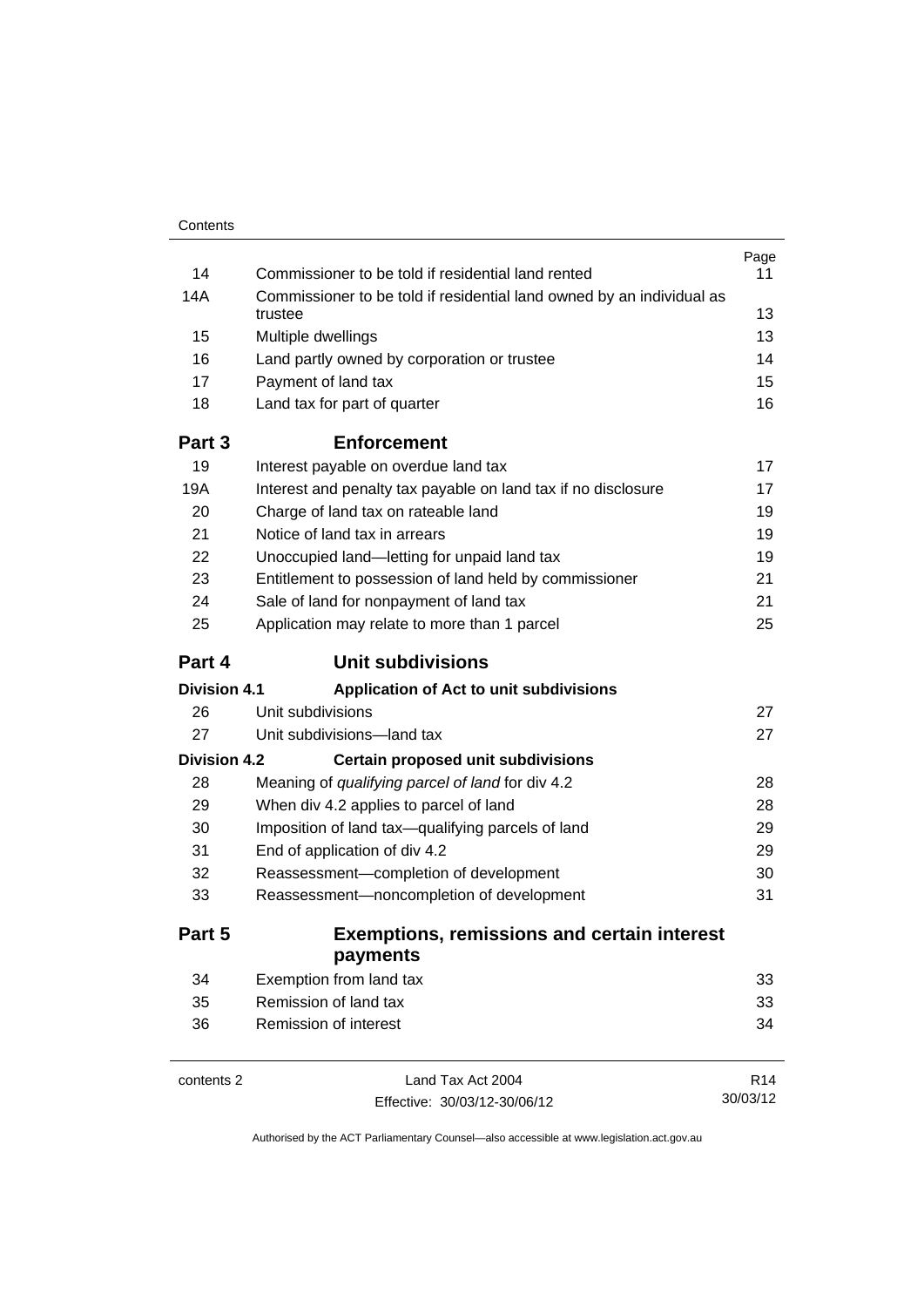| 37     | Interest on refund                             | Page<br>34 |
|--------|------------------------------------------------|------------|
| Part 6 | <b>Miscellaneous</b>                           |            |
| 38     | Objections                                     | 35         |
| 39     | Review of decisions by ACAT                    | 35         |
| 40     | Working out amounts with fractions for Act     | 36         |
| 41     | Certificate of land tax and other charges      | 36         |
| 42     | Statement of amounts payable and payments made | 37         |
| 43     | Determination of fees                          | 37         |
| 44     | Regulation-making power                        | 38         |
|        |                                                |            |

# **Dictionary** [39](#page-44-0)

### **[Endnotes](#page-48-0)**

|   |   | About the endnotes     | 43 |
|---|---|------------------------|----|
|   | 2 | Abbreviation key       | 43 |
|   | 3 | Legislation history    | 44 |
| 4 |   | Amendment history      | 46 |
|   | 5 | Earlier republications | 48 |
|   |   |                        |    |

**Contents**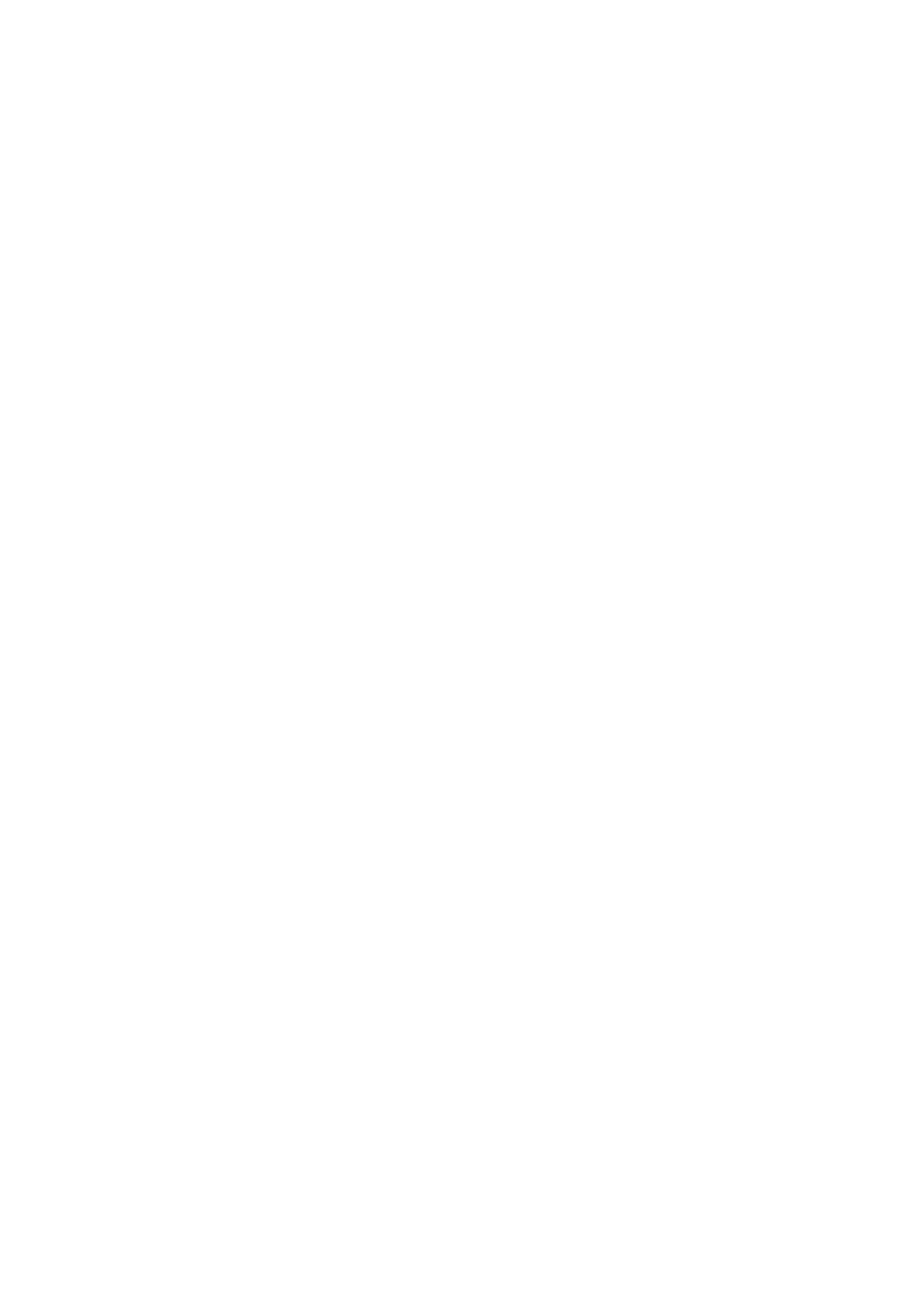

# **Land Tax Act 2004**

An Act about land tax

Ī

R14 30/03/12 page 1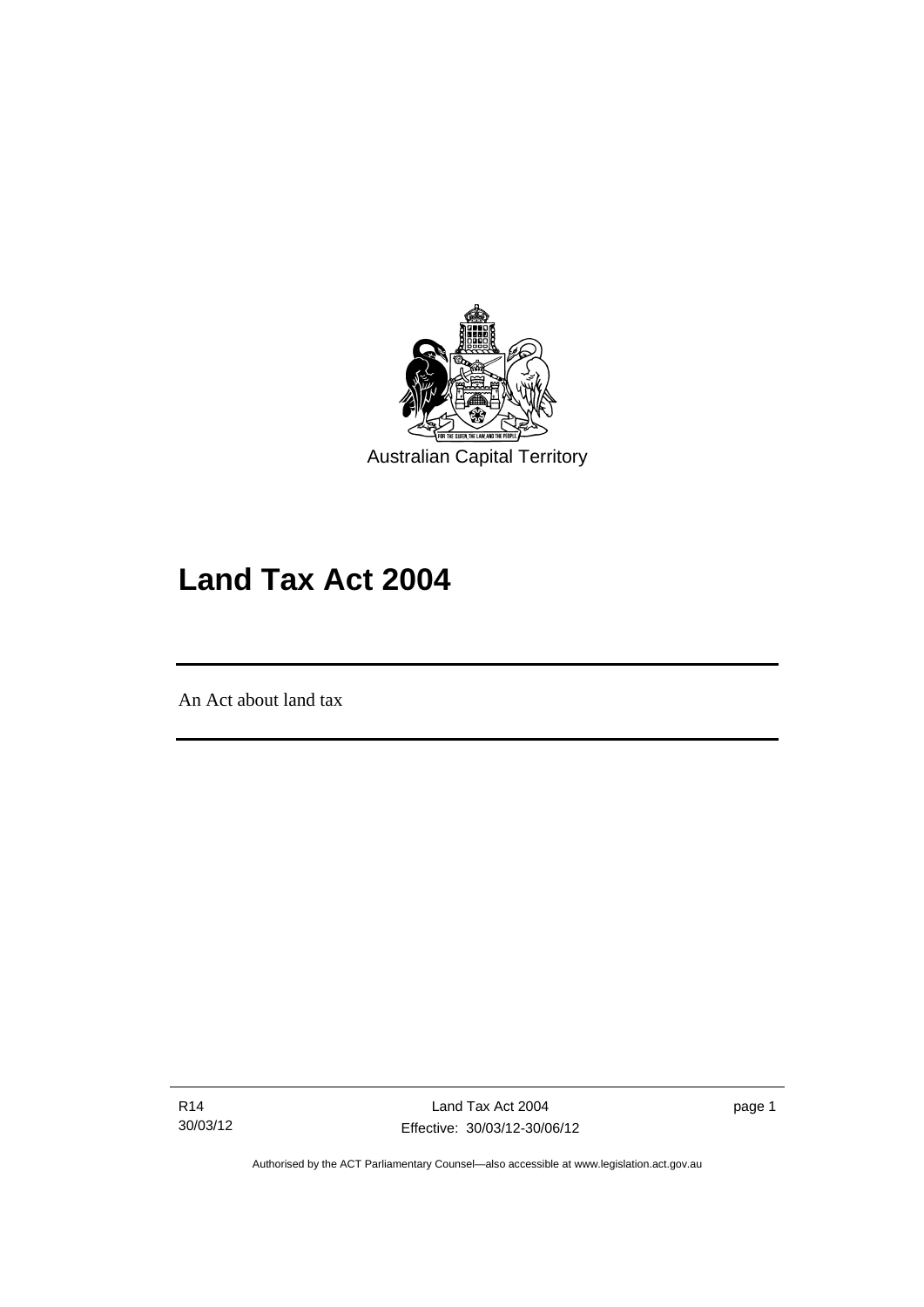### Part 1 **Preliminary**

Section 1

# <span id="page-7-0"></span>**Part 1** Preliminary

### <span id="page-7-1"></span>**1 Name of Act**

This Act is the *Land Tax Act 2004*.

*Note* This Act is a *tax law* under the Taxation Administration Act. As a tax law, this Act is subject to provisions of the Taxation Administration Act about the administration and enforcement of tax laws generally.

### <span id="page-7-2"></span>**3 Dictionary**

The dictionary at the end of this Act is part of this Act.

*Note 1* The dictionary at the end of this Act defines certain terms used in this Act, and includes references (*signpost definitions*) to other terms defined elsewhere.

> For example, the signpost definition '*unit subdivision*—see the *Rates Act 2004*, dictionary.' means that the term 'unit subdivision' is defined in that dictionary and the definition applies to this Act.

*Note* 2 A definition in the dictionary (including a signpost definition) applies to the entire Act unless the definition, or another provision of the Act, provides otherwise or the contrary intention otherwise appears (see Legislation Act,  $s$  155 and  $s$  156 (1)).

### <span id="page-7-3"></span>**4 Notes**

A note included in this Act is explanatory and is not part of this Act.

*Note* See Legislation Act, s 127 (1), (4) and (5) for the legal status of notes.

Authorised by the ACT Parliamentary Counsel—also accessible at www.legislation.act.gov.au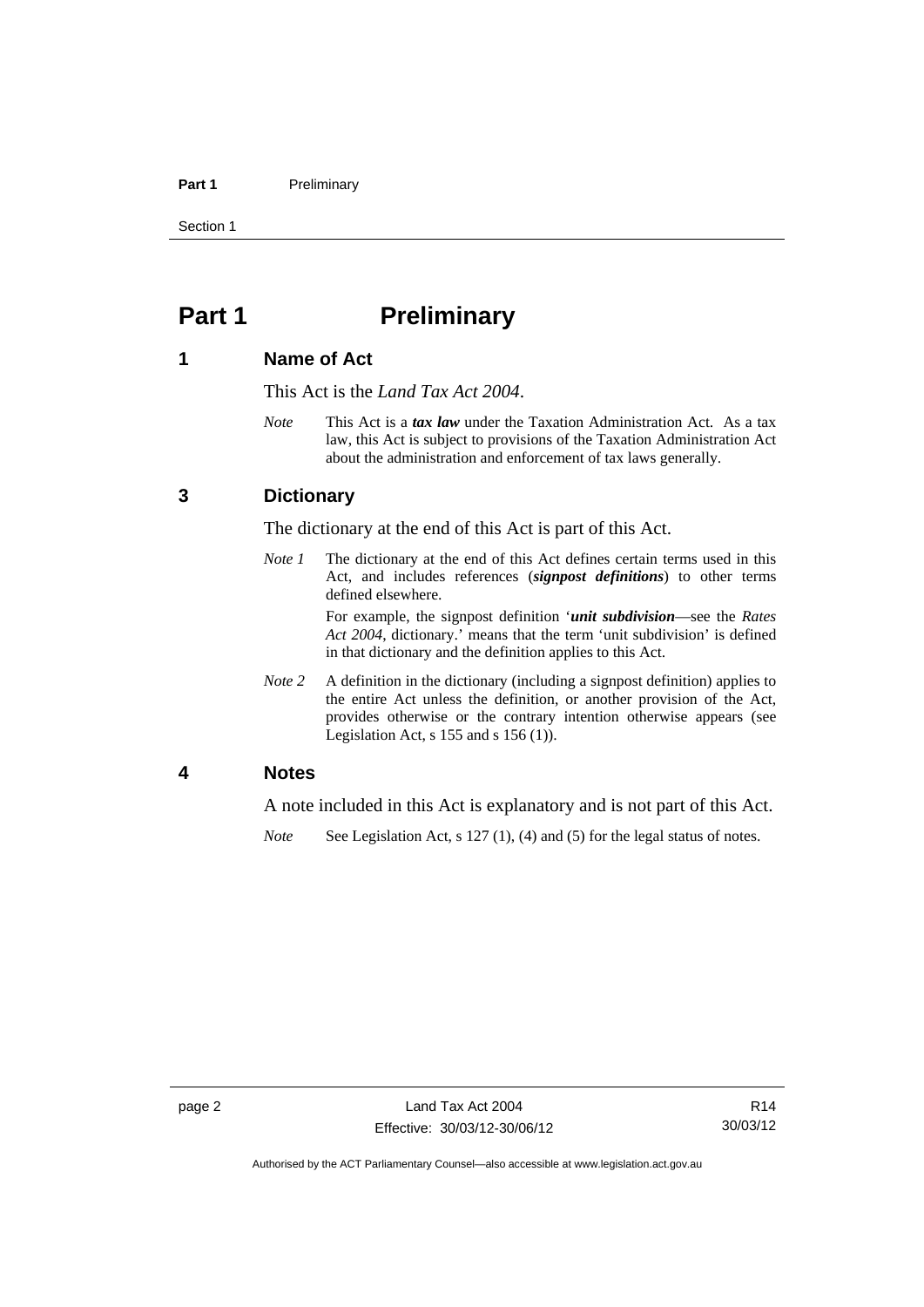### <span id="page-8-0"></span>**5 Offences against Act—application of Criminal Code etc**

Other legislation applies in relation to offences against this Act.

### *Note 1 Criminal Code*

The Criminal Code, ch 2 applies to all offences against this Act (see Code, pt 2.1).

The chapter sets out the general principles of criminal responsibility (including burdens of proof and general defences), and defines terms used for offences to which the Code applies (eg *conduct*, *intention*, *recklessness* and *strict liability*).

### *Note 2 Penalty units*

The Legislation Act, s 133 deals with the meaning of offence penalties that are expressed in penalty units.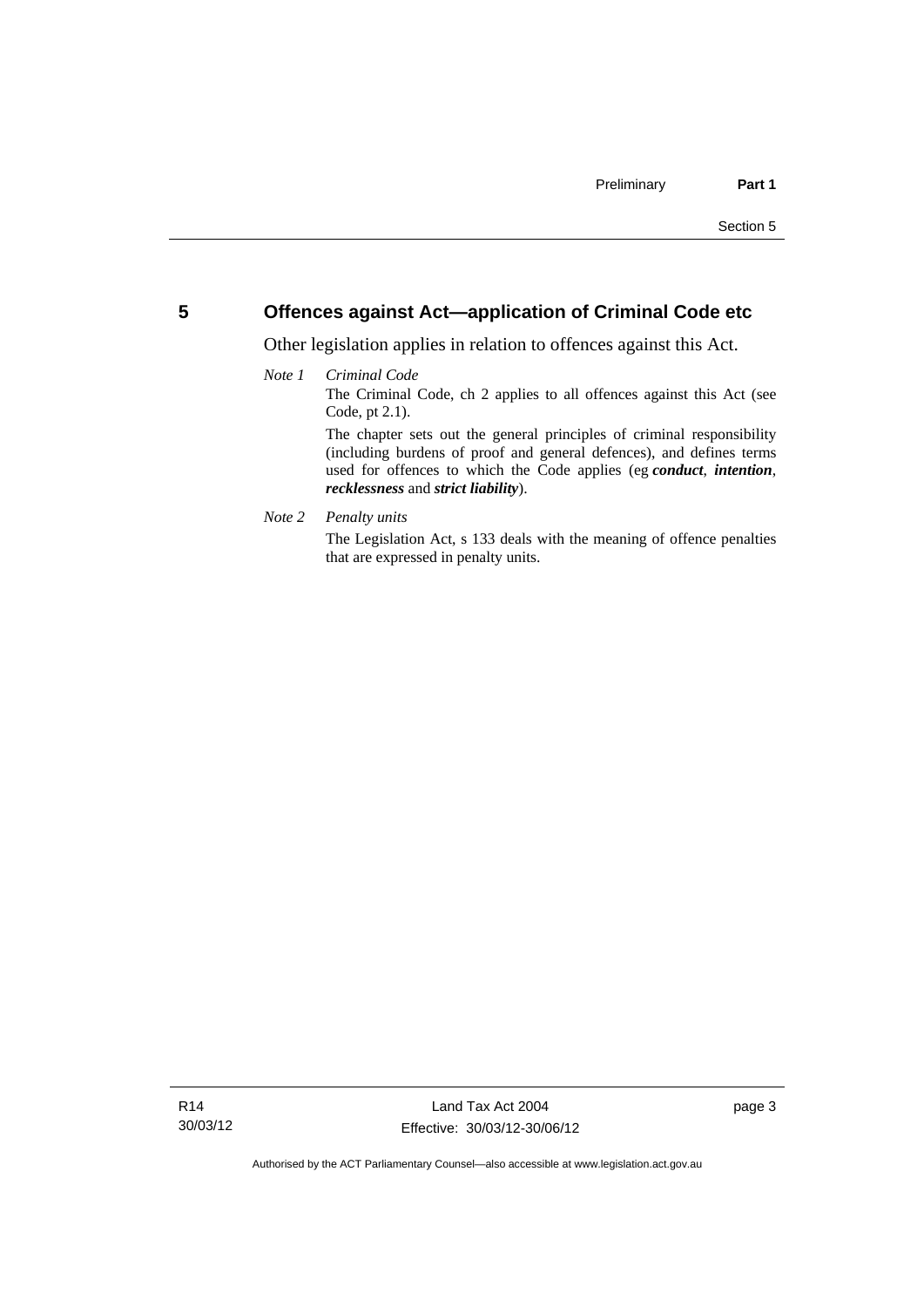# <span id="page-9-0"></span>**Part 2 Imposition and payment of land tax**

### <span id="page-9-1"></span>**6 Pt 2 subject to pt 4**

This part is subject to part 4 (Unit subdivisions).

### <span id="page-9-2"></span>**7 Definitions for pt 2**

In this part:

*rent* means valuable consideration for which a tenant is liable under a tenancy agreement in relation to the tenancy or a period of the tenancy.

### *tenancy agreement*—

- (a) means an agreement under which a person grants to someone else for value a right of occupation of a parcel of land for use as a residence—
	- (i) whether the right of occupation is exclusive or not; and
	- (ii) whether the agreement is express or implied; and
	- (iii) whether the agreement is in writing, is oral, or is partly in writing and partly oral; but
- (b) does not include an agreement giving a right of occupation only as a boarder or lodger.

*tenant* means a person with a right of occupation under a tenancy agreement.

*trustee* does not include—

- (a) in relation to a dead person—an executor of the will, or an administrator of the estate, of the dead person; or
- (b) a guardian or manager of the property of a person with a legal disability.

R14 30/03/12

Authorised by the ACT Parliamentary Counsel—also accessible at www.legislation.act.gov.au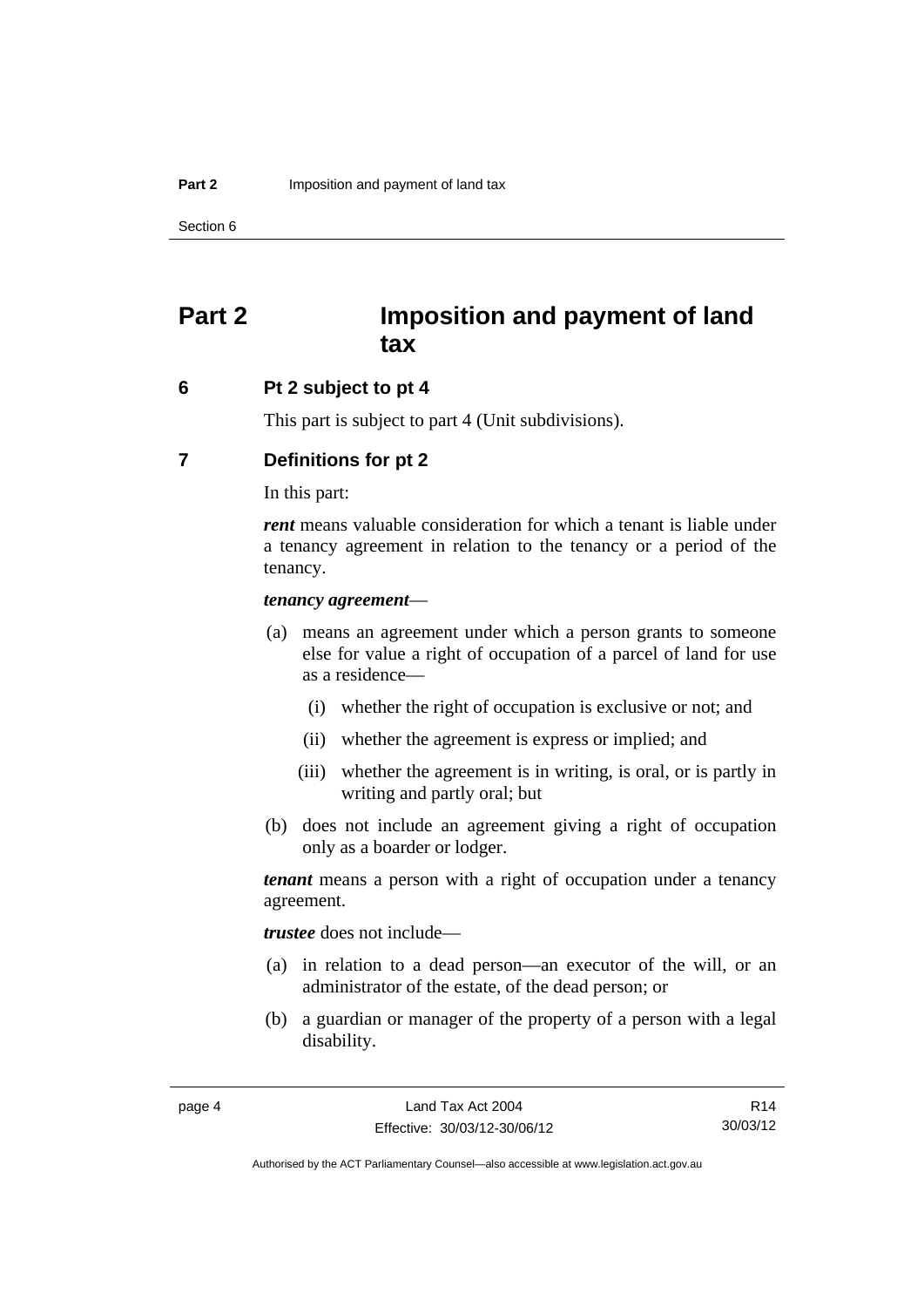### <span id="page-10-0"></span>**8 When is something** *rented* **for pt 2?**

 (1) For this part, a parcel of land or dwelling is not taken to be *rented* only because a tenant is liable to pay for rates, land tax, repairs, maintenance or insurance in relation to the parcel or dwelling.

*Note* For provision about multiple dwellings on a parcel of land, see s 15.

- (2) For this part, a parcel of land or dwelling is taken to be *rented* if it is rented on the 1st day of a quarter.
- (3) For this part, a parcel of land or dwelling is taken to be *rented* on the 1st day of a quarter if—
	- (a) it is leased for residential purposes on that day; and
	- (b) it was rented at any time in the previous quarter.
- (4) However, the parcel of land or dwelling is taken not to be *rented* on the 1st day of a quarter if—
	- (a) the owner gives written notice to the commissioner before the beginning of the quarter that the parcel or dwelling will not be rented at any time in the quarter; or
	- (b) the owner gives written notice to the commissioner during the quarter that the parcel or dwelling has not been, and will not be, rented at any time in the quarter; or
	- (c) the owner gives written notice to the commissioner after the quarter that the parcel was not rented at any time in the quarter; or
	- (d) the owner gives written notice to the commissioner that the parcel or dwelling was not rented during a continuous period of at least 91 days that—
		- (i) begins in a quarter after the 1st day of the quarter; and
		- (ii) ends in the following quarter.

page 5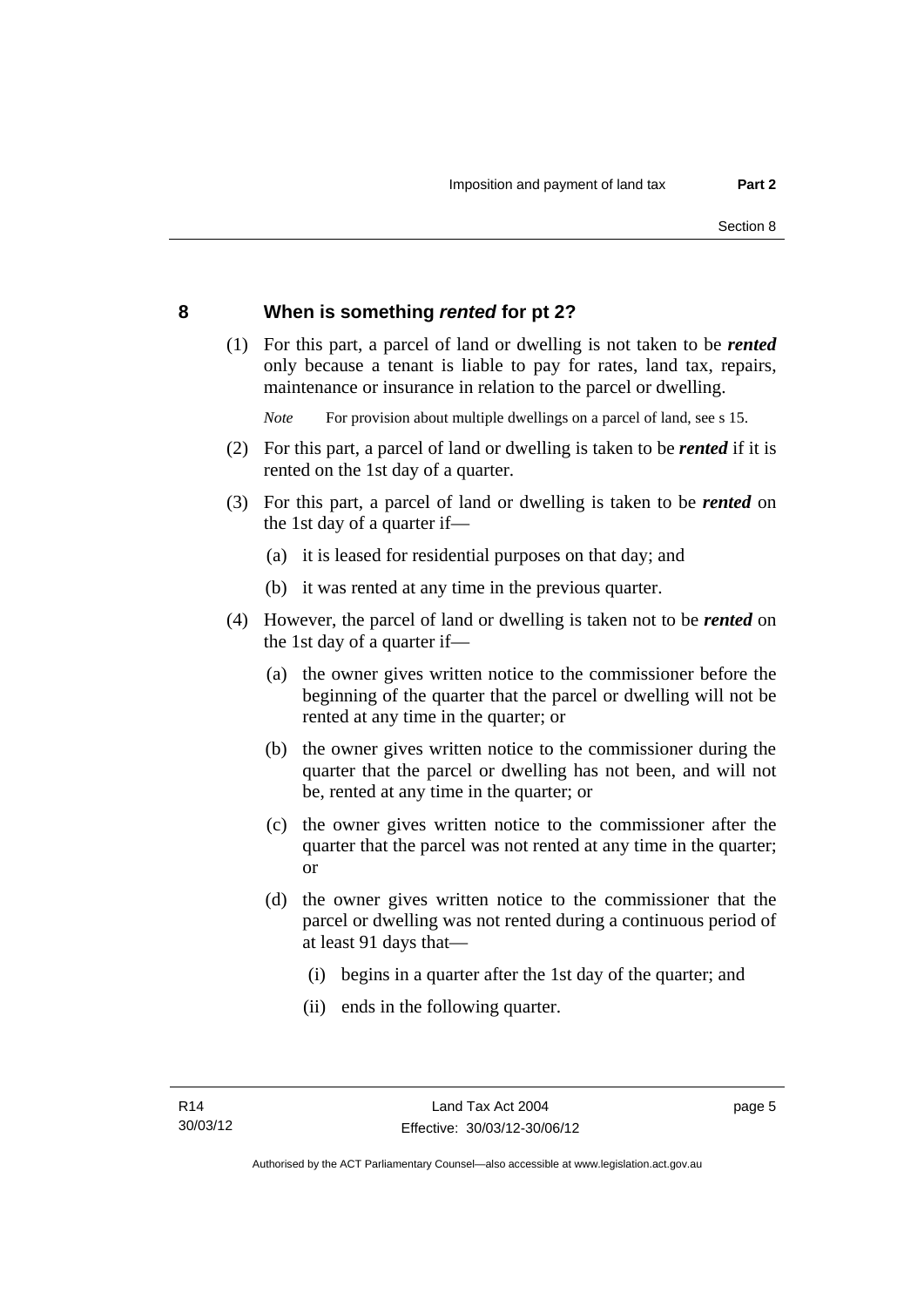Section 9

- (5) Also, if the owner of a parcel of land becomes the owner on the 1st day of a quarter or during the previous quarter, the parcel is taken to be not rented on the 1st day of the quarter unless—
	- (a) the owner advises under section 14 that the parcel is rented; or
	- (b) the commissioner is otherwise satisfied that the parcel is rented.

### <span id="page-11-0"></span>**9 Imposition of land tax**

- (1) Land tax at the appropriate rate is imposed for a quarter on each parcel of rateable land that is—
	- (a) rented residential land; or
	- (b) residential land owned by a corporation or trustee; or
	- (c) commercial land.
- (2) The *appropriate rate* of land tax for a parcel of land is the amount worked out for the parcel as follows:

determined rate  $\times$  average unimproved value

- (3) However, land tax is not imposed on a parcel of land that is exempt under section 10 or section 11.
- (4) In this section:

*average unimproved value* means the average unimproved value of the parcel of land under the *Rates Act 2004*.

### *commercial land*—

- (a) means rateable land that is not residential land or rural land; and
- (b) includes part of a parcel of land used for commercial purposes.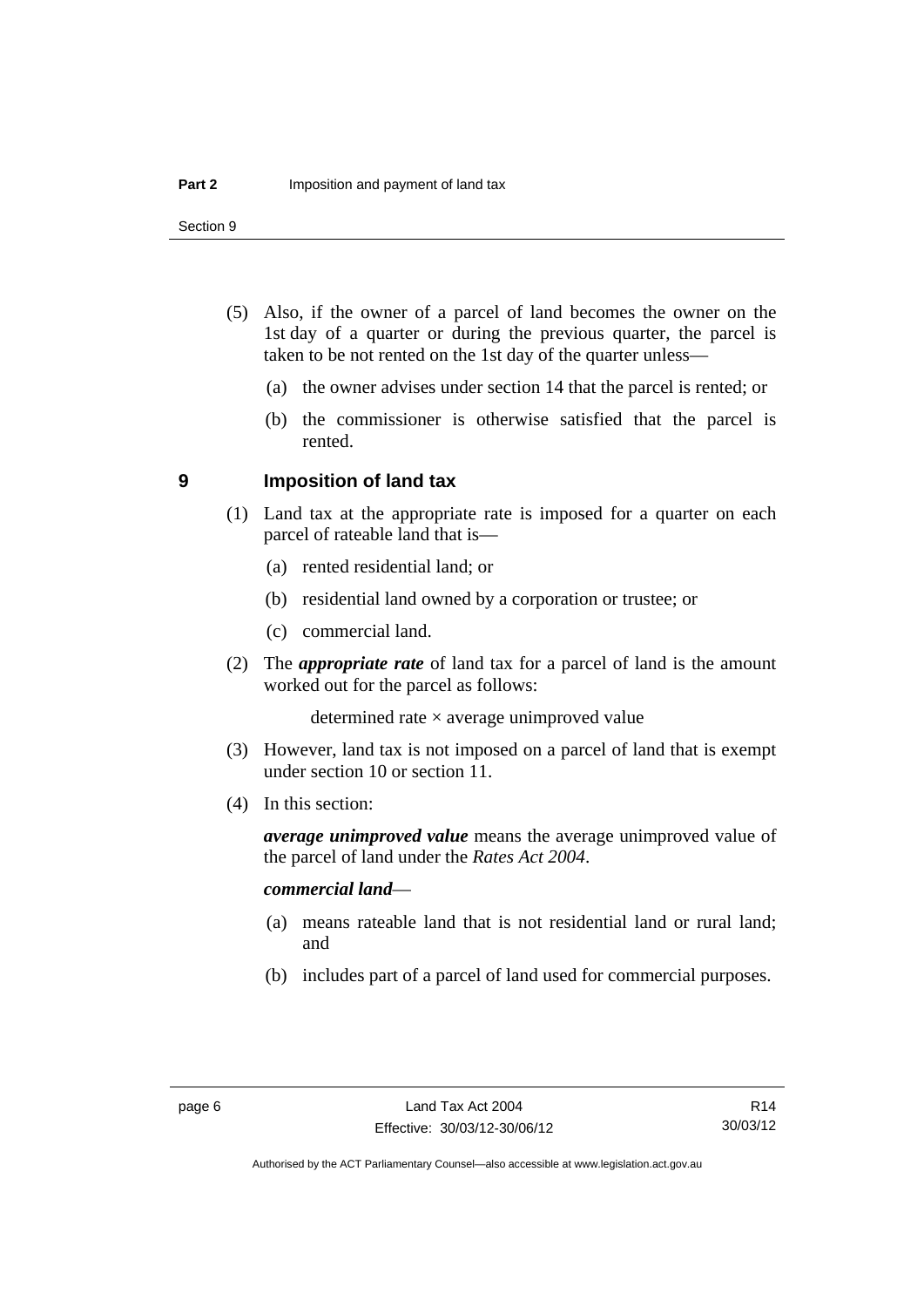*determined rate* means the rate determined under the Taxation Administration Act, section 139.

*Note* The power to determine a rate under the Taxation Administration Act includes the power to determine a different rate for different matters or different classes of matters (see Legislation Act, s 48).

### <span id="page-12-0"></span>**10 Land exempted from s 9 generally**

- (1) The following parcels of land are exempt from land tax imposed under section 9:
	- (a) a parcel of residential land owned by an individual if the parcel is exempted under section 13 (Decision on compassionate application) in relation to the parcel;
	- *Note* An exemption under s 13 is for 1 year or less.
	- (b) a parcel of rural land;
	- (c) a parcel of land owned by the housing commissioner under the *Housing Assistance Act 2007*;
	- (d) a parcel of land owned or leased by an entity declared under the *Duties Act 1999*, section 73A (Transfers etc to entities for community housing);
	- (e) a parcel of land leased for a retirement village;
	- (f) a parcel of land leased for a nursing home;
	- (g) a parcel of land leased for a nursing home and a retirement village;
	- (h) a parcel of land leased by a religious institution or order to provide residential accommodation to a member of the institution or order and allow the member to perform his or her duties as a member of the institution or order;
	- (i) a parcel of land, other than a parcel of residential land leased to a corporation or trustee, being used for a purpose prescribed under the regulations.

page 7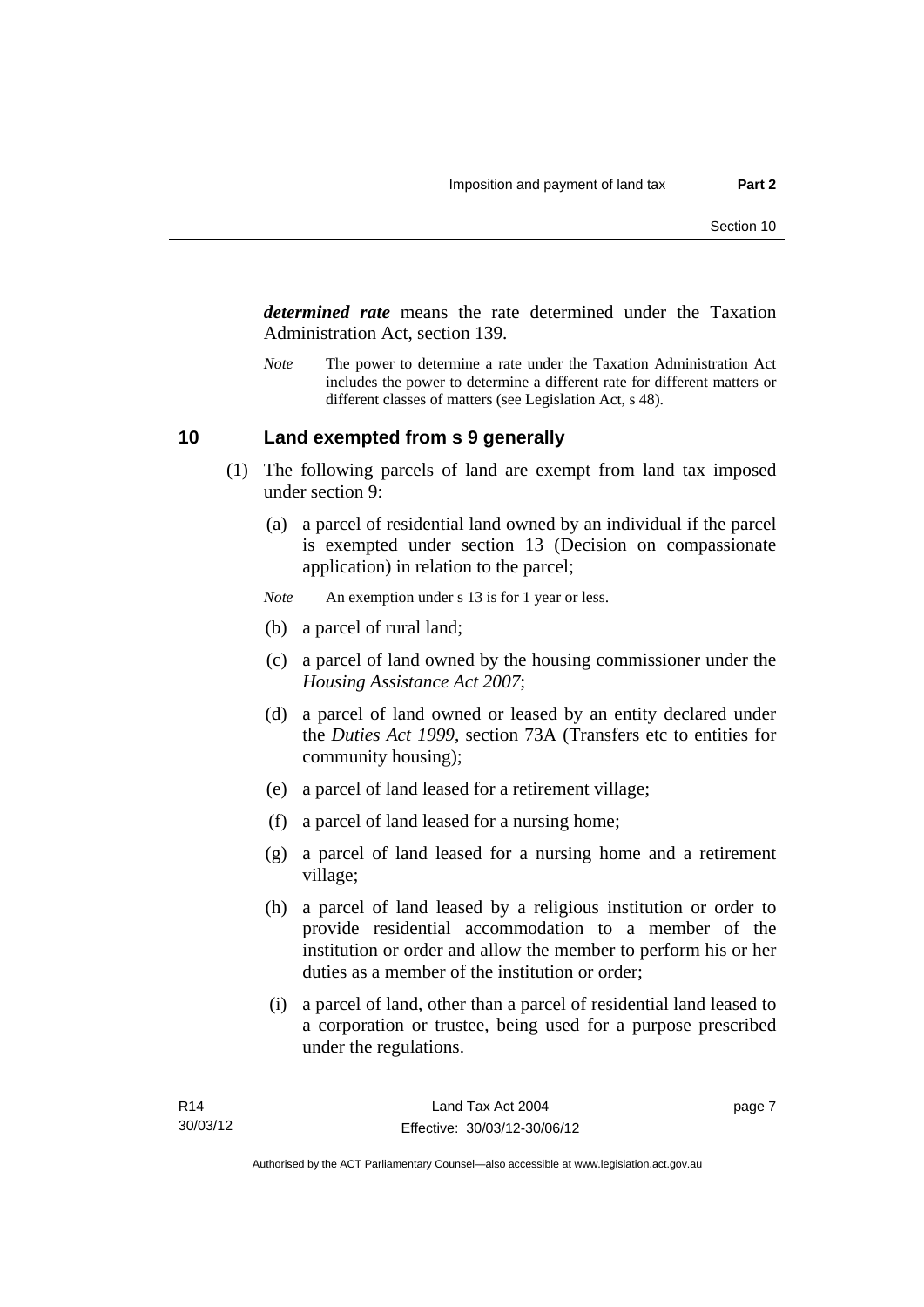(2) In this section:

*nursing home* means premises that—

- (a) are approved, or taken to be approved, as a nursing home under the *National Health Act 1953* (Cwlth); and
- (b) are built on land under a lease that allows the use of the land—
	- (i) for residential accommodation and nursing care for patients who, because of infirmity or illness, disease, incapacity or disability have a continuing need for nursing care; and
	- (ii) if the land is also used, or to be used, as a retirement village—for residential retirement accommodation.

*retirement village* means a complex of buildings (whether or not including hostel units)—

- (a) that is intended predominantly for retired people who are at least 55 years old, or couples, at least 1 of whom is at least 55 years old; and
- (b) each of which is, or is to be, occupied or used under a sublease, licence or other arrangement (other than a lease); and
- (c) each of which is intended, and able, to be occupied as a home; and
- (d) that is built on land under a lease that allows the use of the land—
	- (i) for residential retirement accommodation; and
	- (ii) if the land is also used, or to be used, for a nursing home—for residential accommodation and nursing care for patients who, because of infirmity or illness, disease, incapacity or disability have a continuing need for nursing care; and

R14 30/03/12

Authorised by the ACT Parliamentary Counsel—also accessible at www.legislation.act.gov.au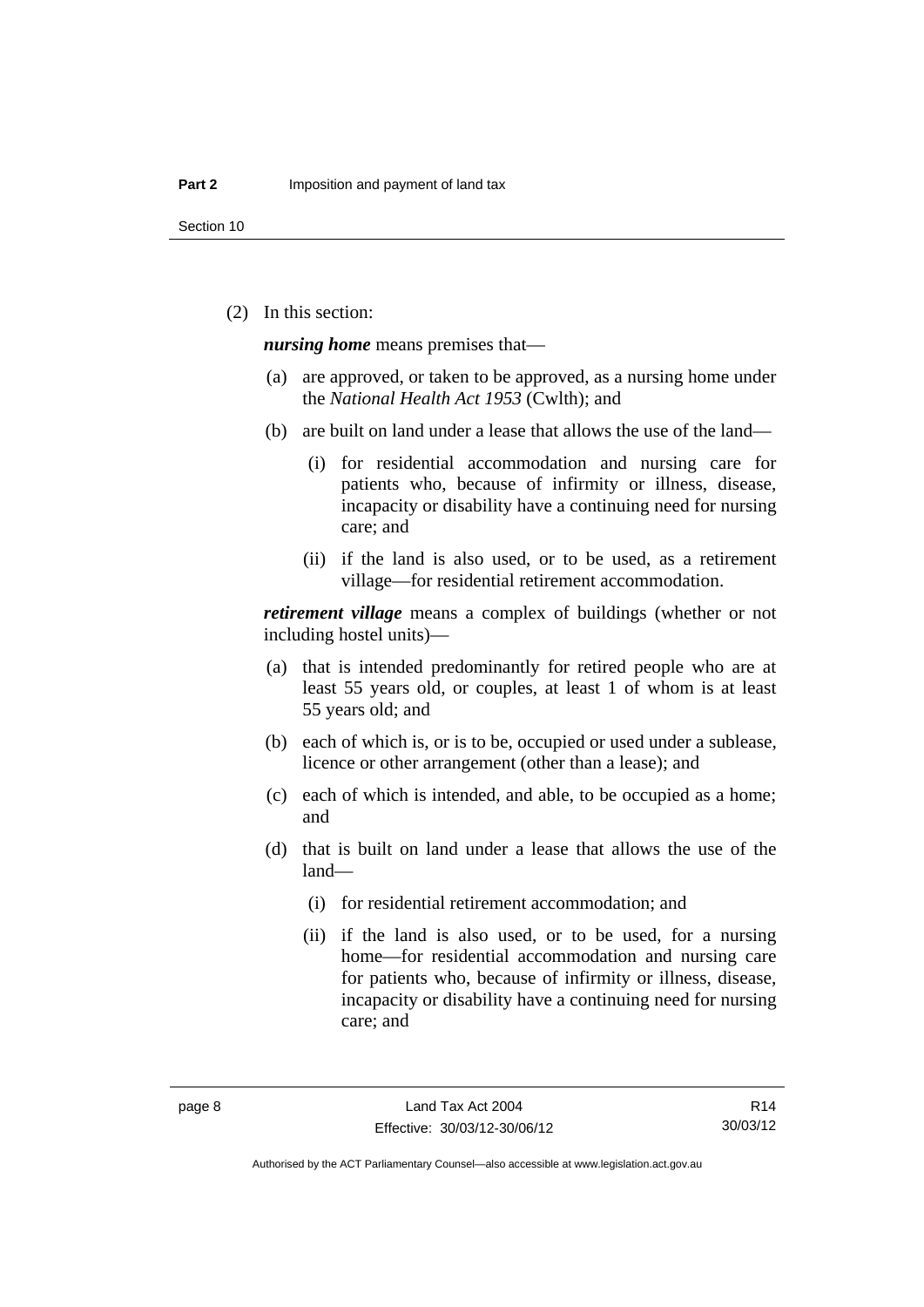- (e) from which no business activity is conducted by the lessee, other than a business connected with the conduct of—
	- (i) a retirement village; or
	- (ii) if a nursing home is also conducted under the same lease—the nursing home.

*Note* Section 15 (2) disapplies this section in certain circumstances.

### <span id="page-14-0"></span>**11 Land exempted from land tax**

- (1) The following parcels of land are exempted from land tax:
	- (a) a parcel of land held under a development lease by a corporation;
	- (b) a parcel of residential land owned by a not-for-profit housing corporation.
- (2) A parcel of land owned by a corporation carrying on business as a builder or land developer is exempt from land tax in relation to the parcel for 2 years beginning on the 1st day of the 1st quarter after the corporation becomes the owner of the parcel if—
	- (a) the parcel is used by the corporation only to construct new residential premises; and
	- (b) the new residential premises are to be sold by the corporation when finished.
- (3) In this section:

*development lease*, of land, means a lease for the development of the land by the lessee, or at the lessee's expense, by clearing, filling, grading, draining, levelling or excavating the land to make it suitable for subdivision into parcels of land to be leased.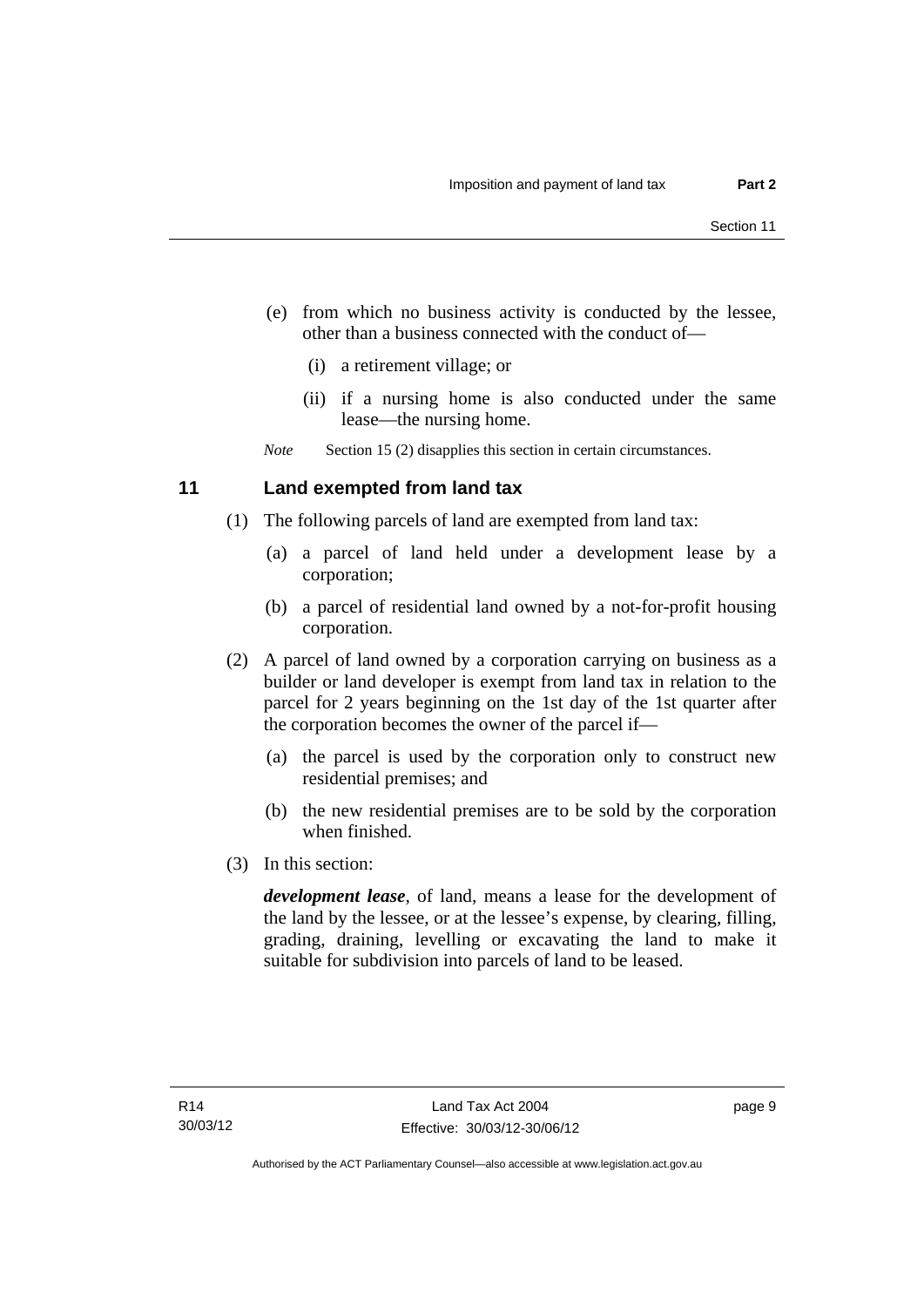*new residential premises* includes premises intended and able to be occupied as a home that—

- (a) have been created through substantial renovations of a building; or
- (b) have been built, or contain a building that has been built, to replace demolished premises on the same land.

*not-for-profit housing corporation* means a corporation registered under the Corporations Act or the *Cooperatives Act 2002* with a constitution that—

- (a) states that the main objective of the corporation is the provision of housing; and
- (b) prohibits the corporation from making a distribution (whether in money, property or another way) to its members.

*substantial renovations*, of a building, are renovations in which all, or substantially all, of the building is removed or replaced, whether or not the renovations involve removal or replacement of foundations, external walls, interior supporting walls, floors, roof or staircases.

*Note* Section 15 (2) disapplies this section in certain circumstances.

# <span id="page-15-0"></span>**12 Application for compassionate case exemption**

- (1) This section applies if, on the  $1<sup>st</sup>$  day of a quarter, a parcel of residential land is owned by an individual (the *owner*) and rented by a tenant.
- (2) The owner may apply in writing to the commissioner for a declaration that the parcel of land be treated as exempt from land tax on compelling compassionate grounds.
- (3) The application must set out the grounds on which it is made.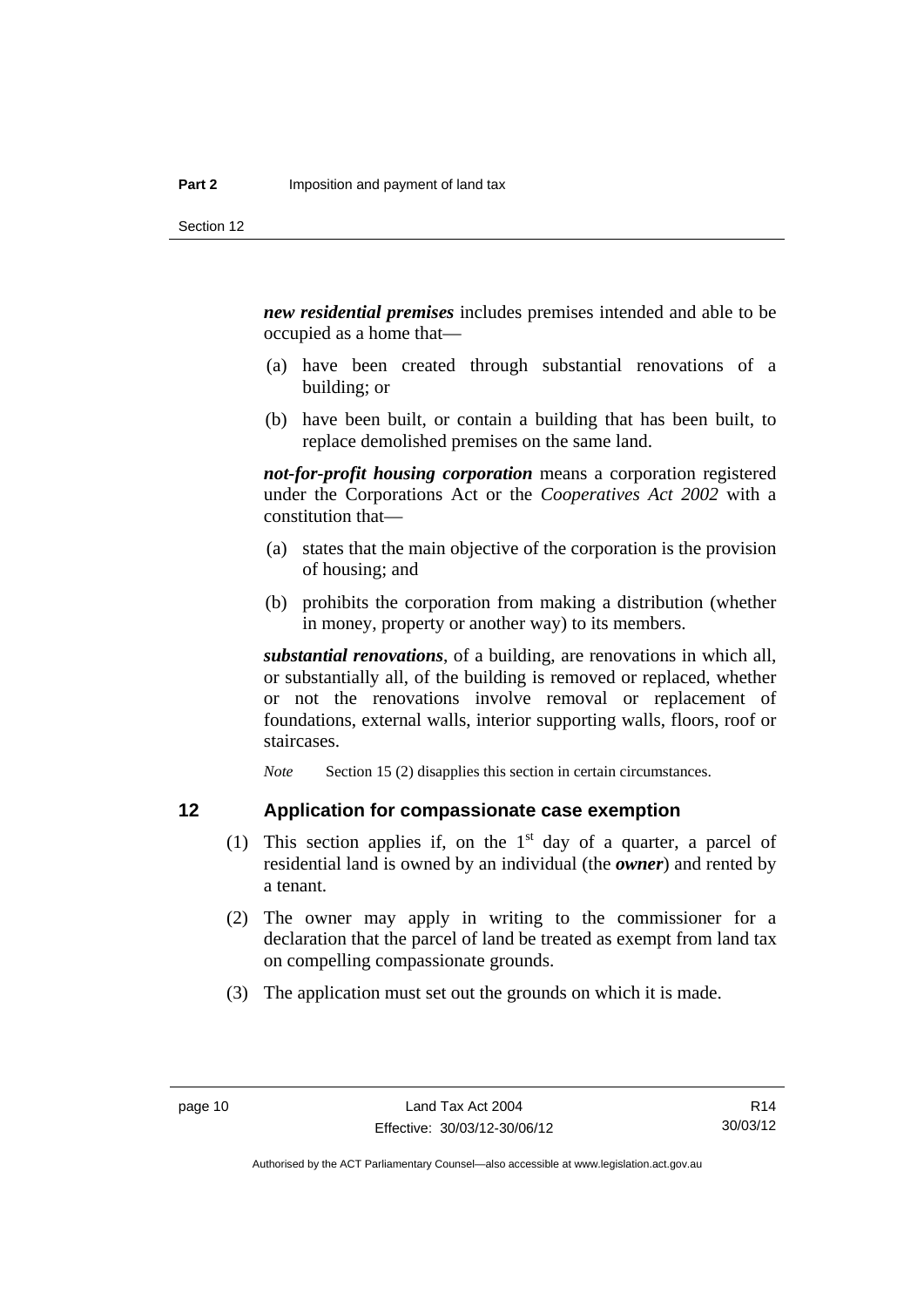# <span id="page-16-0"></span>**13 Decision on compassionate application**

- (1) On receiving an application under section 12 by the owner of a parcel of land, the commissioner must—
	- (a) if satisfied that the owner is temporarily absent because of compelling compassionate reasons and the parcel is not a parcel to which subsection (2) relates—exempt the parcel from land tax; or
	- (b) in any other case—refuse to exempt the parcel from land tax.
- (2) The commissioner must not exempt a parcel of land under this section if—
	- (a) a person carries on business as the proprietor of a boarding house on the parcel; or
	- (b) the parcel is leased to a corporation or trustee.
- (3) An exemption under subsection (1) in relation to a parcel of land must state that the parcel is exempt from land tax for a stated period of 1 year or less.
- (4) A notice of refusal under subsection (1) (b) must give reasons why the commissioner is not satisfied that the parcel should be exempt from land tax under this section.
- (5) The commissioner may, by notice given to the owner of the parcel of land, revoke an exemption under this section if satisfied that the parcel should no longer be exempted.

### <span id="page-16-1"></span>**14 Commissioner to be told if residential land rented**

- (1) This section applies in relation to a parcel of land that—
	- (a) is leased for residential purposes; and
	- (b) is rented by a tenant.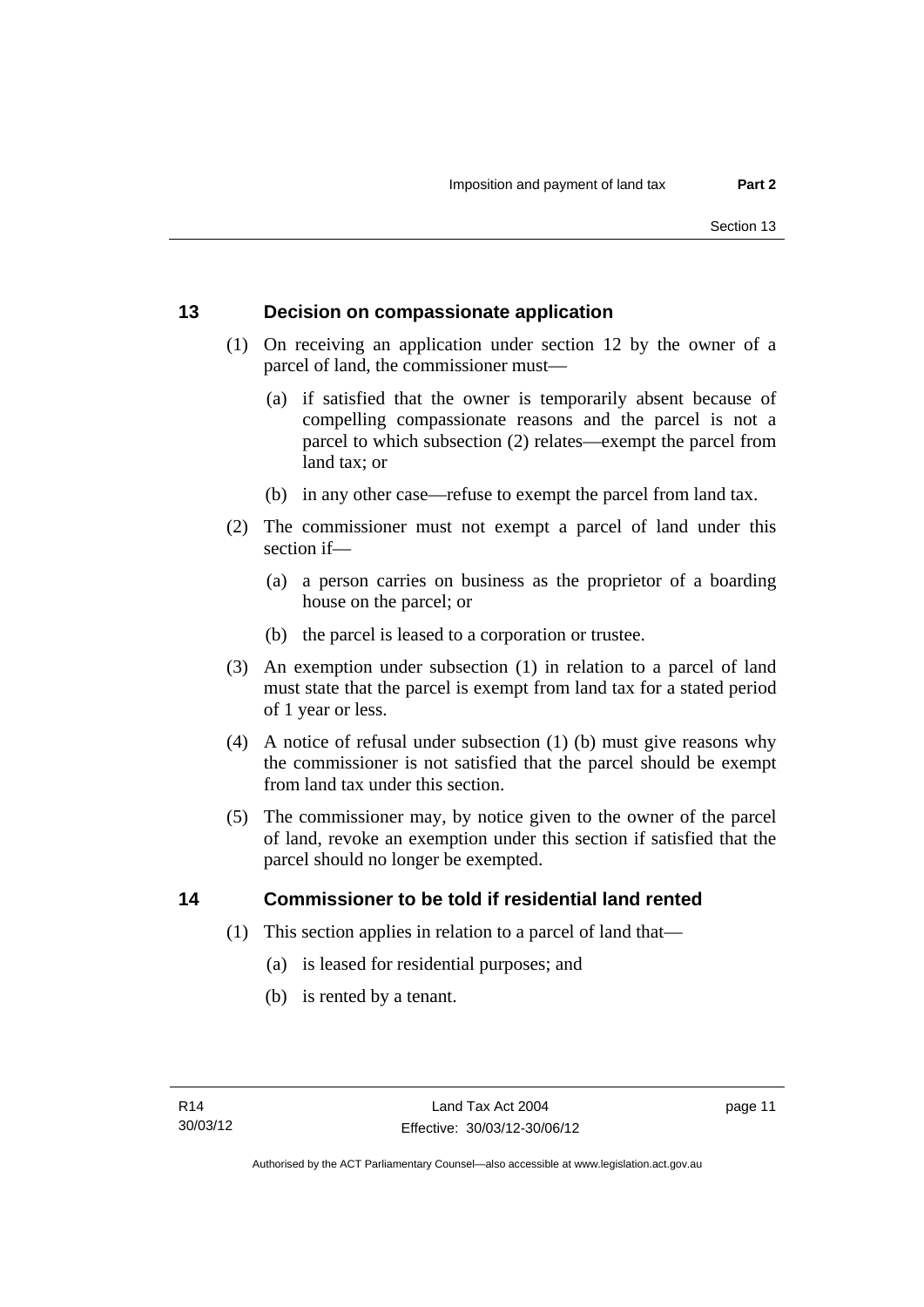- (2) A relevant person must tell the commissioner, in writing—
	- (a) that the parcel is rented; and
	- (b) when the rental began.
	- *Note 1* If a form is approved under the *Taxation Administration Act 1999*, s 139C, the form must be used.
	- *Note* 2 It is an offence to fail to notify the commissioner under this section (see *Taxation Administration Act 1999*, s 67 (2)).
	- *Note 3* It is also an offence to knowingly avoid paying, or disclosing a liability to pay, part or all of an amount of tax (see *Taxation Administration Act 1999*, s 65 (1)).
- (3) The relevant person must tell the commissioner the information mentioned in subsection (2) not later than 30 days after—
	- (a) if there is a change of ownership of the parcel—the day the ownership changes; or
	- (b) in any other case—the day the rental begins.
- (4) This section does not apply if the owner of the parcel of land is a corporation.
- (5) In this section:

### *relevant person* means—

- (a) the owner of the parcel of land; or
- (b) if the owner has authorised an agent to act on the owner's behalf in relation to the rental of the parcel—the agent.

### **Examples—agent**

accountant, real estate agent, solicitor

*Note* An example is part of the Act, is not exhaustive and may extend, but does not limit, the meaning of the provision in which it appears (see Legislation Act, s 126 and s 132).

Authorised by the ACT Parliamentary Counsel—also accessible at www.legislation.act.gov.au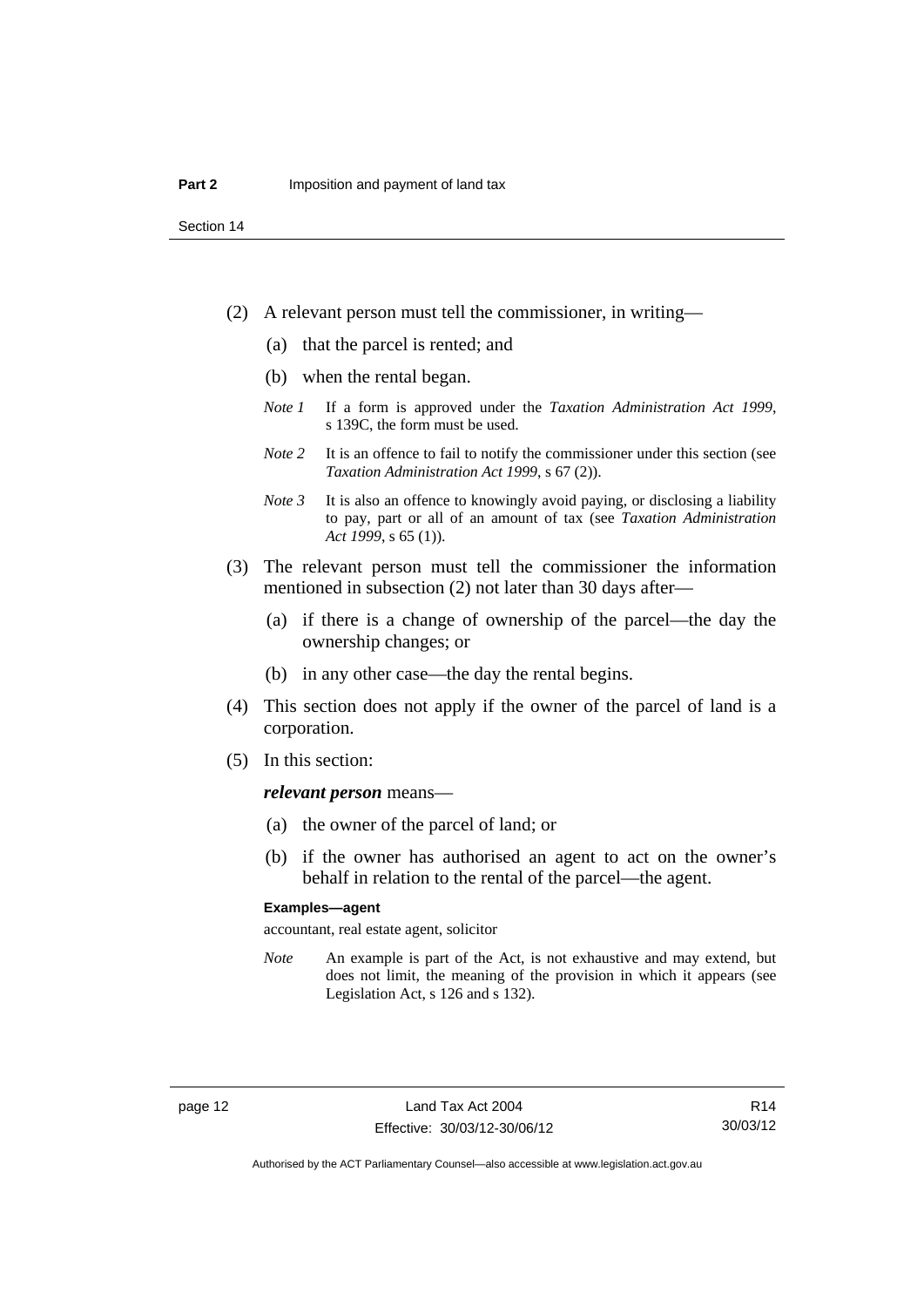# <span id="page-18-0"></span>**14A Commissioner to be told if residential land owned by an individual as trustee**

- (1) This section applies in relation to a parcel of residential land that is owned by an individual as trustee.
- (2) The individual must tell the commissioner, in writing—
	- (a) that the individual owns the parcel as trustee; and
	- (b) when the ownership as trustee began.
	- *Note 1* If a form is approved under the *Taxation Administration Act 1999*, s 139C, the form must be used.
	- *Note* 2 It is an offence to fail to notify the commissioner under this section (see *Taxation Administration Act 1999*, s 67 (2)).
	- *Note 3* It is also an offence to knowingly avoid paying, or disclosing a liability to pay, part or all of an amount of tax (see *Taxation Administration Act 1999*, s 65 (1)).
- (3) The individual must tell the commissioner the information mentioned in subsection (2) not later than 30 days after—
	- (a) if there is a change of ownership of the parcel—the day the ownership changes; or
	- (b) in any other case—the day the ownership as trustee begins.

### <span id="page-18-1"></span>**15 Multiple dwellings**

- (1) This section applies if—
	- (a) a parcel of residential land owned by someone other than a corporation or trustee contains multiple dwellings; and
	- (b) at least 1 of the dwellings is rented by a tenant.
- (2) Section 10 (Land exempted from s 9 generally) and section 11 (Land exempted from land tax) do not apply to the parcel of land.
- (3) In working out the land tax payable for the parcel of land under section 9 (Imposition of land tax), the average unimproved value of

page 13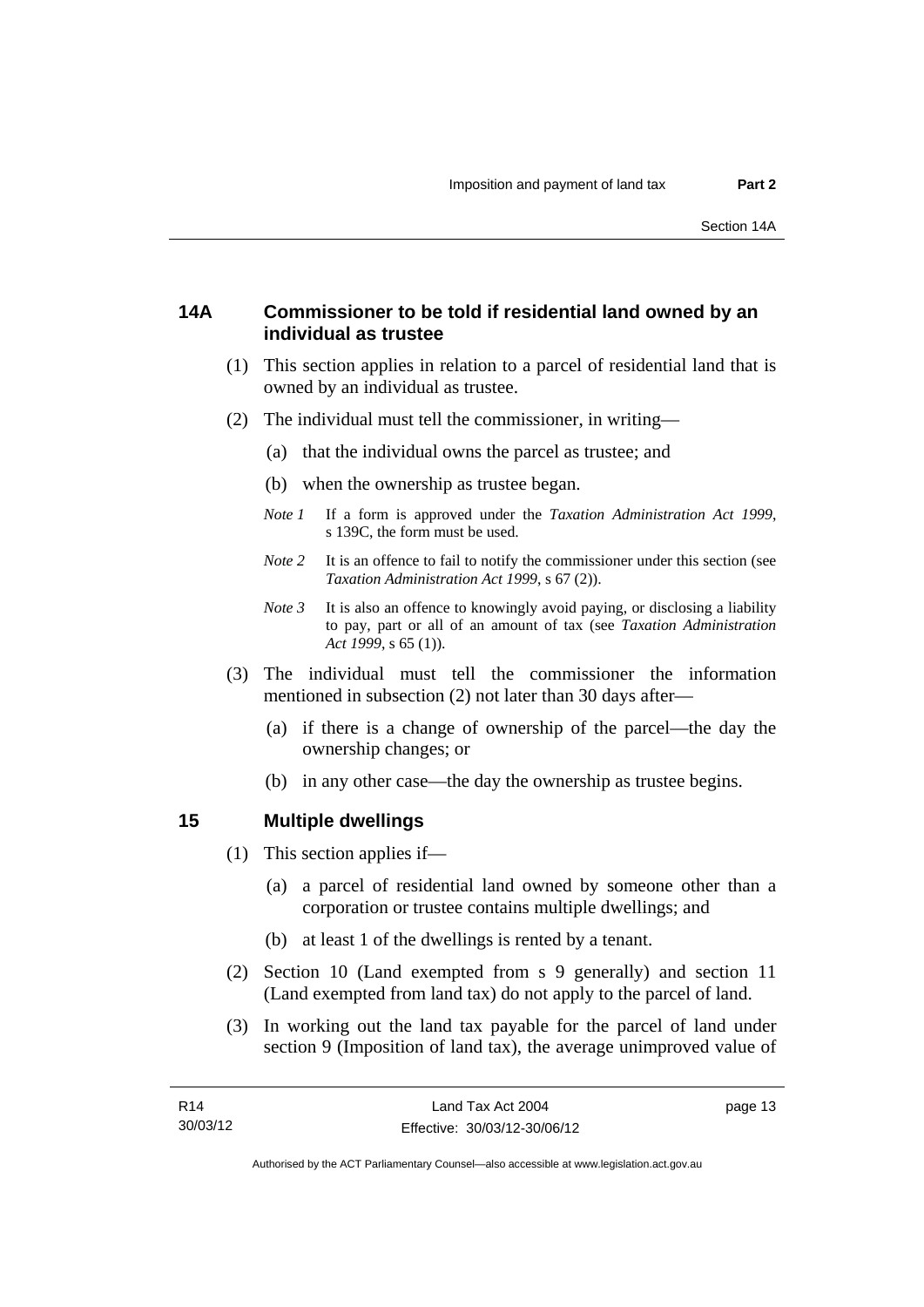Section 16

the parcel of land is the amount worked out in accordance with the following formula:

$$
AUV \times \frac{FA}{TFA}
$$

(4) In this section:

*AUV* means the average unimproved value of the parcel of land under the *Rates Act 2004*.

*dwelling* does not include—

- (a) a garage, carport, garden shed, veranda, pergola or patio, or any other structure not used for living in; or
- (b) a unit.

*FA* means the floor area of the rented dwelling.

*TFA* means the total floor area of all dwellings on the parcel of land.

# <span id="page-19-0"></span>**16 Land partly owned by corporation or trustee**

- (1) This section applies to a parcel of residential land that is not rented and is owned by—
	- (a) 1 or more people who are corporations or trustees; and
	- (b) 1 or more people who are not corporations or trustees.
- (2) In working out the land tax payable for the parcel of land under section 9 (Imposition of land tax), the average unimproved value of the land is the amount worked out in accordance with the following formula:

$$
AUV \times \frac{C & TI}{AI}
$$

R14 30/03/12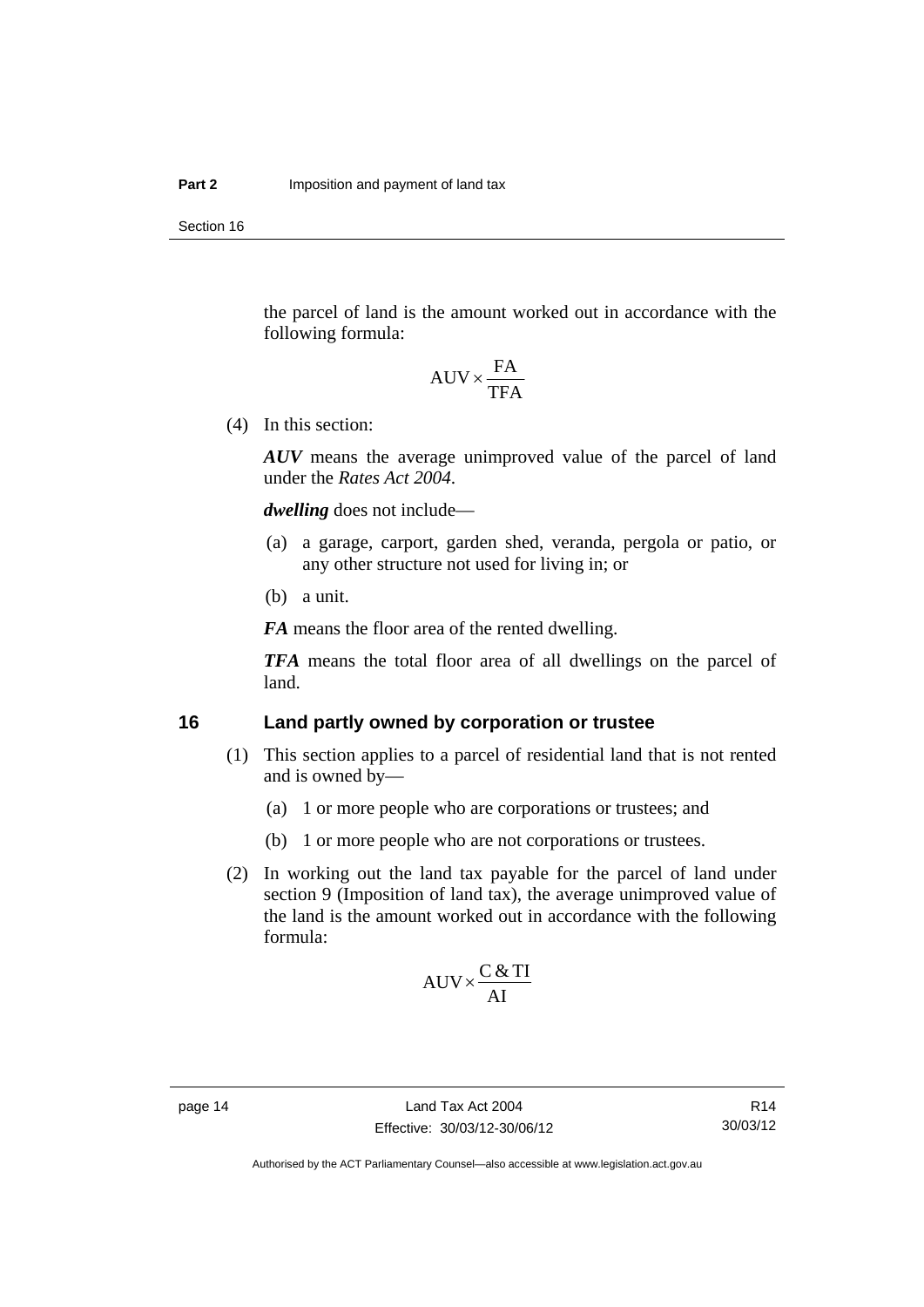(3) In subsection (2):

*AI* means the value of all interests in the parcel of land.

*AUV* means the average unimproved value of the parcel of land under the *Rates Act 2004*.

*C&TI* means the value of all interests in the parcel of land held by corporations and trustees.

 (4) Any land tax payable for the parcel of land is payable by the owners of the land who are corporations or trustees.

# <span id="page-20-0"></span>**17 Payment of land tax**

- (1) Land tax in relation to a parcel of land is payable to the commissioner by the owner of the parcel.
- (2) A person who is the owner of the parcel of land is liable to pay to the commissioner any unpaid land tax payable in relation to the parcel, whether the amount became payable before or after the person became the owner.
- (3) However, if the owner of the parcel is a person to whom section 20 (3) applies in relation to the unpaid land tax, the amount is payable by the person who was the owner of the parcel for the period to which the liability relates.
- (4) The assessment notice for the land tax payable for a quarter for a parcel of land must state a date for payment of the land tax (the *payment date*).
- (5) The payment date must not be earlier than 4 weeks after the date of the notice.
- (6) A person may pay the land tax in relation to which an assessment notice has been given—
	- (a) if the amount payable is for a quarter and any arrears of land tax in relation to previous quarters have been paid in full—by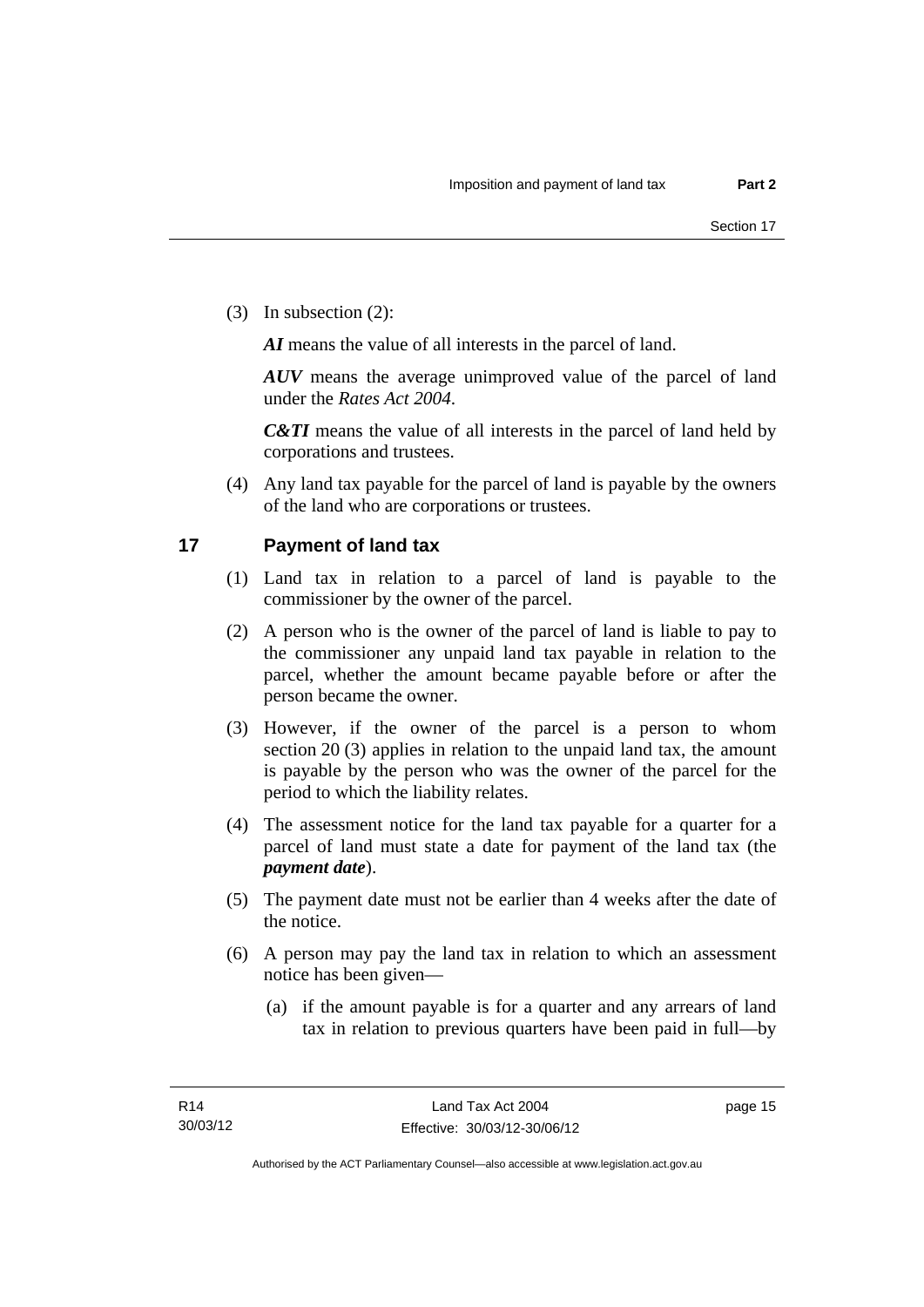paying, on or before the date for the payment of the land tax, the amount of the land tax; or

- (b) if the amount payable is for part of a quarter—by paying the amount of the land tax on or before the payment date for the land tax; or
- (c) by paying the amounts on the days that the person wishes, but so that the amount owing on the date for payment is paid no later than the date for payment.

### <span id="page-21-0"></span>**18 Land tax for part of quarter**

- (1) This section applies to a parcel of land if—
	- (a) the parcel starts or stops being rateable in the quarter; and
	- (b) land tax is payable for the parcel at any time during the quarter.
- (2) In working out the land tax payable for the parcel of land under section 9 (Imposition of land tax), the amount of land tax payable for the parcel for the quarter is the amount worked out in accordance with the following formula:

quarter day land tax otherwise payable for quarter  $\times$   $\frac{\text{taxable days}}{\text{.}}$ 

(3) In subsection (2):

*taxable days* means the number of days in the quarter that the parcel of land was a rateable parcel.

*quarter days* means the number of days in the quarter.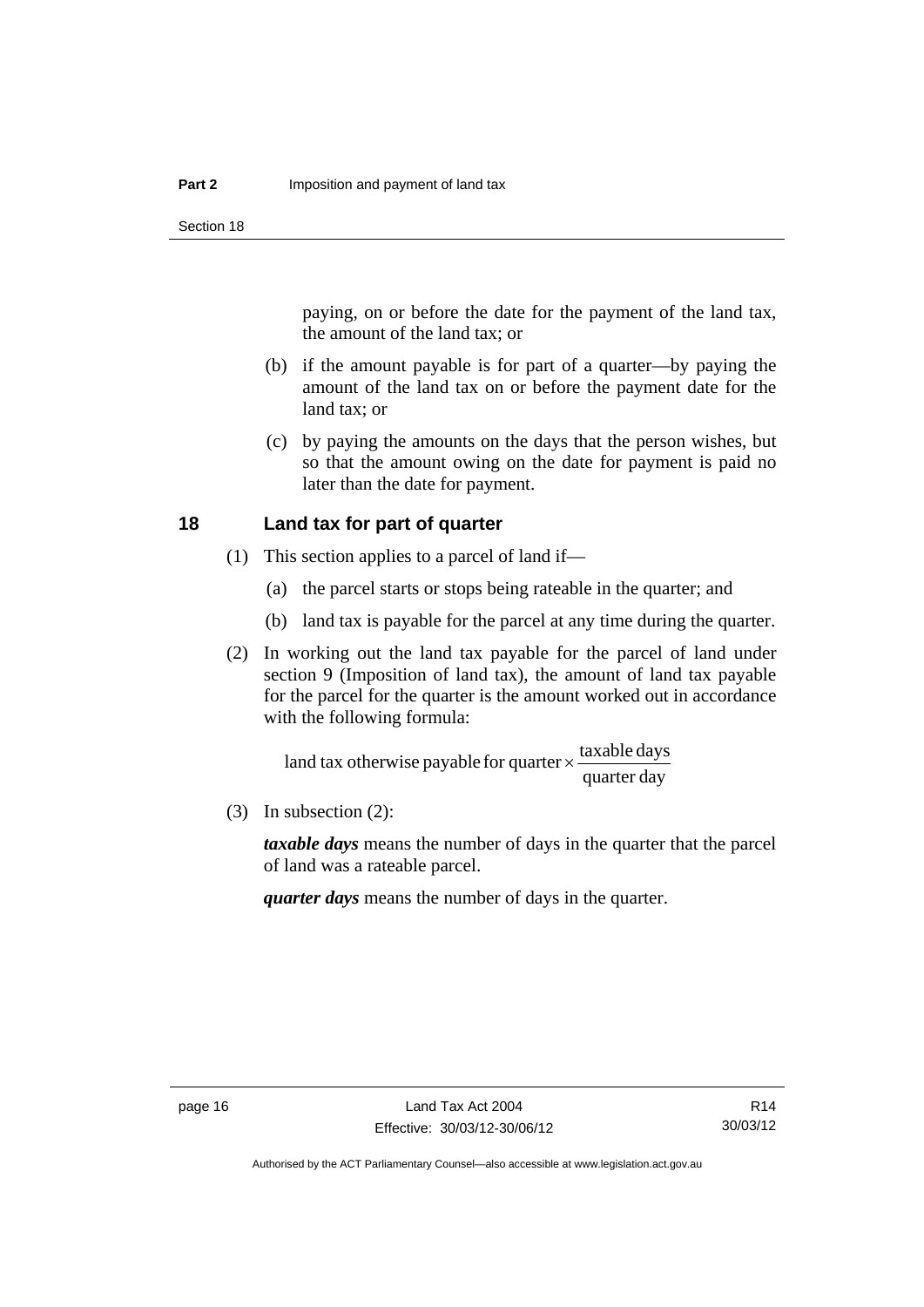# <span id="page-22-0"></span>**Part 3 Enforcement**

### <span id="page-22-1"></span>**19 Interest payable on overdue land tax**

- (1) Interest on an amount of unpaid overdue land tax is worked out—
	- (a) for each calendar month that the amount remains unpaid; and
	- (b) on the 1st day of that month; and
	- (c) at the interest rate applying to that day; and
	- (d) on the total amount of overdue land tax that is unpaid on a day when the interest is worked out.
	- *Note* The Minister may determine an interest rate for this section under the Taxation Administration Act, section 139.
- (2) For subsection (1) (a), if an amount remains unpaid for part of a calendar month, interest is payable for the whole month.

### **Example**

Fred's land tax is due on 15 August. He doesn't pay it until 5 October. Fred has to pay interest worked out for the overdue period from 16 August to 5 October. Because of the operation of s (2), Fred has to pay interest for the period from 16 August to 15 October. Interest for the month from 16 August to 15 September is at the rate applying on 16 August, which is the 1st day of the 1st month that the amount remains unpaid (see s (1)). Interest for the month from 16 September to 15 October is at the rate applying on 16 September, which is the 1st day of the 2nd month that the amount remains unpaid (see s (1)).

- *Note* An example is part of the Act, is not exhaustive and may extend, but does not limit, the meaning of the provision in which it appears (see Legislation Act, s 126 and s 132).
- (3) The Taxation Administration Act, section 25 (Interest in relation to tax defaults) does not apply to unpaid overdue land tax.

# <span id="page-22-2"></span>**19A Interest and penalty tax payable on land tax if no disclosure**

(1) This section applies if—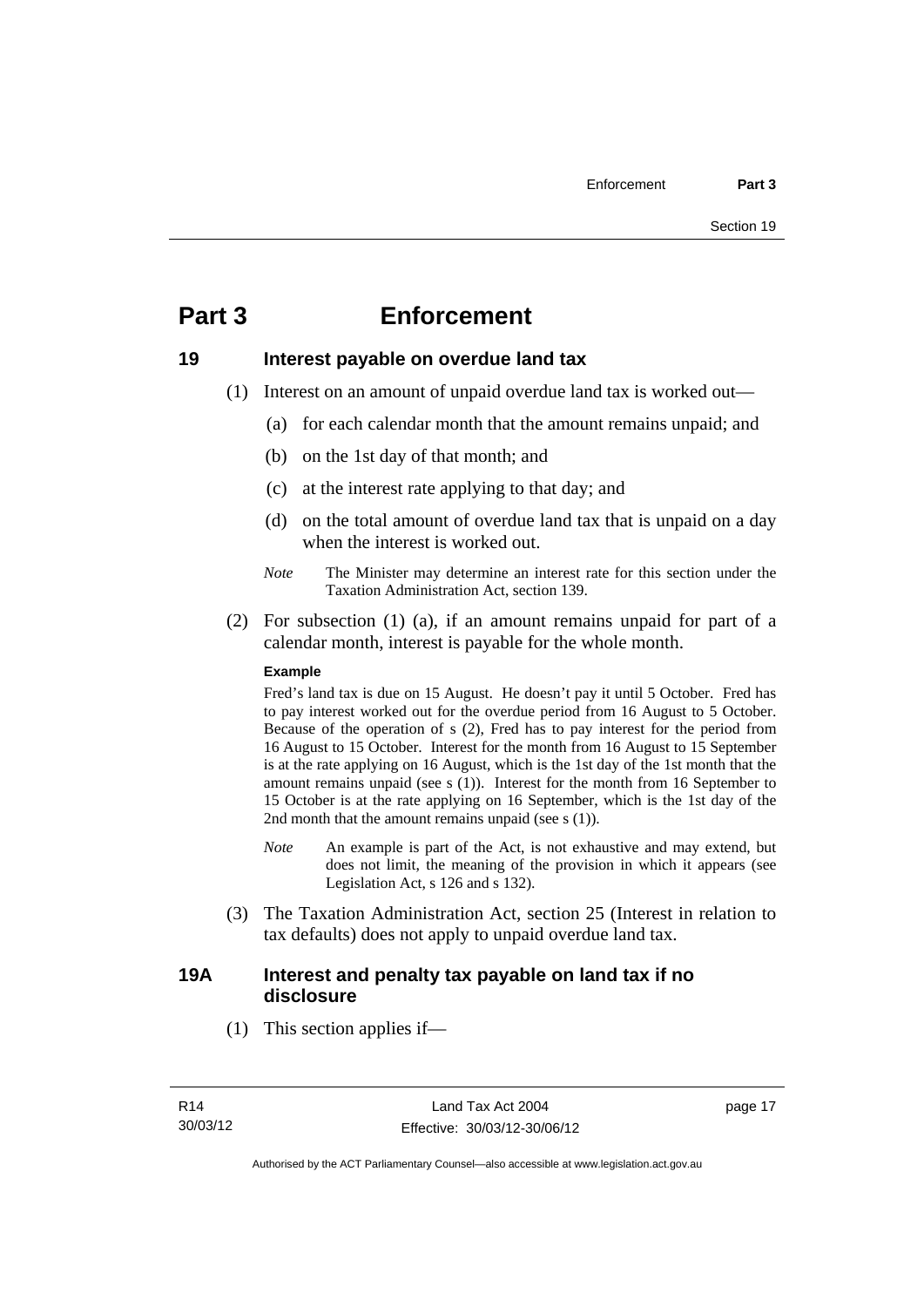- (a) land tax is imposed on a parcel of rateable land under section  $9(1)(a)$ ; and
- (b) the owner of the parcel of land fails to comply with section 14 (Commissioner to be told if residential land rented).
- (2) The owner is liable to pay interest on the amount of land tax from the end of 30 days after the 1st day of the 1st quarter for which the tax is imposed.
- (3) Interest on the amount of land tax is worked out—
	- (a) for each calendar month that the amount is payable; and
	- (b) on the 1st day of that month; and
	- (c) at the interest rate applying to that day; and
	- (d) on the total amount of land tax that is payable on a day when the interest is worked out.
	- *Note* The Minister may determine an interest rate for this section under the Taxation Administration Act, s 139.
- (4) For subsection (3) (a), if an amount of land tax is payable for part of a calendar month, interest is payable for the whole month.
- (5) The Taxation Administration Act, division 5.2 (Penalty tax) applies to the owner of the parcel of land as if—
	- (a) the owner's failure to comply with section 14 were a tax default; and
	- (b) a reference to interest under division 5.1 were a reference to interest under this section; and
	- (c) a reference to the amount of tax unpaid were a reference to the amount of land tax payable.
- (6) This section applies to land tax imposed before or after the commencement of this section.

R14 30/03/12

Authorised by the ACT Parliamentary Counsel—also accessible at www.legislation.act.gov.au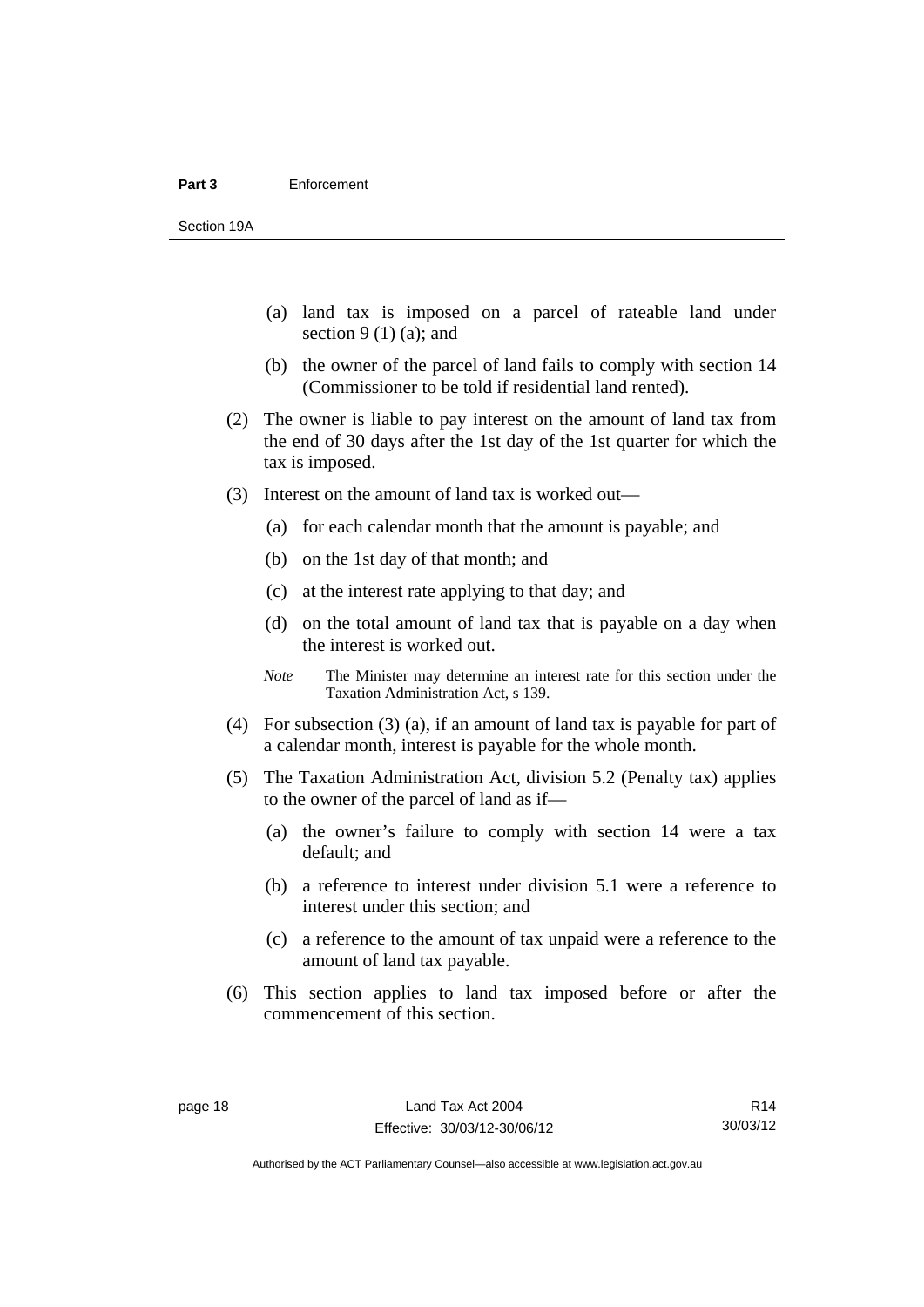# <span id="page-24-0"></span>**20 Charge of land tax on rateable land**

- (1) Land tax payable in relation to a parcel of rateable land is a charge on the interest held by the owner of the parcel.
- (2) The charge takes priority over a sale, conveyance, transfer, mortgage, charge, lien or encumbrance in relation to the parcel of land.
- (3) The charge does not have effect against an honest purchaser of the parcel of land for value if—
	- (a) the purchaser had obtained a certificate under section 41 (Certificate of land tax and other charges) in relation to the parcel before the purchase; and
	- (b) at the time of purchase, the purchaser did not have notice of liability under the charge.

# <span id="page-24-1"></span>**21 Notice of land tax in arrears**

- (1) If land tax payable for a parcel of land has been in arrears for at least 1 year, the commissioner may give the owner of the parcel written notice that the land tax is in arrears.
- (2) At any time after giving notice, the commissioner may declare, in writing, that the land tax for the parcel of land is in arrears.
- (3) A declaration is a notifiable instrument.

*Note* A notifiable instrument must be notified under the Legislation Act.

# <span id="page-24-2"></span>**22 Unoccupied land—letting for unpaid land tax**

- (1) This section applies if—
	- (a) a declaration is made under section 21 in relation to an unoccupied parcel of land; and
	- (b) the land tax payable for the parcel is not paid within 30 days after the day the declaration is notified.

page 19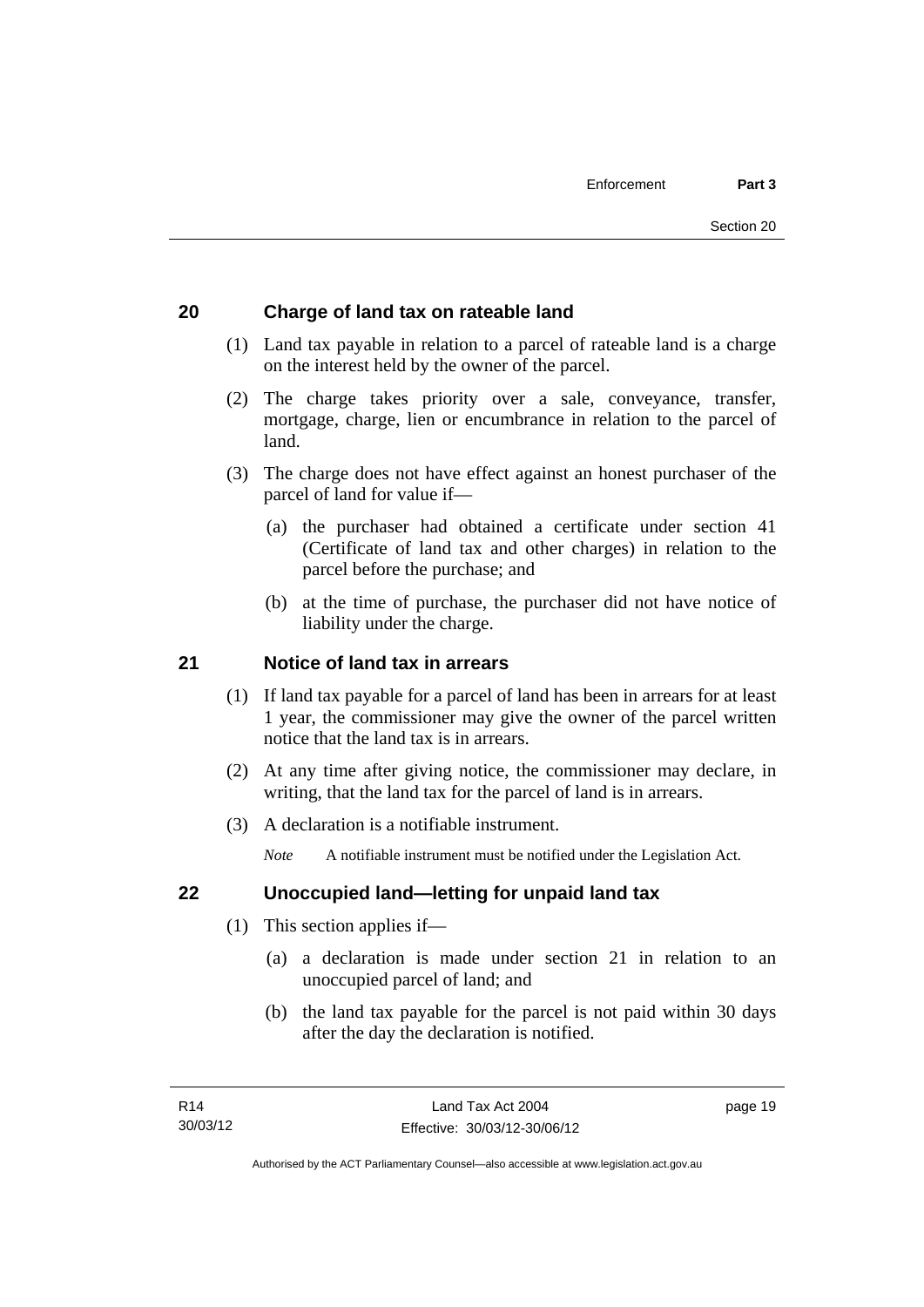- (2) The commissioner may—
	- (a) take possession of the parcel of land; and
	- (b) hold the parcel against anyone; and
	- (c) lease the parcel for not longer than 7 years.
- (3) If the commissioner takes possession of the parcel of land, the commissioner must keep accounts of—
	- (a) rent and other amounts received by the commissioner in relation to the parcel; and
	- (b) the expenses of the lease; and
	- (c) the land tax and rates payable for the land.
- (4) If rent and other amounts are received by the commissioner under this section—
	- (a) the rent and other amounts must be applied against—
		- (i) the expenses of the lease necessarily incurred by the commissioner; and
		- (ii) the land tax payable for the land; and
		- (iii) the rates payable for the land; and
		- (iv) any other expenses incurred by the commissioner in relation to the parcel; and
	- (b) any remaining rent and other amounts received belongs to anyone who, at the time it is received, would have been entitled to receive it if the parcel had not been in the commissioner's possession.
- (5) In this section:

*expenses*, of a lease, includes expenses incidental to the lease and the collection of rent under the lease.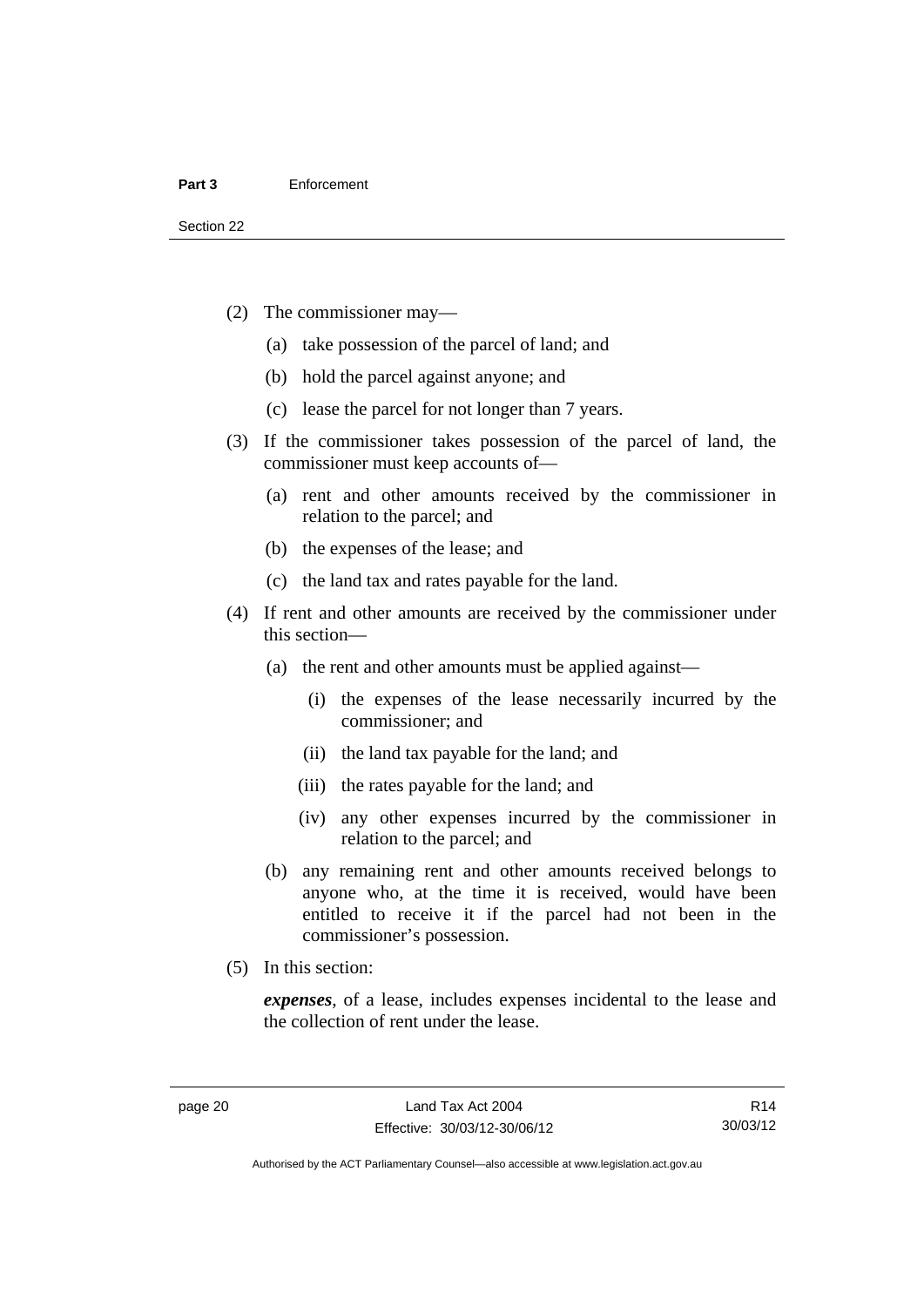# <span id="page-26-0"></span>**23 Entitlement to possession of land held by commissioner**

- (1) This section does not apply to a parcel of land sold under section 24.
- (2) A person who, apart from section 22, would be entitled to a parcel of land may, within 16 years after the day the commissioner takes possession of the parcel—
	- (a) inspect the accounts kept under section 22; and
	- (b) ask the commissioner to put the person in possession of the parcel.
- (3) On request under subsection (2), the commissioner must put the person in possession of the parcel of land—
	- (a) if land tax, rates or both are payable for the parcel—on payment by the person of the amount payable; and
	- (b) if the parcel is subject to a lease made by the commissioner under section 22—subject to the lease.
- (4) If no-one is put in possession of the parcel of land under this section within 16 years after the day the commissioner takes possession of the parcel—
	- (a) the parcel vests absolutely in the Commonwealth; and
	- (b) rent and any other amounts received by the commissioner in relation to the land vest in the Territory.

# <span id="page-26-1"></span>**24 Sale of land for nonpayment of land tax**

- (1) This section applies if—
	- (a) a parcel of land is held by the owner under a lease from the Commonwealth for a term of years; and
	- (b) the commissioner has complied with section 21 (Notice of land tax in arrears) in relation to the parcel; and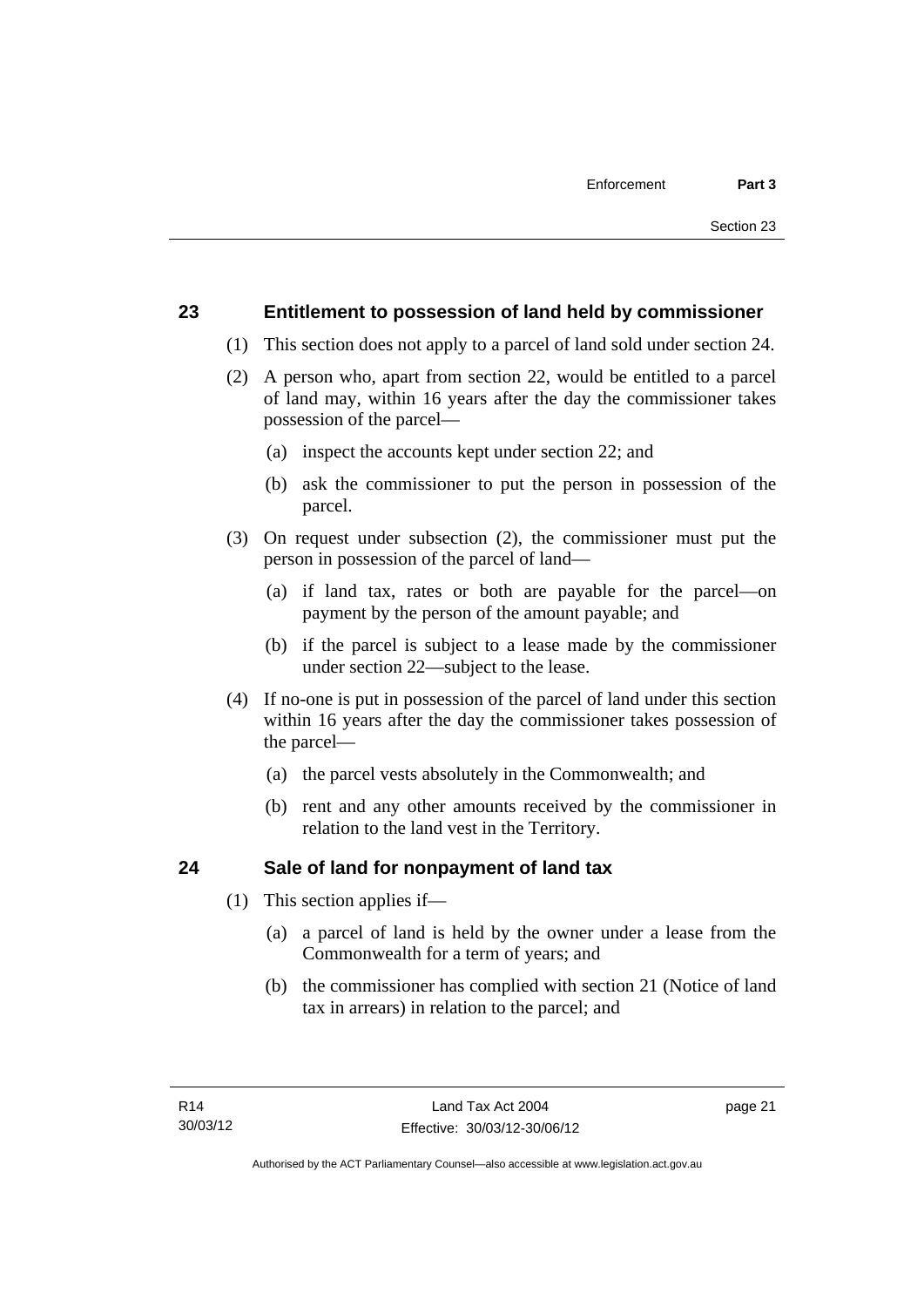- (c) land tax payable for the parcel are in arrears for at least 1 year after the day of notification under section 21 in relation to the parcel.
- (2) The commissioner may apply to a court of competent jurisdiction for an order for the sale of all or part of the parcel.

#### **Example**

The commissioner has given notice and made a declaration under section 21 in relation to a parcel of land held under lease from the Commonwealth. If the parcel is unoccupied, the commissioner may take action under section 22 to lease the parcel or, if the land tax is in arrears for at least 1 year after the day of notification of the declaration, make an application under this section for an order for sale. The option to lease would not be available if the property were occupied.

- *Note 1* An example is part of the Act, is not exhaustive and may extend, but does not limit, the meaning of the provision in which it appears (see Legislation Act, s 126 and s 132).
- *Note 2* A single application form may be approved for this section and the *Rates Act 2004*, s 26 (see Legislation Act, s 255 (7)).
- (3) In the application, the commissioner may ask that the proceeds of the sale also be applied in paying the total amount of any land tax, land rent or rates in arrears for 1 or more related parcels of land stated in the application.
- (4) If the court is satisfied that this section applies to the parcel, the court must—
	- (a) order the sale by public auction of the parcel, or as much of the parcel as will be sufficient to pay the total of the following:
		- (i) the total amount of land tax in arrears for the parcel at the time the court makes the order;
		- (ii) the total amount of any rates in arrears for the parcel at the time the court makes the order;
		- (iii) costs and expenses in relation to the declaration, application and sale in relation to the parcel;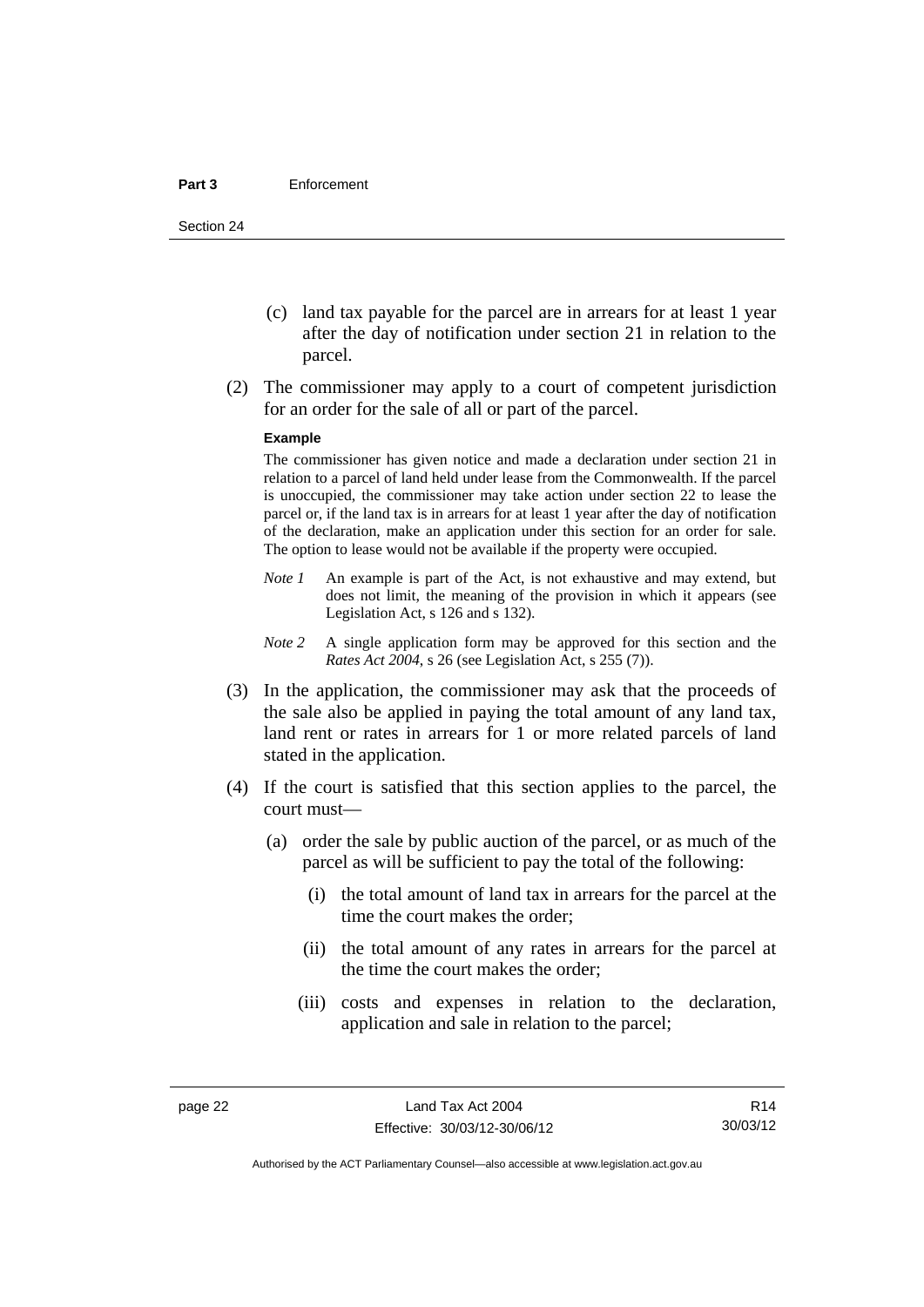- (iv) if the commissioner has made a request mentioned in subsection (3) in the application in relation to another parcel of land and the court is satisfied that the parcel is a related parcel of land—the total amount of any land tax, land rent or rates in arrears for the other parcel, at the time the court makes the order; and
- (b) order that the proceeds be paid into court; and
- (c) order that the title to the parcel be transferred to the purchaser free from mortgages and other encumbrances.
- (5) The proceeds of the sale are to be applied in the following order:
	- (a) first, the commissioner is entitled to be paid the total of the amounts mentioned in subsection  $(4)$   $(a)$   $(i)$  to  $(iii)$ ;
	- (b) second, a person who was a mortgagee of the parcel before the sale is entitled to be paid the amount owing to the person under the mortgage (or, if that amount is more than the amount of any remaining proceeds, the remaining proceeds);
	- (c) third, subject to subsection (9), the commissioner is entitled to be paid the total of amounts to which subsection (4) (a) (iv) applies (or, if that amount is more than the amount of any remaining proceeds, the remaining proceeds);
	- (d) finally, subject to subsection (10), the person who was the owner of the parcel before the sale is entitled to be paid any balance.
- (6) The commissioner must be paid out of court any amounts to which the commissioner is entitled under subsection (5) without a court order.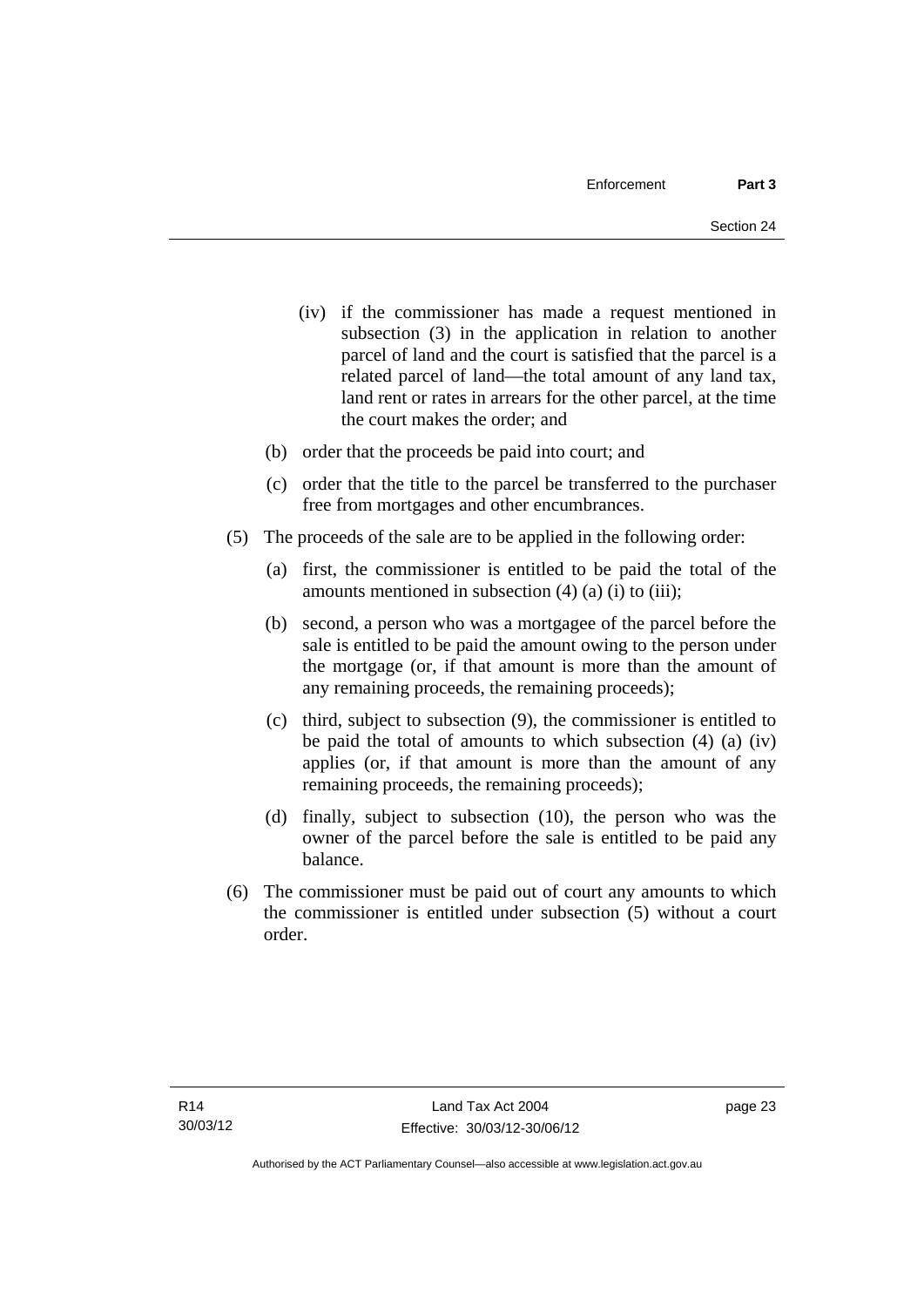Section 24

- (7) If a person who was the owner or mortgagee of the parcel before the sale hands over to the court the certificate or other title to the parcel, the person must be paid out of court any amount to which the person is entitled under subsection (5) without a court order.
- (8) If there were 2 or more mortgagees of the parcel before the sale, the court may make the orders about their respective entitlements that the court considers just.
- (9) On application by a person who has an interest in the land otherwise than as owner or mortgagee, the court may order that the person is entitled to be paid the value of the person's interest (as decided by the court) in priority to the commissioner's entitlement under subsection (5) (c).
- (10) On application by any other interested person, the court may order payment out of court of all or part of any balance to a person other than the person who was the owner before the sale if the court considers it just to do so.
- (11) Any sale of the parcel or a part of the parcel under this section must be abandoned if the owner pays—
	- (a) the total land tax in arrears for the parcel at the time of the payment; and
	- (b) the total of any rates in arrears for the parcel at the time of the payment; and
	- (c) the costs and expenses incurred up to the time of payment in relation to the declaration, application and sale in relation to the parcel; and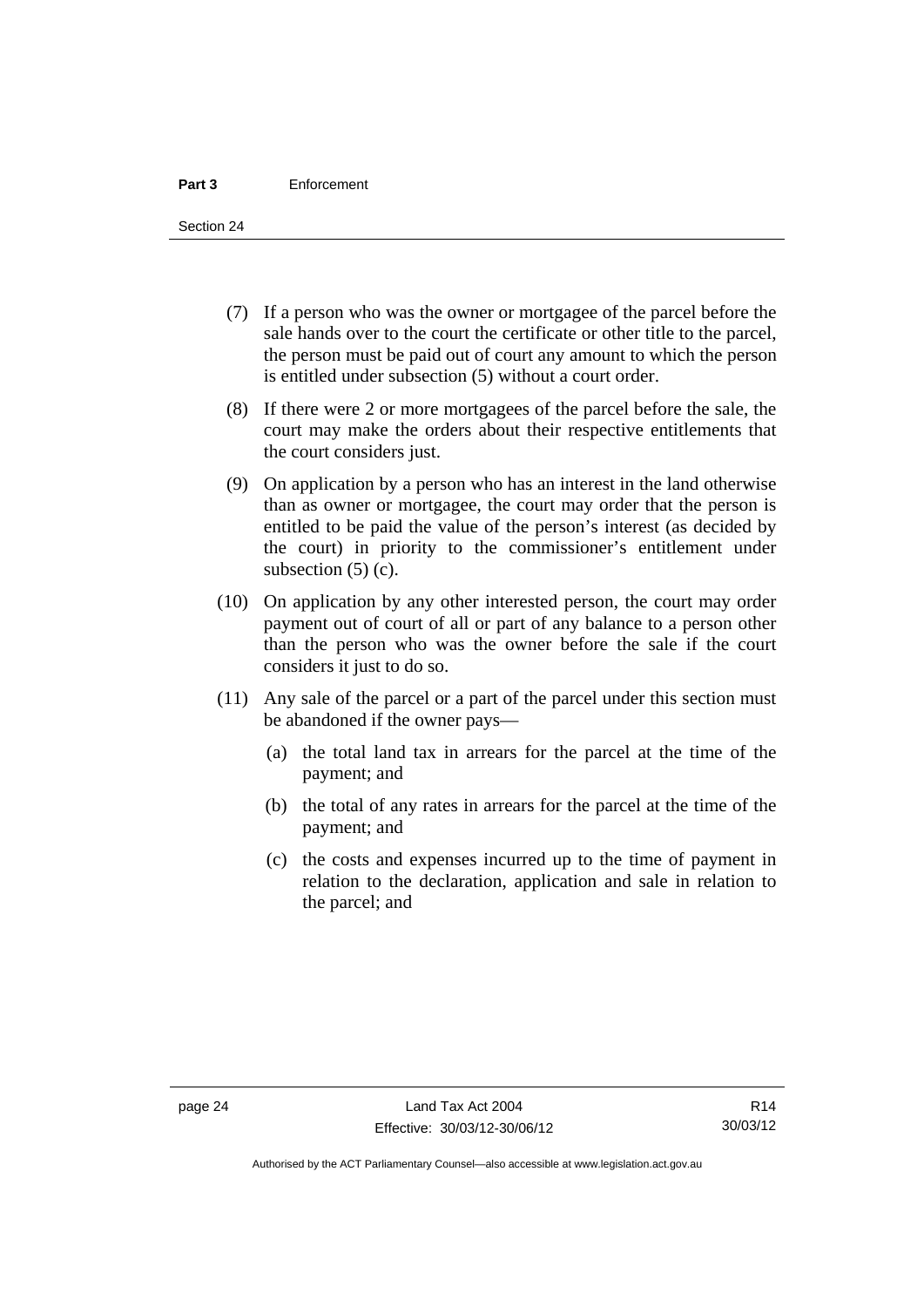- (d) the costs and expenses reasonably incurred in relation to the abandonment of the sale; and
- (e) if the commissioner has made a request under subsection (3) in the application in relation to 1 or more related parcels of land—the total amount of any land tax or rates in arrears for the related parcel or parcels at the time of the payment.

### **Example for par (d)**

advising the public that an auction has been cancelled

(12) In this section:

*related*—a parcel of land is a *related* parcel of land in relation to another parcel of land if—

- (a) the parcels have the same owner; and
- (b) the commissioner has complied with section 21 in relation to them.

# <span id="page-30-0"></span>**25 Application may relate to more than 1 parcel**

- (1) The commissioner may make a single application under section 24 in relation to more than 1 parcel of land even if—
	- (a) the parcels belong to different owners; or
	- (b) the notices under section 21 (Notice of land tax in arrears) for the parcels were given at different times.
- (2) If the commissioner makes an application in relation to 2 or more parcels of land, the following provisions apply:
	- (a) if the parcels or 2 or more of them have the same owner—the court may, on application by the commissioner, make a single order under section 24 in relation to all of those parcels;
	- (b) the court may make the orders about apportionment of rates and land tax, and any other amounts payable, that the court considers just;

page 25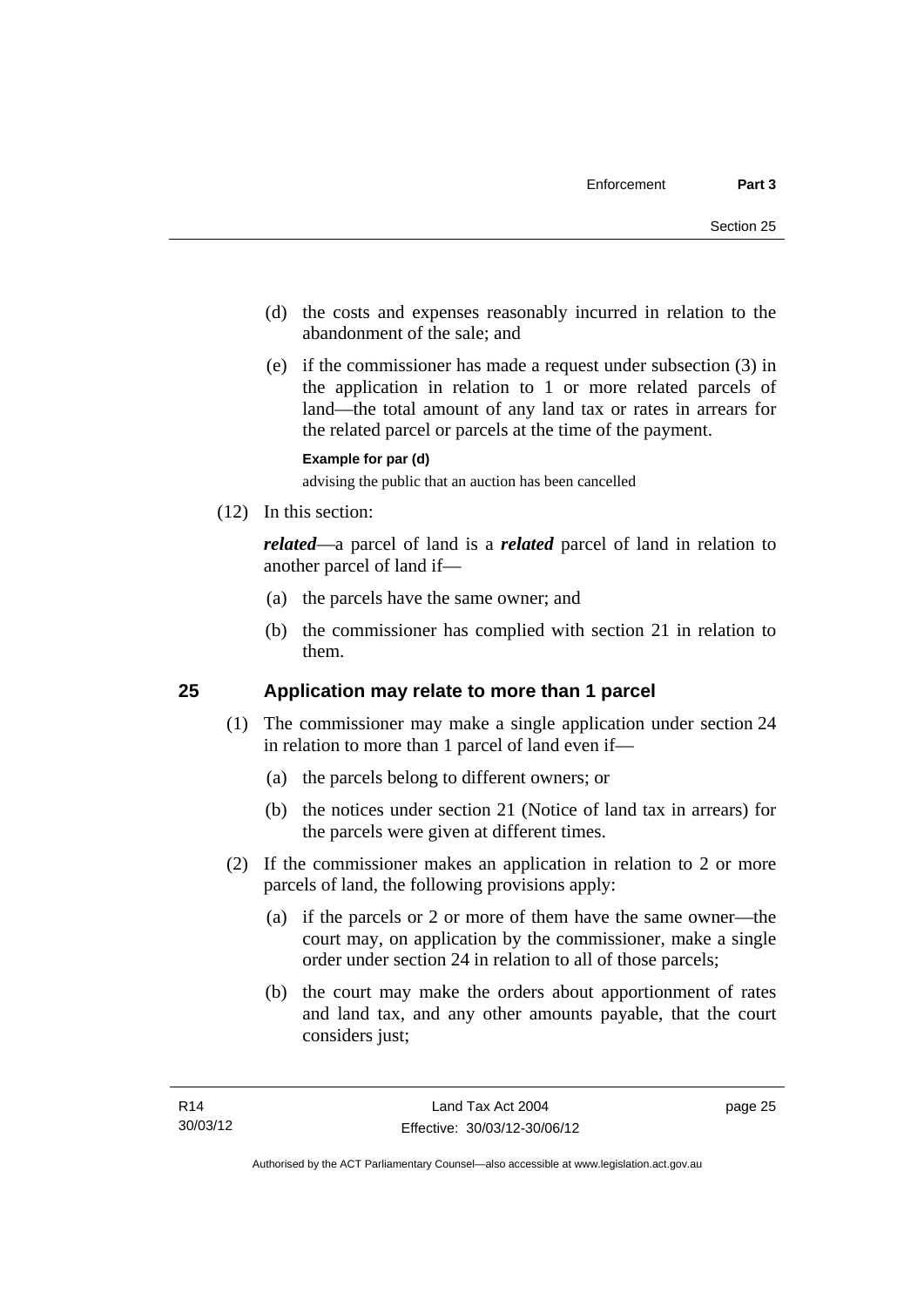### **Part 3** Enforcement

Section 25

- (c) if the court makes an order under paragraph (a)—the court may, on application by the commissioner, also make any consequential or ancillary orders that the court considers appropriate.
- *Note* The application may include an application under the *Rates Act 2004*, s 26 in relation to the parcel (see Legislation Act, s 49).

page 26 Land Tax Act 2004 Effective: 30/03/12-30/06/12

R14 30/03/12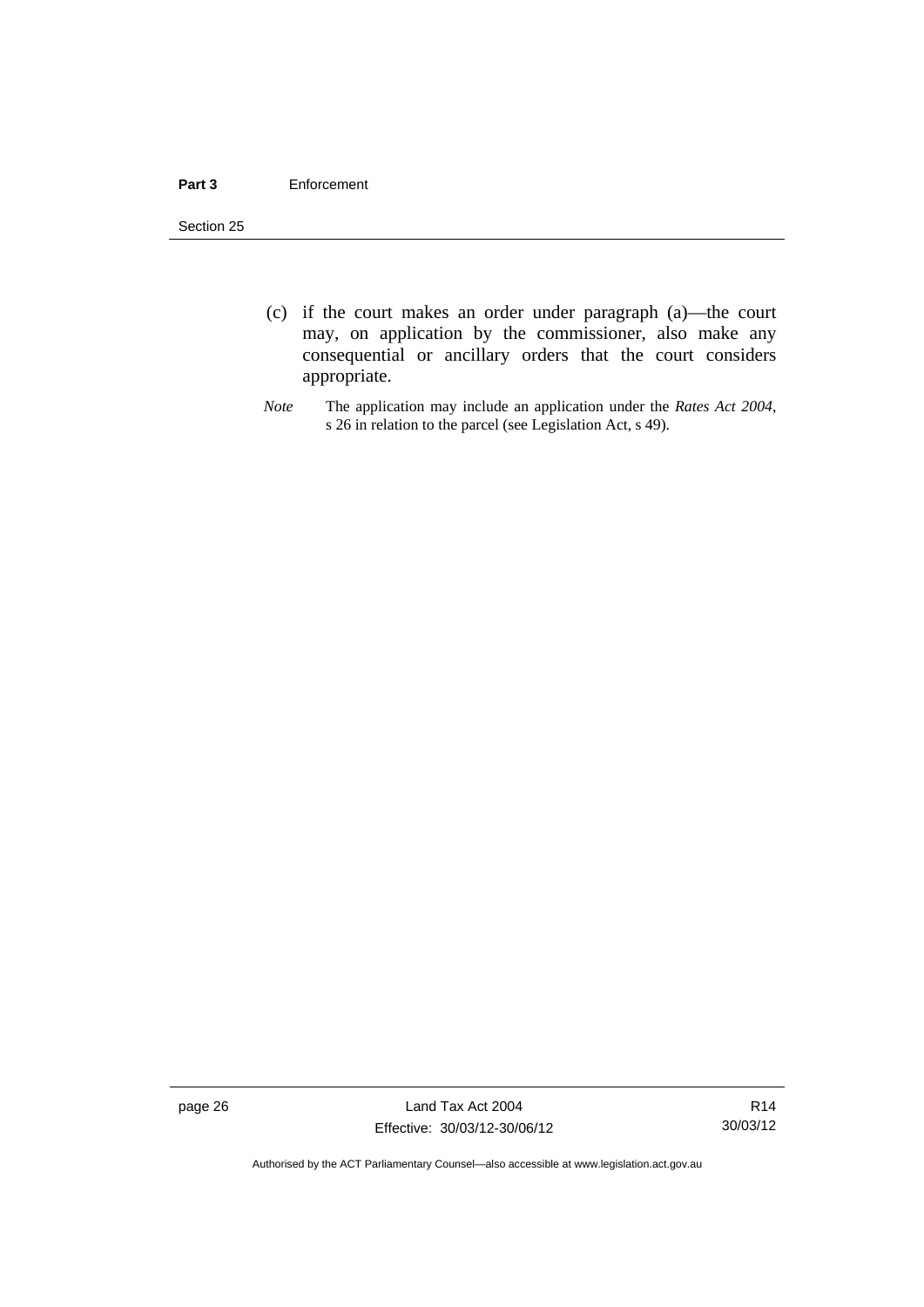# <span id="page-32-0"></span>**Part 4 Unit subdivisions**

*Note* Section 9 imposes land tax on unit subdivisions.

# <span id="page-32-1"></span>**Division 4.1 Application of Act to unit subdivisions**

# <span id="page-32-2"></span>**26 Unit subdivisions**

- (1) For this Act, if a parcel of land is a unit subdivision, the land making up the parcel is taken to continue to be a single parcel of land.
- (2) However, in the application of this Act to a unit subdivision—
	- (a) a reference to a parcel of land in relation to the assessment or payment of land tax is a reference to a unit; and
	- (b) a reference to the owner is—
		- (i) in relation to the assessment or payment of land tax—a reference to the unit owner; and
		- (ii) in relation to any other notice—a reference to the owners corporation.

# <span id="page-32-3"></span>**27 Unit subdivisions—land tax**

- (1) This section applies to a parcel of land that is a unit subdivision.
- (2) If land tax imposed for the parcel of land for the quarter when the units plan is registered is not paid before registration of the units plan, it is payable by the person who was the owner of the parcel on the day before the day when the units plan was registered.
- (3) On and after the 1st day of the next quarter after the day when the units plan is registered or, if it is registered on the 1st day of a quarter, on and after that day—
	- (a) any land tax imposed for the parcel of land is payable by the unit owners whose units are subject to land tax; and

page 27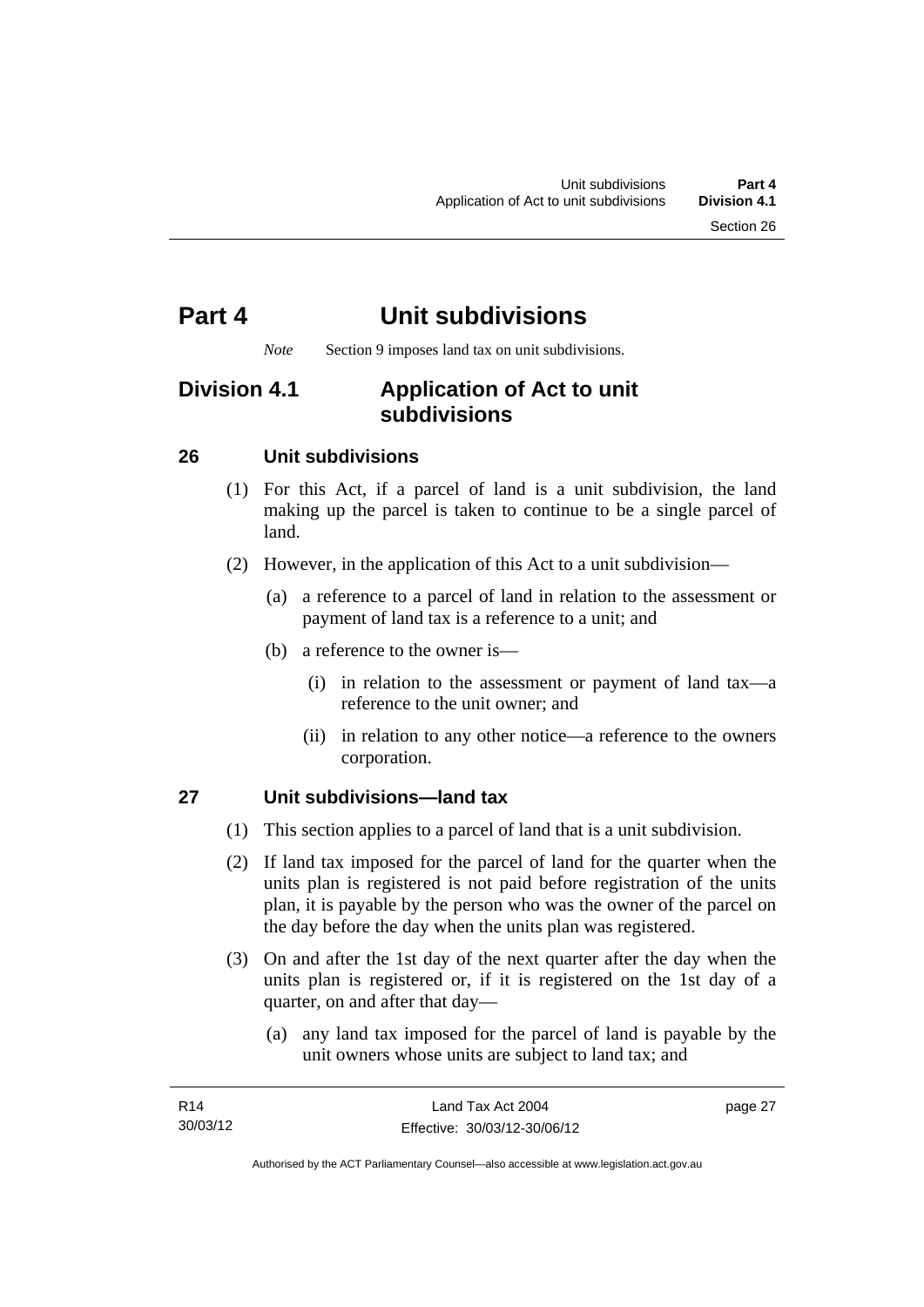- (b) the amount payable by each unit owner whose unit is subject to land tax is the amount worked out under subsection (5); and
- (c) no land tax for the parcel is payable by the owners corporation.
- (4) Section 9 (Imposition of land tax) applies to impose land tax on a unit that is part of the unit subdivision as if a reference to a parcel of land were a reference to the unit.
- (5) In working out the land tax payable for the unit under section 9, the average unimproved value of the unit is the amount worked out in accordance with the following formula:

$$
\frac{\text{UE}}{\text{TUE}} \times \text{AUV}
$$

(6) In this section:

*AUV* means the average unimproved value of the parcel of land under the *Rates Act 2004*.

*TUE* means the unit entitlement of all the units in the units plan.

*UE*means the unit entitlement of the unit.

*unit entitlement*—see the Unit Titles Act, section 8.

*units plan* means a units plan under the Unit Titles Act, section 7.

# <span id="page-33-0"></span>**Division 4.2 Certain proposed unit subdivisions**

### <span id="page-33-1"></span>**28 Meaning of** *qualifying parcel of land* **for div 4.2**

In this division:

*qualifying parcel of land* means a parcel of land to which this division applies because of section 29.

### <span id="page-33-2"></span>**29 When div 4.2 applies to parcel of land**

(1) If the commissioner makes a determination under the *Rates Act 2004*, section 32 (2) for a parcel of land—

R14 30/03/12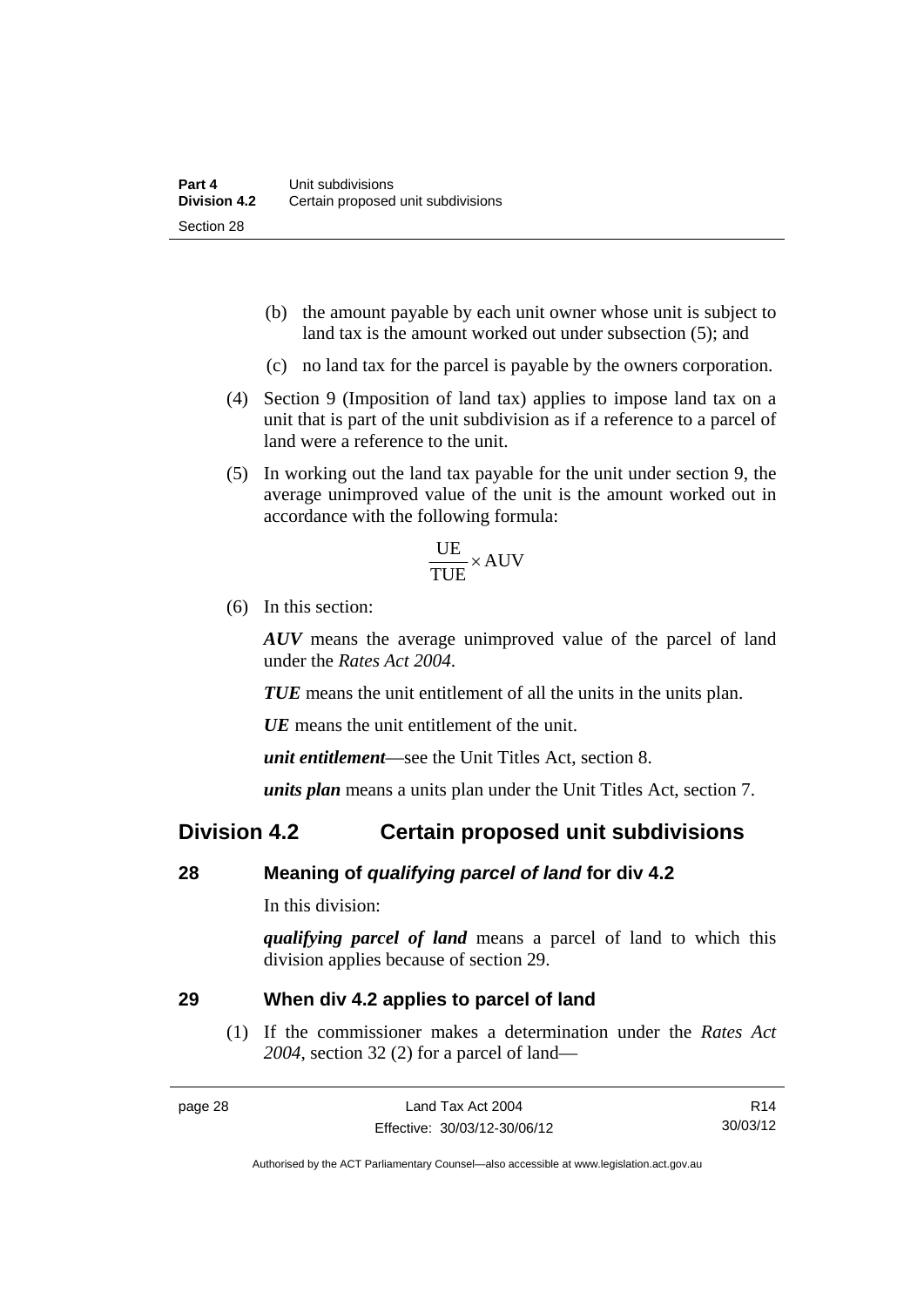- (a) this division applies to the parcel; and
- (b) this division is taken to have begun to apply to the parcel on the 1st day when, under the current lease of the land, the parcel became an eligible parcel of land.
- (2) In this section:

*eligible parcel of land* means a parcel of rateable land for which the lease of the parcel allows development of the parcel for residential and commercial purposes.

# <span id="page-34-0"></span>**30 Imposition of land tax—qualifying parcels of land**

- (1) Section 9 (Imposition of land tax) applies to impose land tax on a qualifying parcel of land as if a reference to the parcel were a reference to the percentage of the intended development of the parcel determined under the *Rates Act 2004*, section 32 to be used for commercial purposes.
- (2) In working out the land tax payable for the parcel of land under section 9, the average unimproved value of the parcel is the amount worked out in accordance with the following formula:

# $CP \times AUV$

(3) In subsection (2):

*AUV* means the average unimproved value of the parcel of land under the *Rates Act 2004*.

*CP* means the percentage of the intended development of the parcel determined under the *Rates Act 2004*, section 32 to be used for commercial purposes.

<span id="page-34-1"></span>**31 End of application of div 4.2** 

This division stops applying to a parcel of land on the happening of any of the following days:

page 29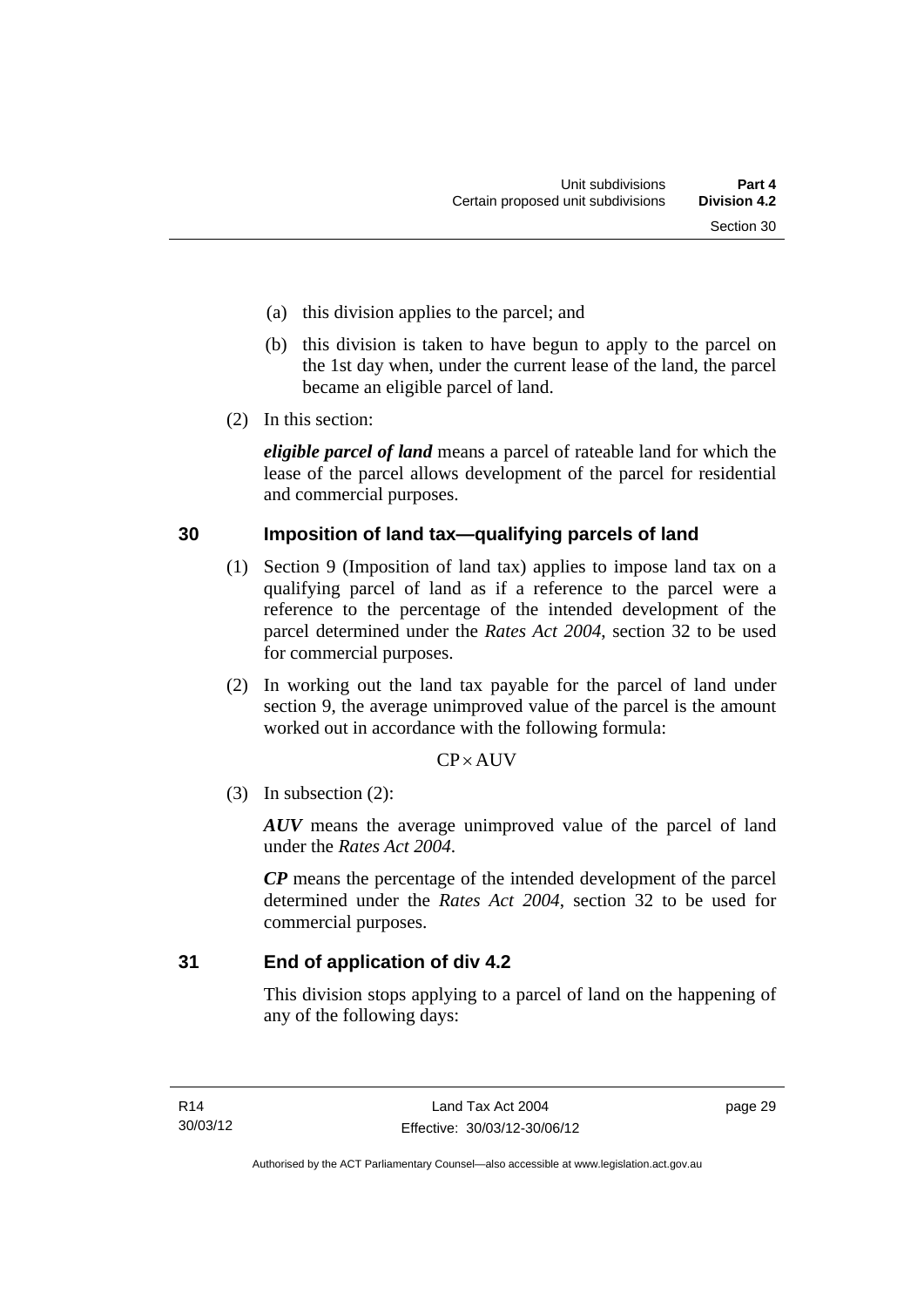- (a) if the parcel is subdivided under the Unit Titles Act—the day after the end of the quarter when the subdivision happens;
- (b) if the owner of the land does not apply under the Unit Titles Act, part 3 within 30 days beginning on the day when a certificate of occupancy under the *Building Act 2004* is issued for the development, or within any longer period that the commissioner allows, for the subdivision of the land under the Unit Titles Act—the 1st day after the end of the 30 day period or the longer period;
- (c) if the land is not subdivided under the Unit Titles Act within 1 year beginning on the day the application (or, if there is more than 1 application, the 1st application) mentioned in paragraph (b) was made, or within any longer period that the commissioner allows—the 1st day after the end of the 1 year period or the longer period;
- (d) if there is a variation of the lease, so that the development of the land partly for residential and partly for commercial purposes is no longer allowed—the day the change happens;
- (e) if development of the land for subdivision under the Unit Titles Act is abandoned—the day it is abandoned;
- (f) if the application made under the *Rates Act 2004*, section 31 for the parcel of land is withdrawn by written notice to the commissioner—the day the notice is given;
- (g) if the commissioner gives notice to the applicant that the application is to be treated as withdrawn—the day the notice is given.

# <span id="page-35-0"></span>**32 Reassessment—completion of development**

- (1) This section applies if—
	- (a) the commissioner has prepared an assessment of land tax payable for a qualifying parcel of land for a period; and

Authorised by the ACT Parliamentary Counsel—also accessible at www.legislation.act.gov.au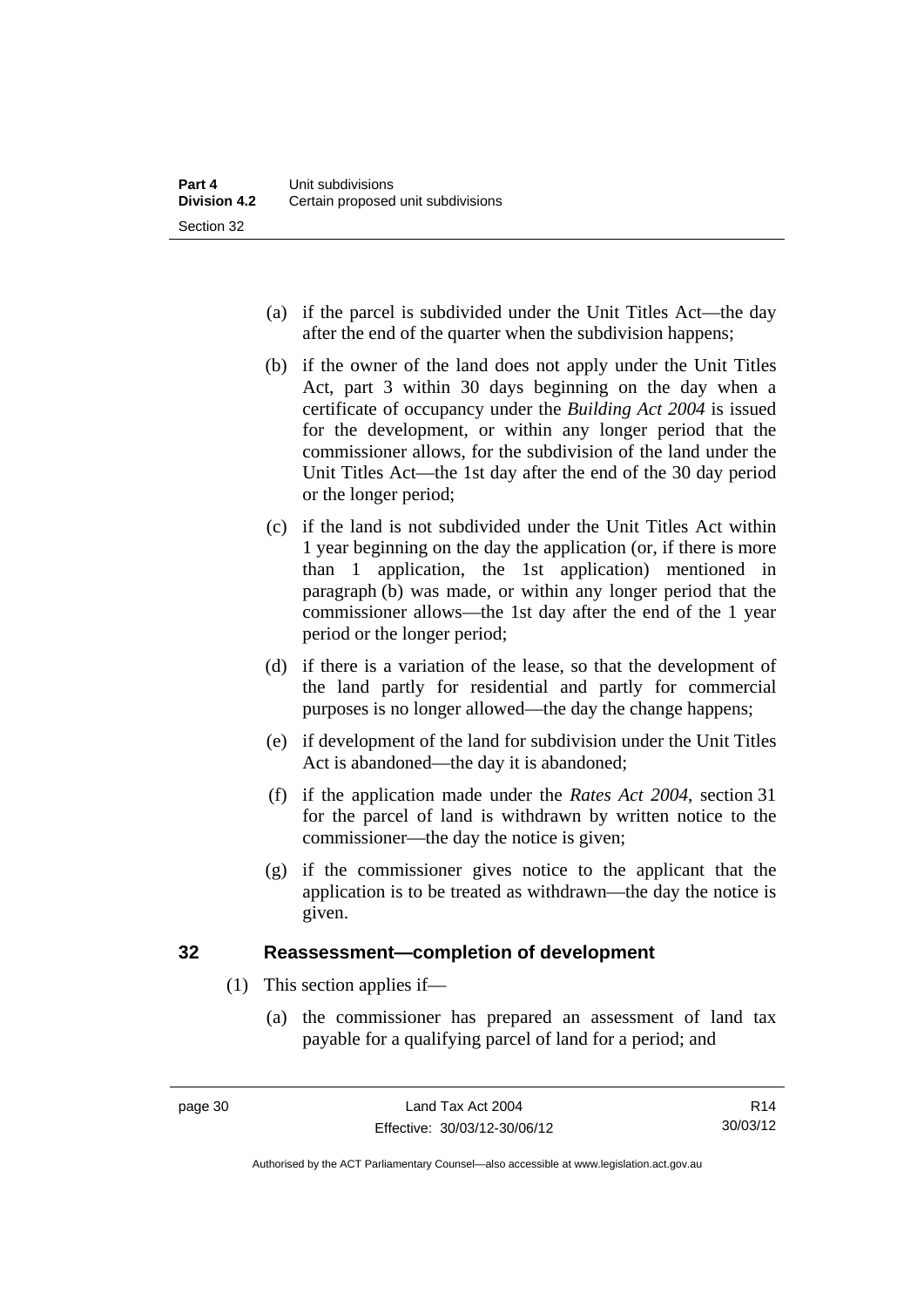- (b) before the end of the period the land stops being a qualifying parcel because it is subdivided under the Unit Titles Act; and
- (c) the commissioner is satisfied that the percentages of the intended development that are to be used for residential and commercial purposes are different from the percentages determined under the *Rates Act 2004*, section 32 (2); and
- (d) the commissioner redetermines the percentages under the *Rates Act 2004*, section 32 (5).
- (2) The commissioner must reassess the amount of land tax payable for the parcel of land for the period when the land was a qualifying parcel.

# <span id="page-36-0"></span>**33 Reassessment—noncompletion of development**

- (1) This section applies if—
	- (a) the commissioner has made an assessment of land tax (the *previous land tax assessment*) for a qualifying parcel of land for a period; and
	- (b) before the end of the period—
		- (i) the parcel stops being a qualifying parcel because of the happening of a circumstance mentioned in section 31 (b),  $(c)$ ,  $(f)$  or  $(g)$ ; or
		- (ii) the commissioner is satisfied that the parcel has stopped being a qualifying parcel because of a circumstance mentioned in section 31 (d) or (e).
- (2) The commissioner must reassess the amount of land tax payable for the parcel of land for the period when the parcel was a qualifying parcel for—
	- (a) the period when the previous land tax assessment was made; or
	- (b) if there has been more than 1 assessment—the period equal to both or all of the periods for which assessments were made.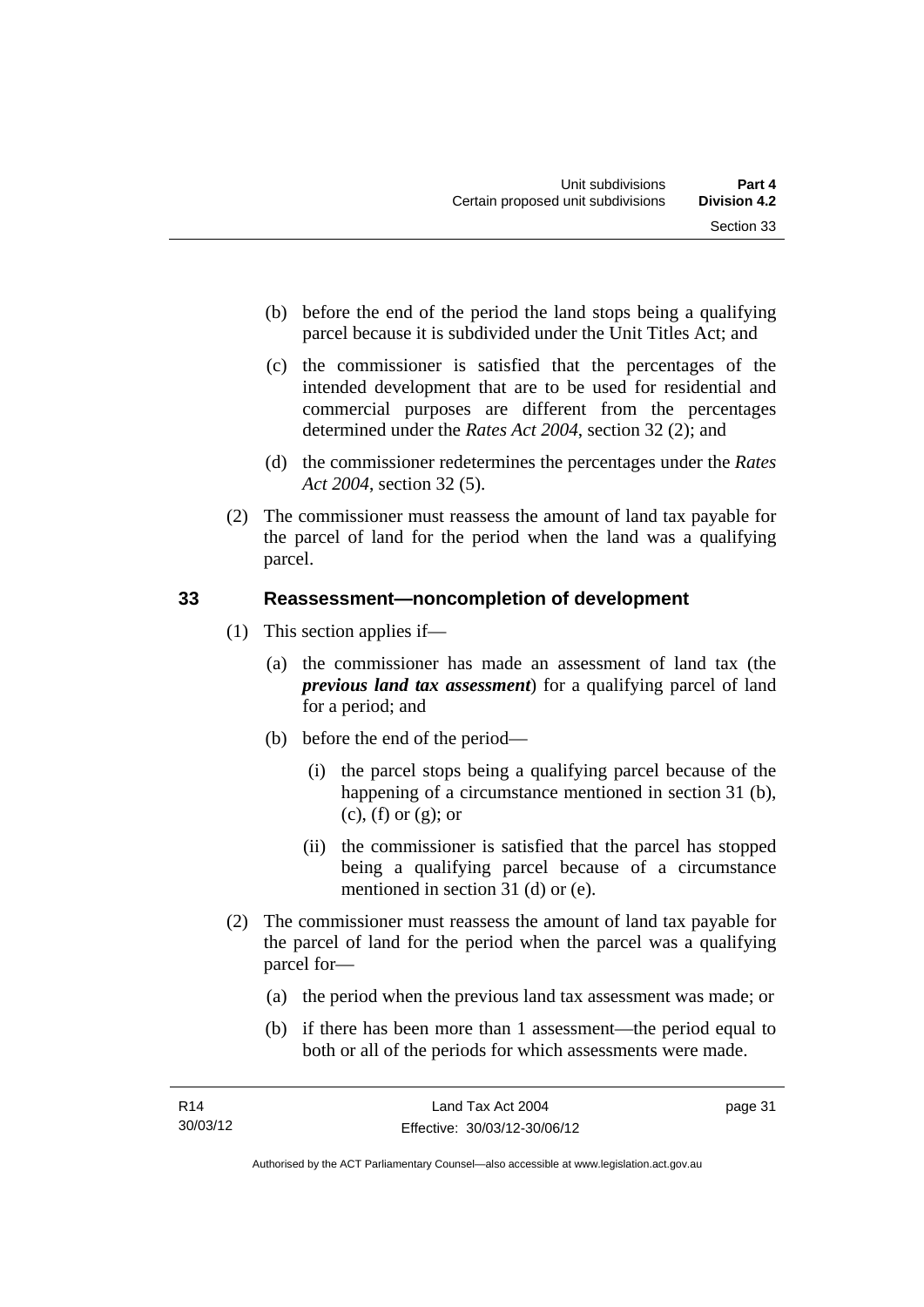(3) The reassessment must be on the basis that the parcel is not, and was never, a qualifying parcel.

page 32 Land Tax Act 2004 Effective: 30/03/12-30/06/12

R14 30/03/12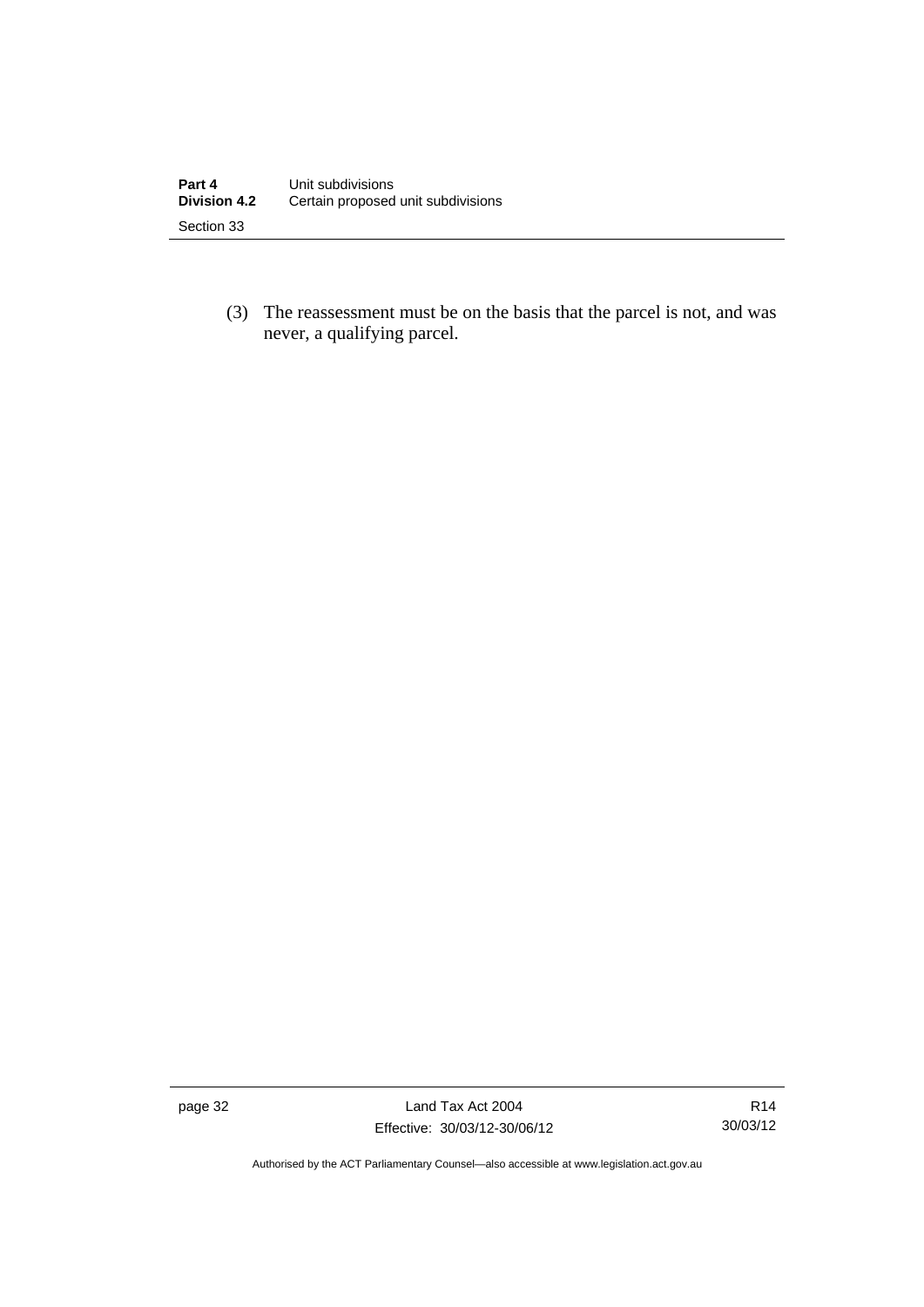# <span id="page-38-0"></span>**Part 5 Exemptions, remissions and certain interest payments**

### <span id="page-38-1"></span>**34 Exemption from land tax**

- (1) The Minister may, in writing, exempt the owner of a parcel of land from payment of land tax owing for any period in relation to the parcel, or from payment of a stated part of the land tax.
- (2) An exemption is a notifiable instrument.

*Note* A notifiable instrument must be notified under the Legislation Act.

- (3) The Minister may make guidelines for the exercise of a function under this section.
- (4) Guidelines are a disallowable instrument.
	- *Note* A disallowable instrument must be notified, and presented to the Legislative Assembly, under the Legislation Act.

### <span id="page-38-2"></span>**35 Remission of land tax**

- (1) The Minister may remit the land tax, or part of the land tax, payable for a parcel of land if the Minister is satisfied that it is fair and reasonable in the circumstances.
- (2) The Minister may make guidelines for the exercise of a function under this section.
- (3) Guidelines are a disallowable instrument.
	- *Note* A disallowable instrument must be notified, and presented to the Legislative Assembly, under the Legislation Act.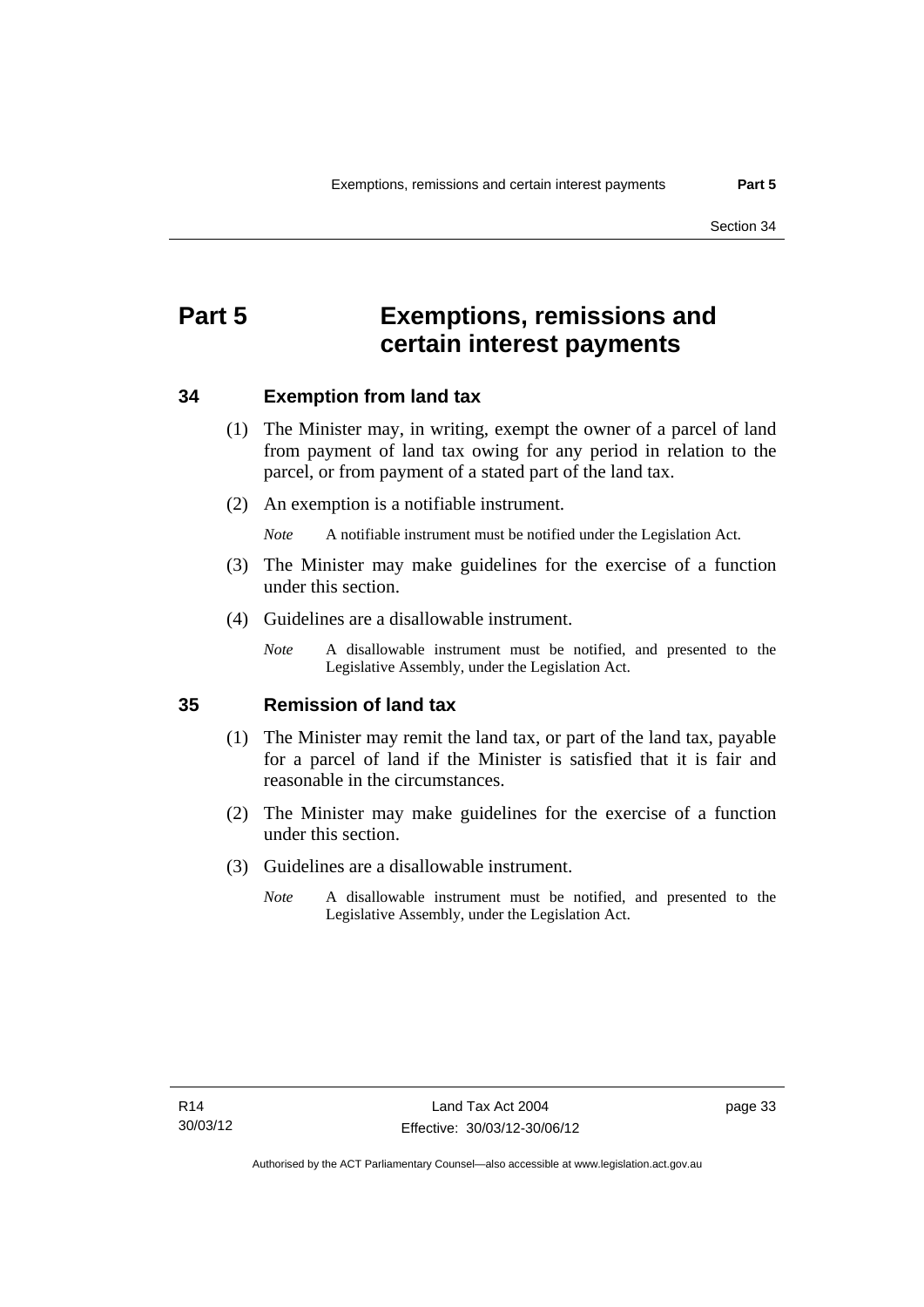### <span id="page-39-0"></span>**36 Remission of interest**

- (1) The commissioner may remit all or part of an amount of interest payable by a person in relation to land tax if the commissioner is satisfied that it is fair and reasonable having regard to—
	- (a) any circumstances that contributed to the delay in payment of the land tax; or
	- (b) any other relevant matter.
- (2) The Minister may make guidelines for the exercise of a function under this section.
- (3) Guidelines are a disallowable instrument.
	- *Note* A disallowable instrument must be notified, and presented to the Legislative Assembly, under the Legislation Act.

### <span id="page-39-1"></span>**37 Interest on refund**

- (1) This section applies if the commissioner is satisfied that—
	- (a) an assessment of land tax payable for a parcel of land has been wrongly made because of an administrative error; and
	- (b) because of the error, a person has overpaid land tax for the parcel.
- (2) The commissioner may pay interest to the owner of the parcel—
	- (a) at the market rate component determined under the Taxation Administration Act, section 26; and
	- (b) worked out from the date when the overpayment was made or a later date the commissioner considers appropriate.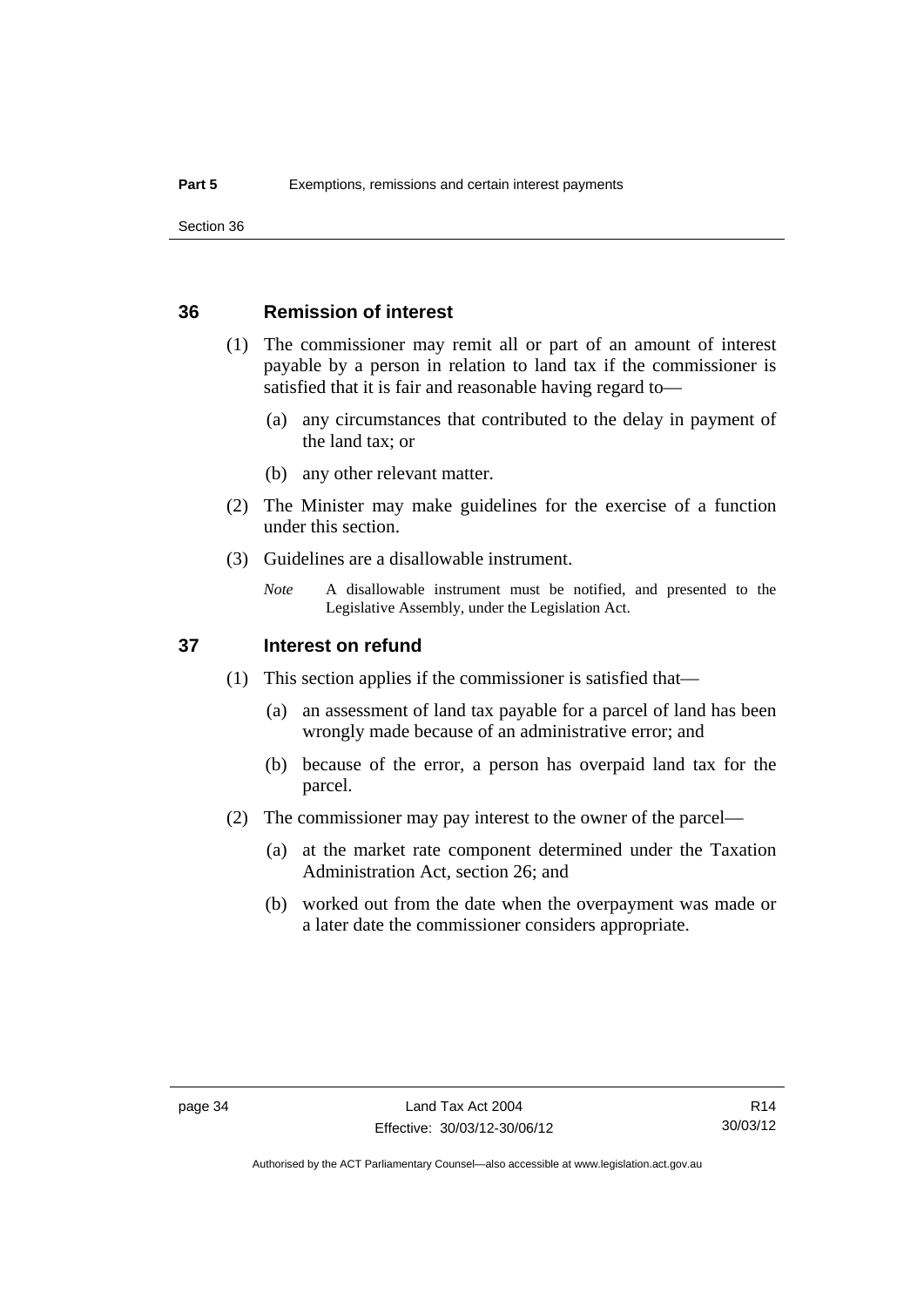# <span id="page-40-0"></span>**Part 6 Miscellaneous**

### <span id="page-40-1"></span>**38 Objections**

The following decisions of the commissioner are prescribed for the Taxation Administration Act, section 100 (Objection):

- (a) a decision under section 13 (1) (b) to refuse to exempt a parcel of land from land tax on compassionate grounds;
- (b) a decision under section 13 (5) revoking an exemption given on compassionate grounds;
- (c) a decision under section 37 to refuse to pay interest on an overpayment or to pay interest other than from the date when the overpayment was made.
- *Note* Assessments are made under the Taxation Administration Act and objections may be made under that Act, s 100 (1) (a). For example, if a person is given an assessment for land tax and the person is dissatisfied with the assessment because land tax was not payable in relation to the parcel of land, the person may object under that paragraph.

### <span id="page-40-2"></span>**39 Review of decisions by ACAT**

- (1) This section applies to a determination by the commissioner of an objection to a decision mentioned in section 38.
- (2) The determination is prescribed for the Taxation Administration Act, section 107A (Meaning of *reviewable decision* etc—div 10.2).
	- *Note* Applications for review by the ACAT may be made in relation to a determination by the commissioner of a decision on an objection to an assessment.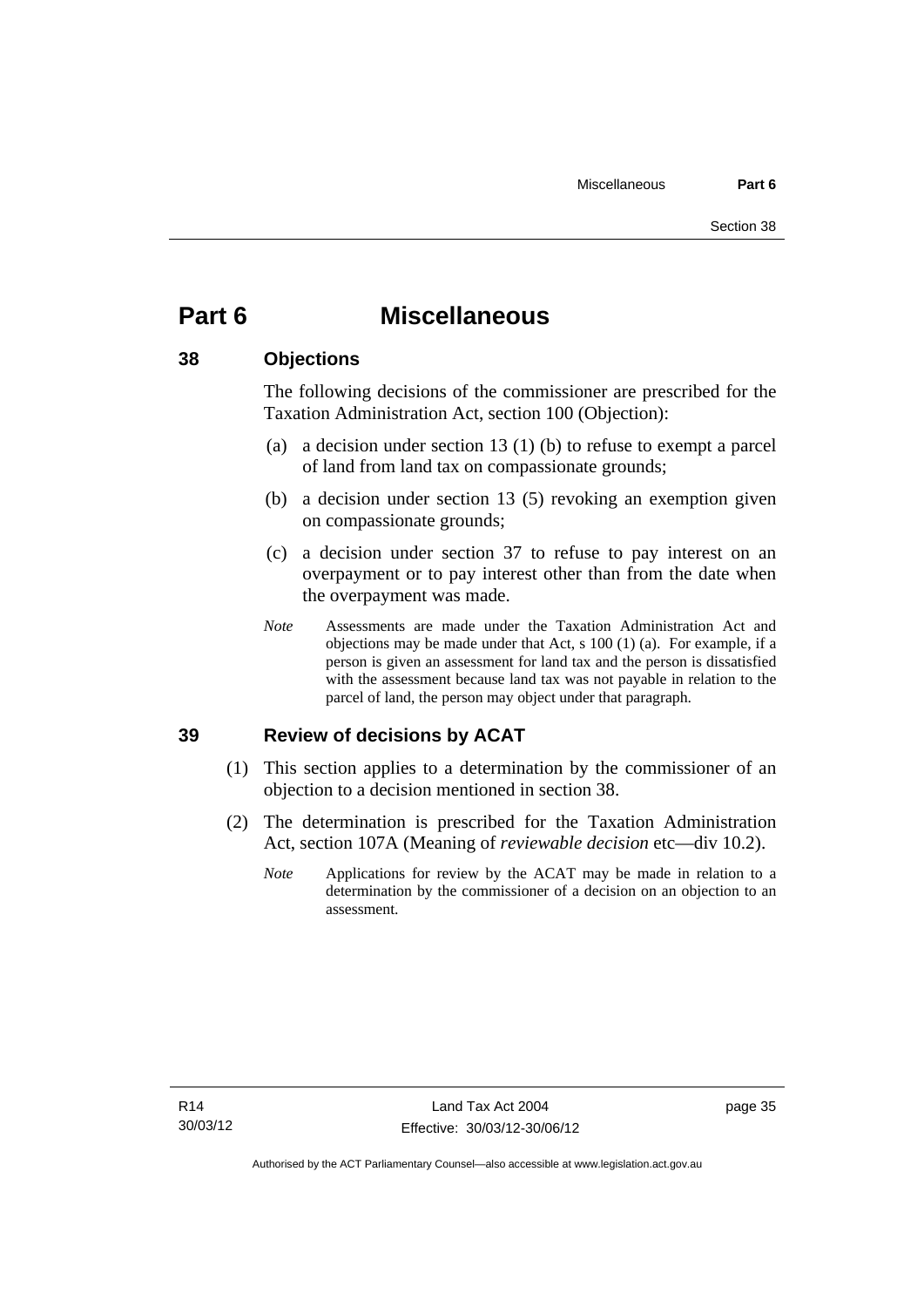#### **Part 6** Miscellaneous

### <span id="page-41-0"></span>**40 Working out amounts with fractions for Act**

- (1) If an amount worked out under this Act contains a fraction of a cent, the amount must be rounded to the nearest cent, with  $\frac{1}{2}$  a cent being disregarded.
- (2) However, in working out the average unimproved value under section 15 (3) (Multiple dwellings), section 16 (2) (Land partly owned by corporation or trustee) or section 27 (5) (Unit subdivisions—land tax), any fraction of a dollar in the amount worked out must be disregarded.
- (3) The Taxation Administration Act, section 123 (Adjustments of amounts) does not apply in working out an amount under this Act.

### <span id="page-41-1"></span>**41 Certificate of land tax and other charges**

- (1) A person may apply to the commissioner for a certificate of—
	- (a) the land tax assessed to be payable under this Act for a parcel of land for the current financial year; and
	- (b) the land tax and other amounts immediately payable to the commissioner under this Act in relation to the parcel.
	- *Note 1* A fee may be determined under s 43 for this provision.
	- *Note 2* If a form is approved under the Taxation Administration Act, s 139C for an application, the form must be used.
	- *Note 3* A single application form may be approved for this section and the *Land Rent Act 2008*, s 31 and the *Rates Act 2004*, s 76 (see Legislation Act s 255 (7)).
- (2) The commissioner must give the applicant the certificate.
- (3) The certificate is conclusive proof for an honest buyer for value of the parcel of land of the matters certified.
	- *Note* The certificate may include a certificate of amounts payable under the *Rates Act 2004* in relation to the parcel (see Legislation Act, s 49).

Authorised by the ACT Parliamentary Counsel—also accessible at www.legislation.act.gov.au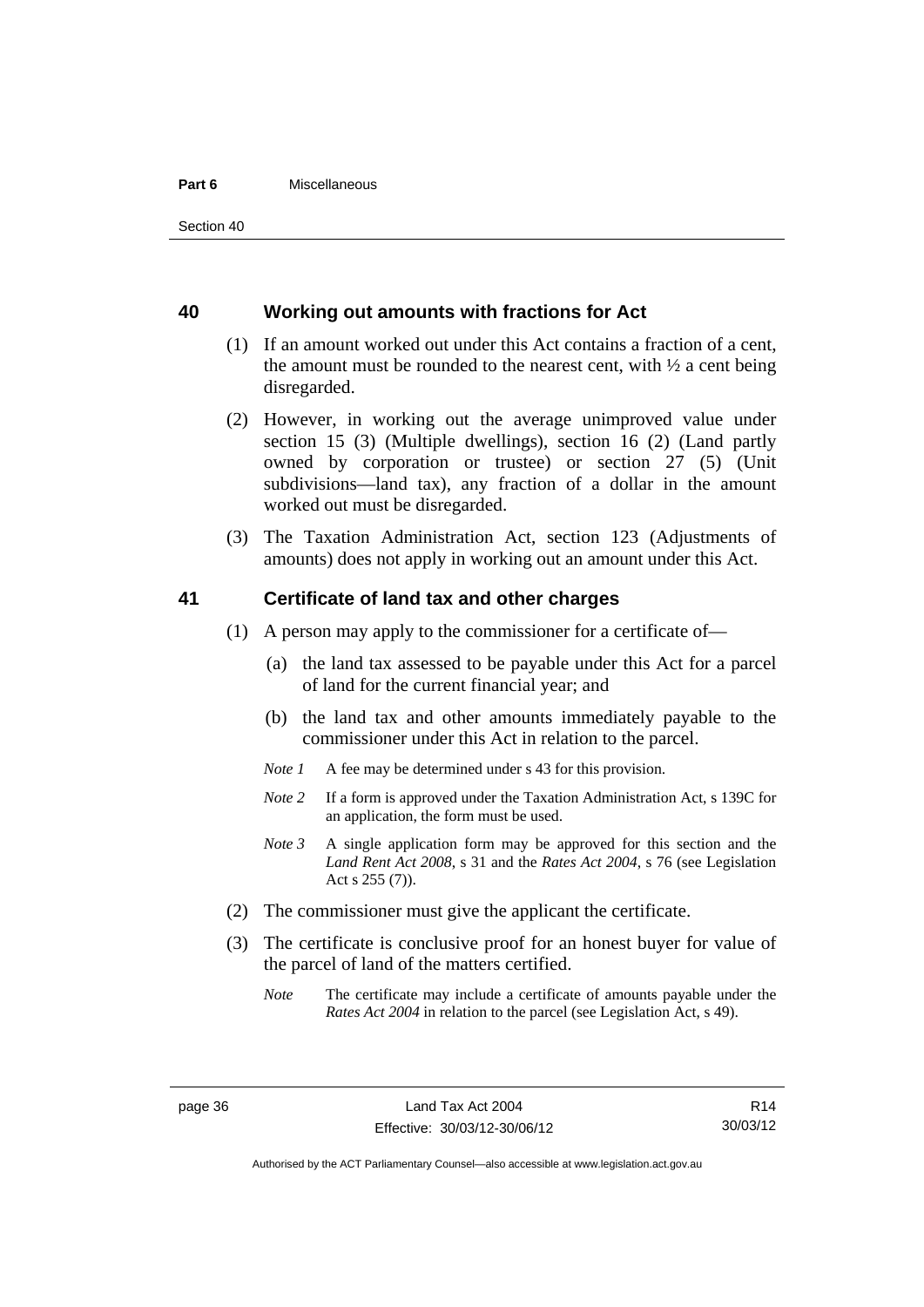(4) For this section, land tax and other amounts are taken to be payable immediately even if any necessary time after service of a notice has not ended.

### <span id="page-42-0"></span>**42 Statement of amounts payable and payments made**

- (1) A person may apply to the commissioner for a statement of—
	- (a) the amounts that became payable to the commissioner under this Act in relation to a parcel of land in a stated financial year; and
	- (b) the payments received by the commissioner in the financial year for amounts that became payable under this Act in relation to the parcel.
	- *Note 1* A fee may be determined under s 43 for this provision.
	- *Note 2* If a form is approved under the Taxation Administration Act, s 139C for an application, the form must be used.
	- *Note 3* A single application form may be approved for this section and the *Rates Act 2004*, s 77 (see Legislation Act, s 255 (7)).
- (2) The commissioner must give the applicant the statement.
	- *Note* The statement may include a statement of rates payable and received under the *Rates Act 2004* in relation to the parcel of land (see Legislation Act, s 49).

### <span id="page-42-1"></span>**43 Determination of fees**

- (1) The Minister may, in writing, determine fees for this Act.
	- *Note* The Legislation Act contains provisions about the making of determinations and regulations relating to fees (see pt 6.3)
- (2) A determination is a disallowable instrument.
	- *Note* A disallowable instrument must be notified, and presented to the Legislative Assembly, under the Legislation Act.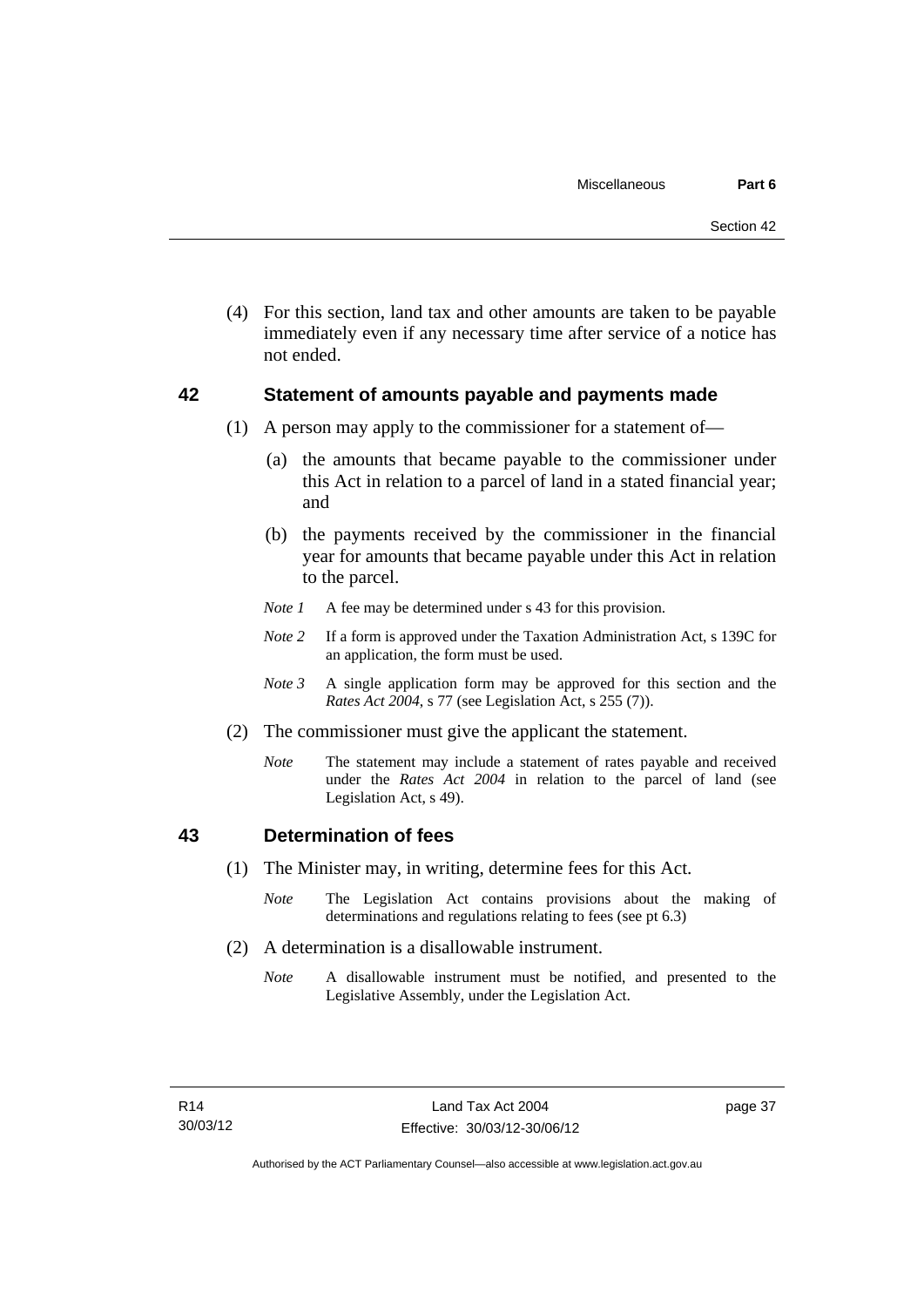### Part 6 **Miscellaneous**

Section 44

# <span id="page-43-0"></span>**44 Regulation-making power**

The Executive may make regulations for this Act.

*Note* Regulations must be notified, and presented to the Legislative Assembly, under the Legislation Act.

page 38 Land Tax Act 2004 Effective: 30/03/12-30/06/12

R14 30/03/12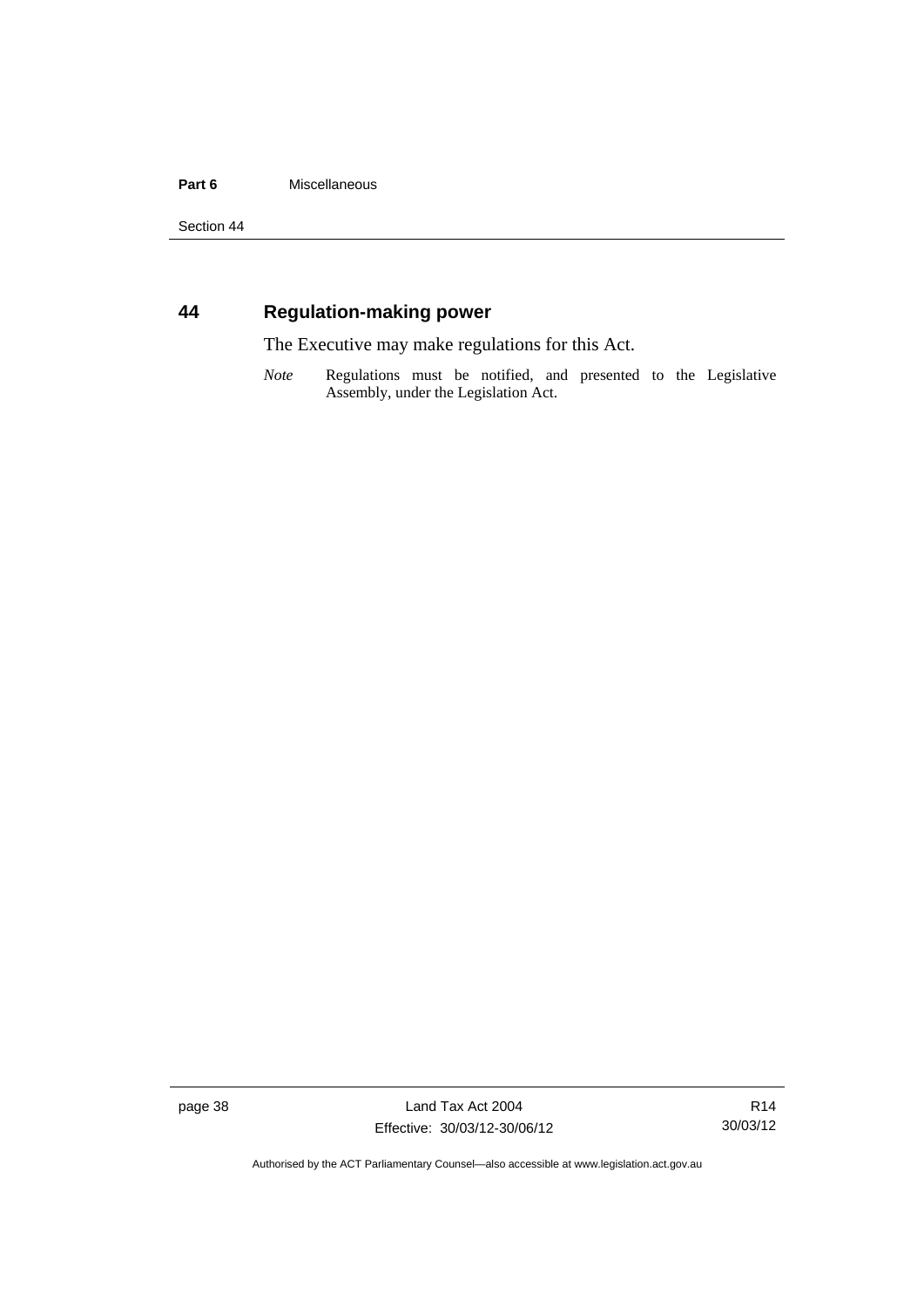# <span id="page-44-0"></span>**Dictionary**

(see s 3)

- *Note 1* The Legislation Act contains definitions and other provisions relevant to this Act.
- *Note 2* For example, the Legislation Act, dict, pt 1 defines the following terms:
	- $\bullet$  ACAT
	- calendar month
	- commissioner for revenue
	- corporation
	- financial year
	- function
	- interest
	- person
	- quarter
	- under.

*assessment notice*, in relation to land tax, means a notice of assessment under the Taxation Administration Act, section 14 in relation to the land tax.

*commissioner* means the commissioner for revenue.

*land tax* includes—

- (a) penalty tax; and
- (b) the total of—
	- (i) the costs and expenses reasonably incurred by the Territory in attempting to recover the land tax; and
	- (ii) interest payable in relation to the land tax.

page 39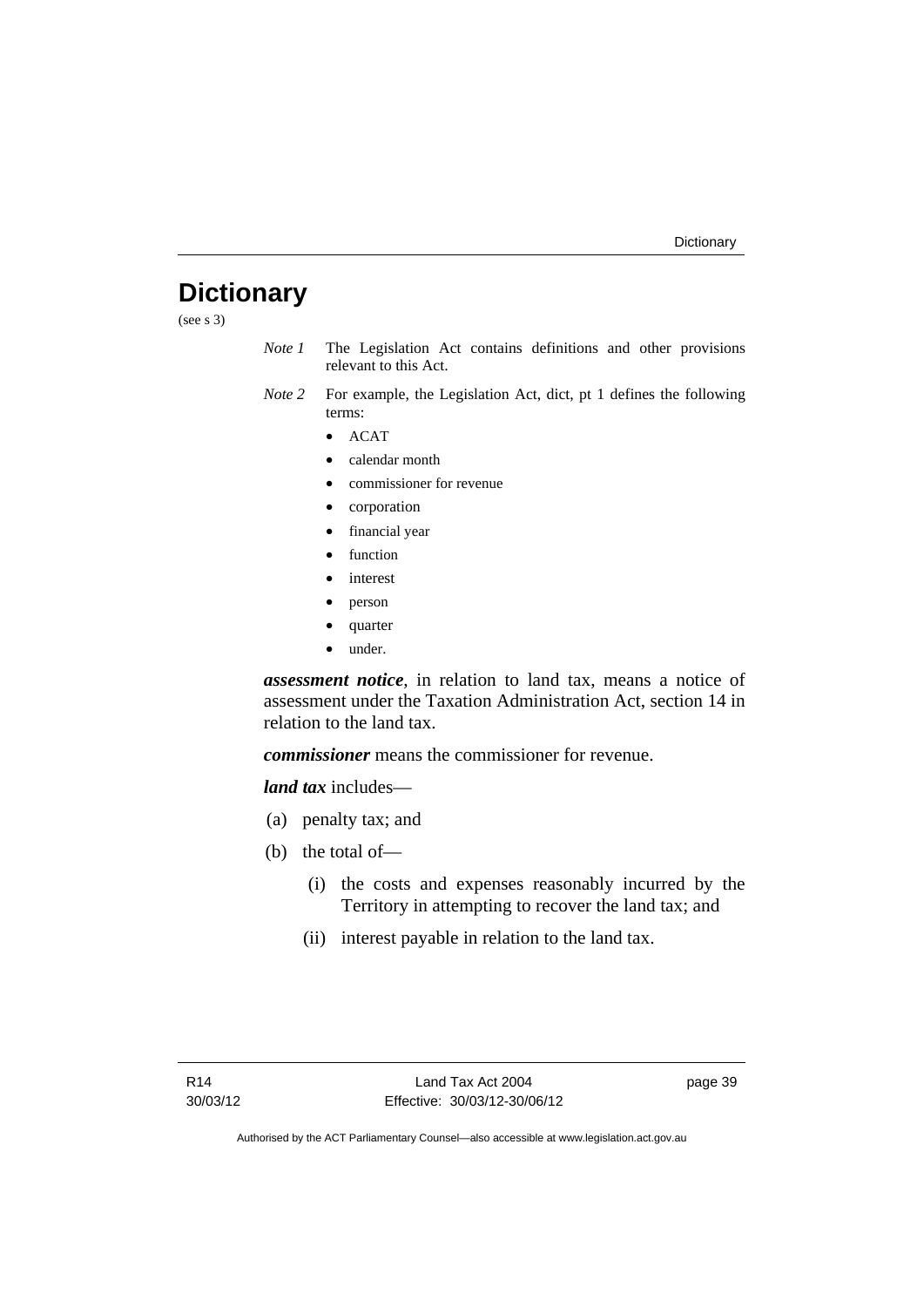*lease* means a lease from the Commonwealth or the Territory, and includes an agreement with the Commonwealth or the Territory—

- (a) for a lease of a parcel of land; or
- (b) for the tenancy or occupation of a parcel of land.

*owner*, of a parcel of land means—

- (a) the registered proprietor of an interest in the parcel (other than an interest in a lease granted by a person other than the Territory or the Commonwealth); or
- (b) if the registered proprietor has sold the interest to another person (the *new owner*) and the new owner is in possession of the parcel but not yet registered as the proprietor—the new owner; or
- (c) a mortgagee in possession of the parcel; or
- (d) a person holding the parcel under a sublease from the Territory, if the Territory holds the parcel under a lease from the Commonwealth.

*owners corporation*—see the *Unit Titles (Management) Act 2011*, dictionary.

*parcel* includes a part of a parcel of land that is separately held by an occupier, tenant, lessee or owner.

*primary production* means—

- (a) production resulting directly from—
	- (i) cultivation of land; or
	- (ii) keeping animals for their sale, bodily produce or natural increase; or
	- (iii) fishing operations; or
	- (iv) forest operations; and

page 40 Land Tax Act 2004 Effective: 30/03/12-30/06/12

R14 30/03/12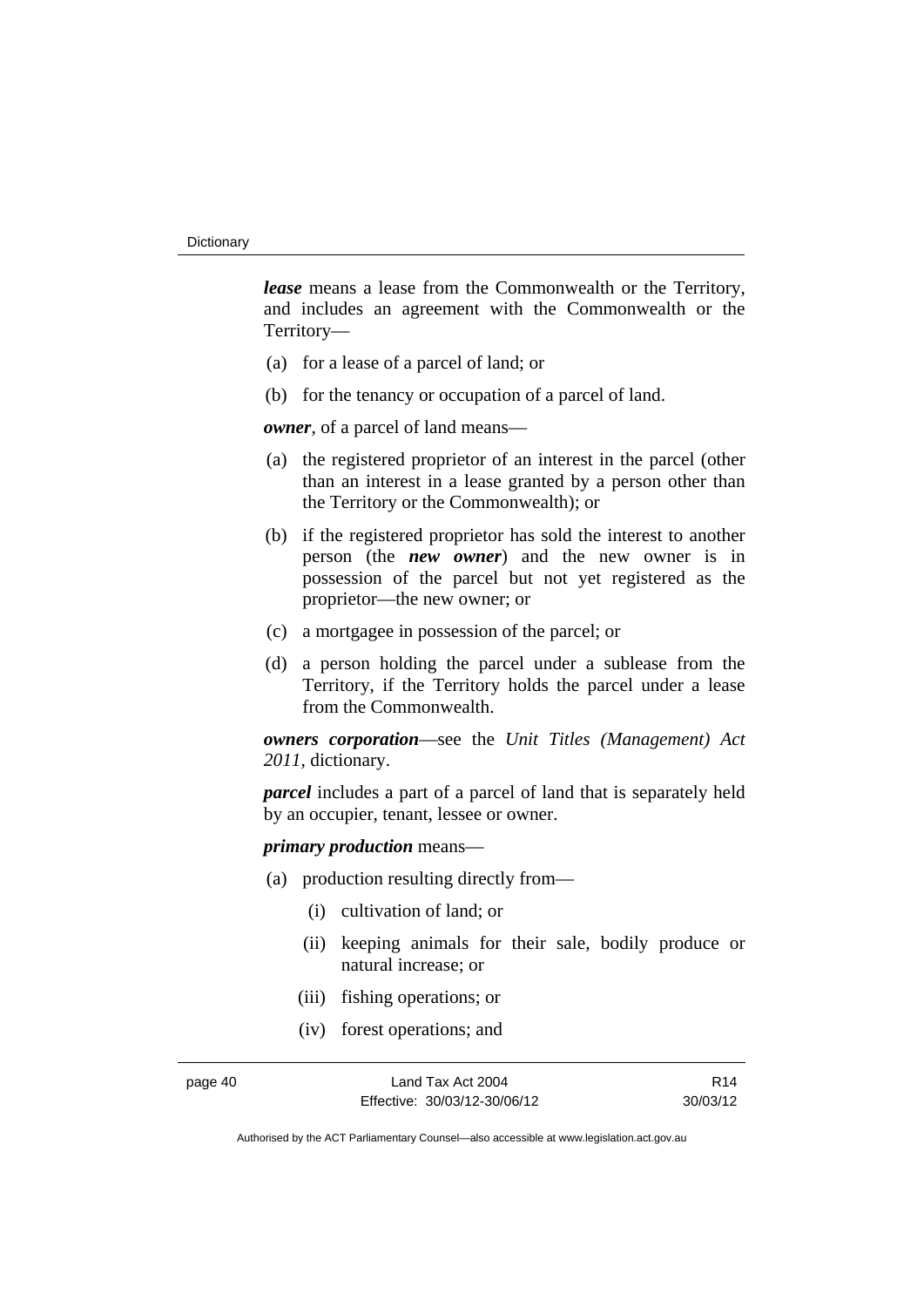(b) the manufacture of dairy produce by the person who produced the raw material used in that manufacture.

*qualifying parcel of land*, for division 4.2 (Certain proposed unit subdivisions)—see section 28.

*rateable land*—see the *Rates Act 2004*, section 8.

*rates*—see the *Rates Act 2004*, dictionary.

*rent*, for part 2 (Imposition and payment of land tax)—see section 7.

*rented*, for part 2 (Imposition and payment of land tax)—see section 8.

*residential land* means rateable land—

- (a) leased for residential purposes only; or
- (b) leased for residential purposes and other purposes but used for residential purposes only.

*rural land* means rateable land—

- (a) leased for the purpose of primary production only; or
- (b) leased for the purpose of primary production and other purposes but used mainly for primary production.

*Taxation Administration Act* means the *Taxation Administration Act 1999*.

*tenancy agreement*, for part 2 (Imposition and payment of land tax)—see section 7.

*tenant*, for part 2 (Imposition and payment of land tax)—see section 7.

*trustee*, for part 2 (Imposition and payment of land tax)—see section 7.

*unit* means a unit under the Unit Titles Act, section 9.

page 41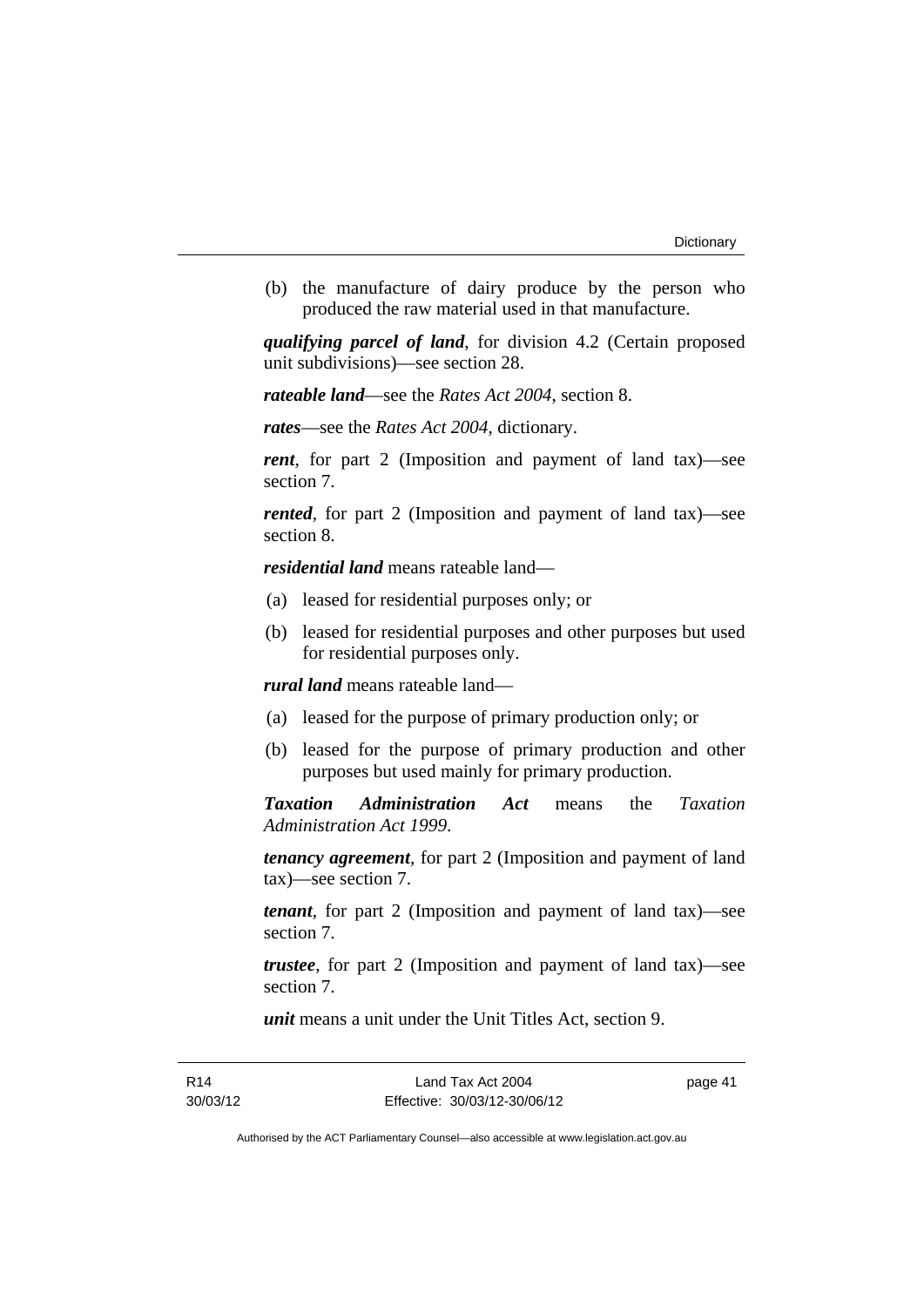*unit owner* means—

- (a) the registered proprietor of the lease of a unit; or
- (b) if the registered proprietor has sold the interest to another person (the *new owner*) and the new owner is in possession of the unit but not yet registered as the proprietor—the new owner.

*unit subdivision*—see the *Rates Act 2004*, dictionary.

*Unit Titles Act* means the *Unit Titles Act 2001*.

page 42 Land Tax Act 2004 Effective: 30/03/12-30/06/12

R14 30/03/12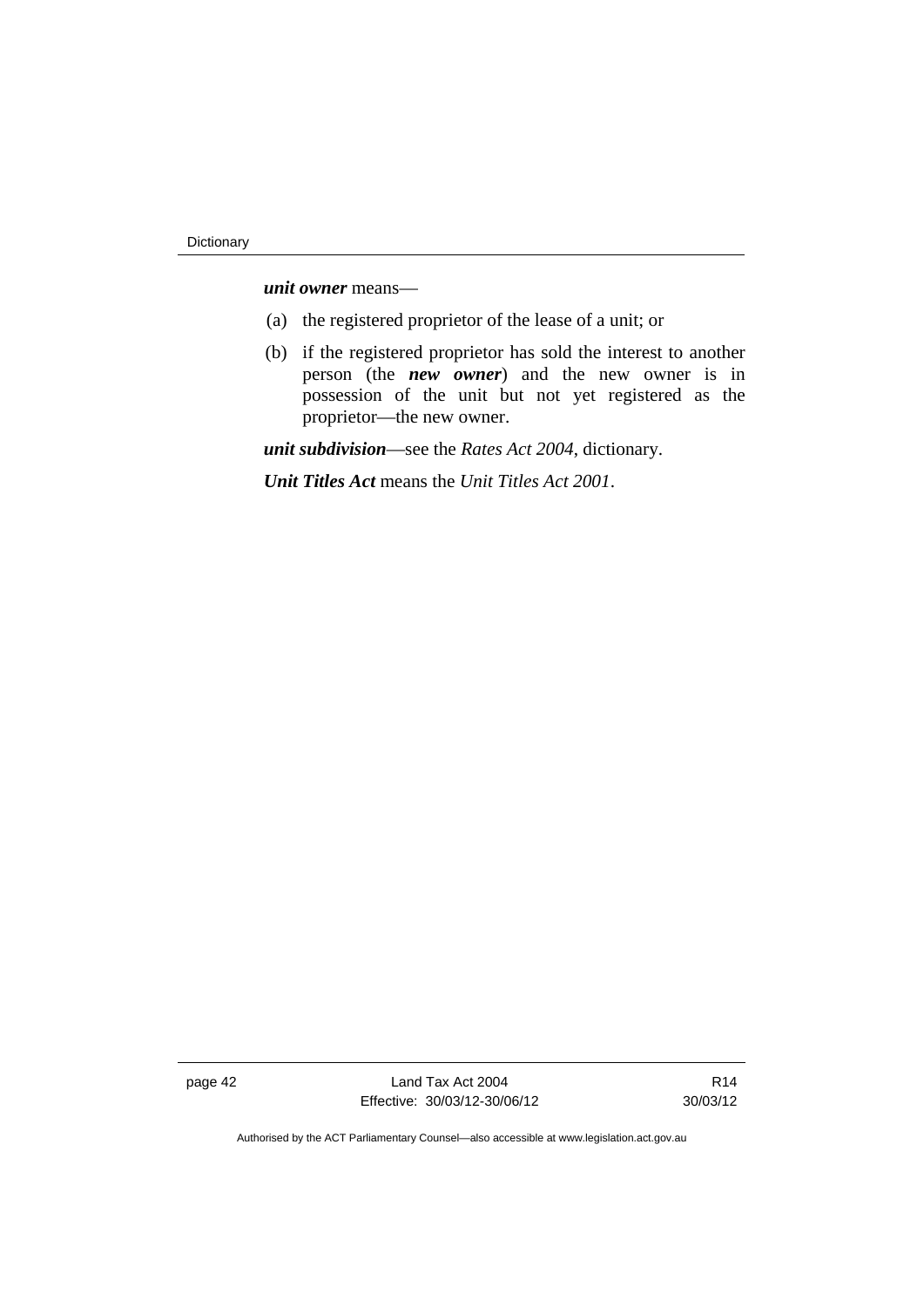# <span id="page-48-0"></span>**Endnotes**

### **1 About the endnotes**

Amending and modifying laws are annotated in the legislation history and the amendment history. Current modifications are not included in the republished law but are set out in the endnotes.

Not all editorial amendments made under the *Legislation Act 2001*, part 11.3 are annotated in the amendment history. Full details of any amendments can be obtained from the Parliamentary Counsel's Office.

Uncommenced amending laws are not included in the republished law. The details of these laws are underlined in the legislation history. Uncommenced expiries are underlined in the legislation history and amendment history.

If all the provisions of the law have been renumbered, a table of renumbered provisions gives details of previous and current numbering.

The endnotes also include a table of earlier republications.

| $A = Act$                                    | NI = Notifiable instrument                |
|----------------------------------------------|-------------------------------------------|
| $AF =$ Approved form                         | $o = order$                               |
| $am = amended$                               | $om = omitted/repealed$                   |
| $amdt = amendment$                           | $ord = ordinance$                         |
| $AR = Assembly resolution$                   | $orig = original$                         |
| $ch = chapter$                               | par = paragraph/subparagraph              |
| $CN =$ Commencement notice                   | $pres = present$                          |
| $def = definition$                           | $prev = previous$                         |
| $DI = Disallowable instrument$               | $(\text{prev}) = \text{previously}$       |
| $dict = dictionary$                          | $pt = part$                               |
| $disallowed = disallowed by the Legislative$ | $r = rule/subrule$                        |
| Assembly                                     | $reloc = relocated$                       |
| $div = division$                             | $renum = renumbered$                      |
| $exp = expires/expired$                      | $R[X]$ = Republication No                 |
| $Gaz = gazette$                              | $RI = reissue$                            |
| $hdg =$ heading                              | s = section/subsection                    |
| $IA = Interpretation Act 1967$               | $sch = schedule$                          |
| $ins = inserted/added$                       | $sdiv = subdivision$                      |
| $LA =$ Legislation Act 2001                  | $SL = Subordinate$ law                    |
| $LR =$ legislation register                  | $sub =$ substituted                       |
| $LRA =$ Legislation (Republication) Act 1996 | underlining = whole or part not commenced |
| $mod = modified/modification$                | or to be expired                          |
|                                              |                                           |

# <span id="page-48-2"></span>**2 Abbreviation key**

R14 30/03/12

Land Tax Act 2004 Effective: 30/03/12-30/06/12 page 43

<span id="page-48-1"></span>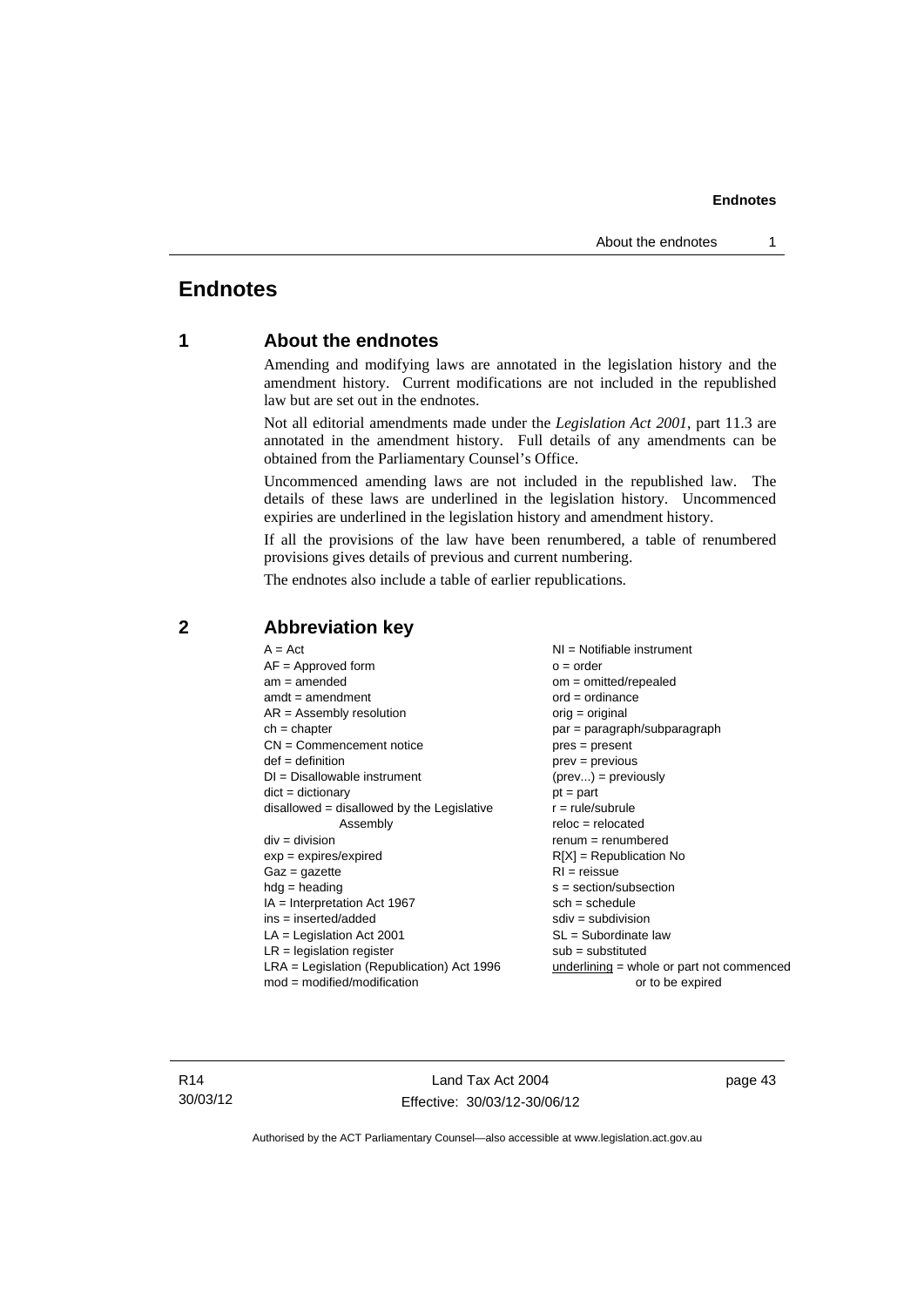| Legislation history<br>3 |  |
|--------------------------|--|
|--------------------------|--|

<span id="page-49-0"></span>

| 3 | <b>Legislation history</b> |  |
|---|----------------------------|--|
|---|----------------------------|--|

| Legisiation mstory                                                                                                                                                                               |
|--------------------------------------------------------------------------------------------------------------------------------------------------------------------------------------------------|
| Land Tax Act 2004 A2004-4<br>notified LR 18 February 2004<br>s 1, s 2 commenced 18 February 2004 (LA s 75 (1))<br>remainder commenced 1 July 2004 (s 2)                                          |
| as amended by                                                                                                                                                                                    |
| Statute Law Amendment Act 2005 A2005-20 sch 3 pt 3.32<br>notified LR 12 May 2005<br>s 1, s 2 taken to have commenced 8 March 2005 (LA s 75 (2))<br>sch 3 pt 3.32 commenced 2 June 2005 (s 2 (1)) |
| Revenue Legislation Amendment Act 2005 A2005-29 pt 3<br>notified LR 28 June 2005<br>s 1, s 2 commenced 28 June 2005 (LA s 75 (1))<br>pt 3 commenced 29 June 2005 (s 2 (2))                       |
| Revenue Legislation Amendment Act 2006 A2006-19 pt 3<br>notified LR 17 May 2006<br>s 1, s 2 commenced 17 May 2006 (LA s 75 (1))<br>pt 3 commenced 18 May 2006 (s 2 (3))                          |
| Housing Assistance Act 2007 A2007-8 sch 1 pt 1.5<br>notified LR 10 May 2007<br>s 1, s 2 commenced 10 May 2007 (LA s 75 (1))<br>sch 1 pt 1.5 commenced 10 November 2007 (s 2 and LA s 79)         |
| Land Tax (Interest and Penalty) Amendment Act 2007 A2007-20<br>notified LR 14 June 2007<br>s 1, s 2 commenced 14 June 2007 (LA s 75 (1))<br>remainder commenced 15 June 2007 (s 2)               |
| Revenue Legislation Amendment Act 2007 A2007-21 pt 3<br>notified LR 19 June 2007<br>s 1, s 2 commenced 19 June 2007 (LA s 75 (1))                                                                |

pt 3 commenced 20 June 2007 (s 2)

R14 30/03/12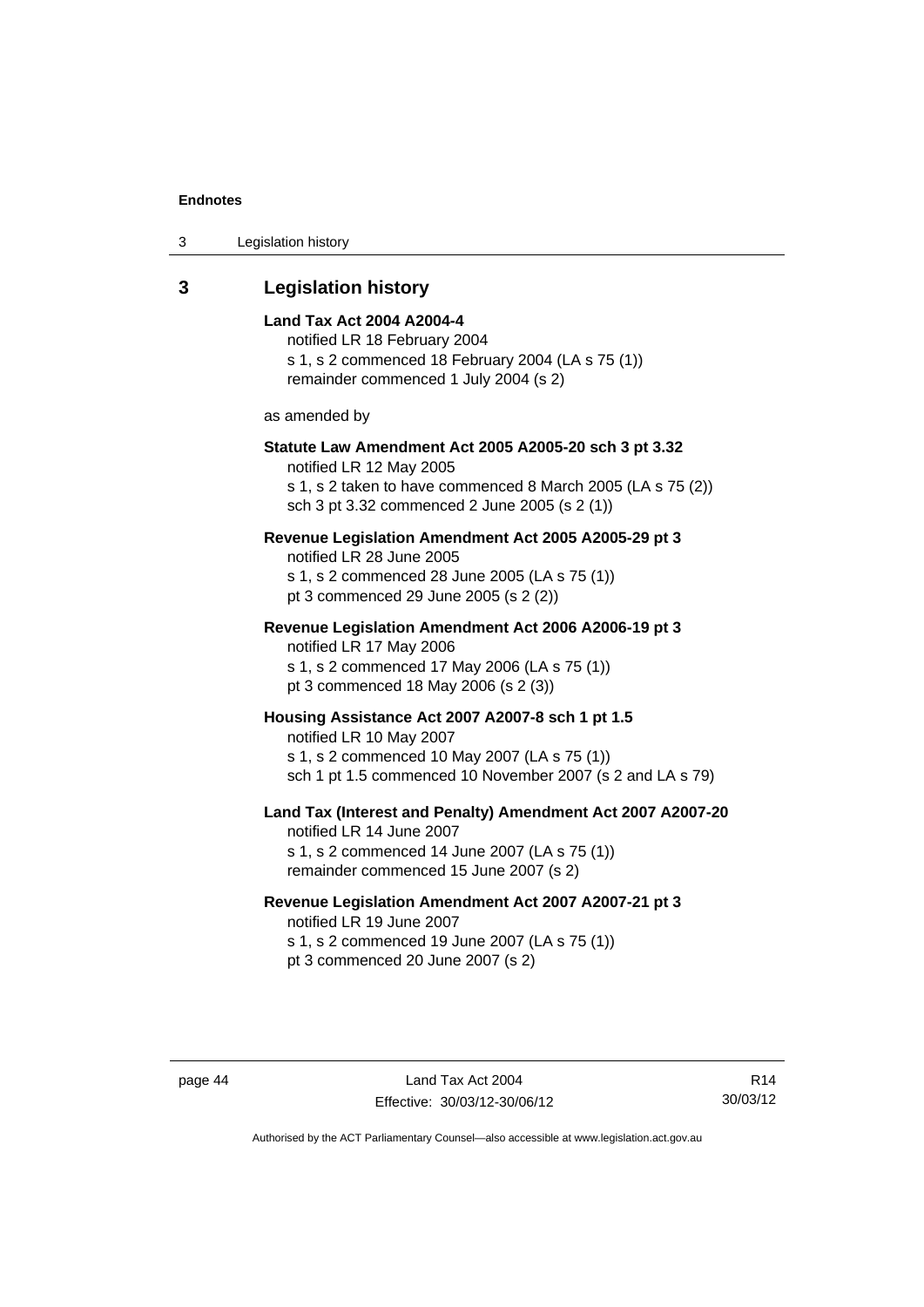### **Revenue Legislation (Housing Affordability Initiatives) Amendment Act 2007 A2007-29 pt 3**

### notified LR 2 October 2007

s 1, s 2 commenced 2 October 2007 (LA s 75 (1)) pt 3 commenced 3 October 2007 (s 2)

### **Land Rent Act 2008 A2008-16 sch 1 pt 1.1**

notified LR 30 June 2008

s 1, s 2 commenced 30 June 2008 (LA s 75 (1))

sch 1 pt 1.1 commenced 1 July 2008 (s 2 and CN2008-10)

#### **ACT Civil and Administrative Tribunal Legislation Amendment Act 2008 (No 2) A2008-37 sch 1 pt 1.62**

notified LR 4 September 2008

s 1, s 2 commenced 4 September 2008 (LA s 75 (1)) sch 1 pt 1.62 commenced 2 February 2009 (s 2 (1) and see ACT Civil and Administrative Tribunal Act 2008 A2008-35, s 2 (1) and CN2009-2)

### **Rates and Land Tax Legislation Amendment Act 2009 A2009-52 pt 2**

notified LR 18 December 2009 s 1, s 2 commenced 18 December 2009 (LA s 75 (1)) pt 2 commenced 1 January 2010 (s 2)

### **Land Tax Amendment Act 2011 A2011-33**

notified LR 1 September 2011 s 1, s 2 commenced 1 September 2011 (LA s 75 (1)) remainder commenced 2 September 2011 (s 2)

### **Unit Titles (Management) Act 2011 A2011-41 sch 5 pt 5.5**

notified LR 3 November 2011

s 1, s 2 commenced 3 November 2011 (LA s 75 (1))

sch 5 pt 5.5 commenced 30 March 2012 (s 2 and CN2012-6)

page 45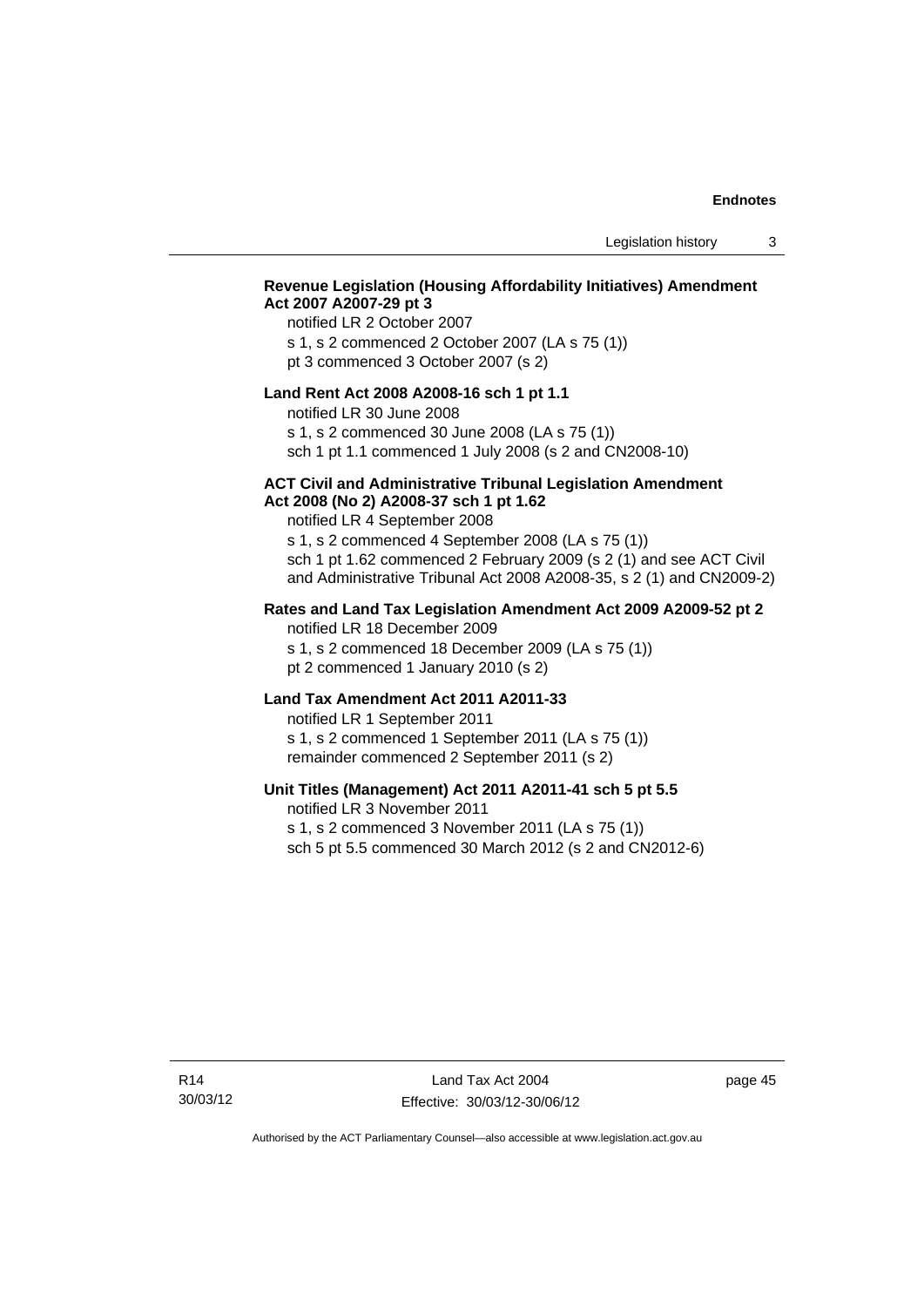4 Amendment history

### <span id="page-51-0"></span>**4 Amendment history**

```
Commencement 
s 2 om LA s 89 (4) 
Imposition of land tax 
s 9 am A2005-29 s 11 
Land exempted from s 9 generally 
s 10 am A2007-29 s 14; pars renum R8 LA; A2007-8 amdt 1.11 
Commissioner to be told if residential land rented 
s 14 sub A2009-52 s 4 
Commissioner to be told if residential land owned by an individual as trustee 
s 14A ins A2011-33 s 4 
Multiple dwellings 
s 15 am A2005-29 s 12
Land partly owned by corporation or trustee 
s 16 am A2005-29 s 13 
Payment of land tax 
s 17 am A2007-21 s 9; ss renum R7 LA 
Land tax for part of quarter 
s 18 am A2005-29 s 14 
Interest and penalty tax payable on land tax if no disclosure 
s 19A ins A2007-20 s 4 
Sale of land for nonpayment of land tax 
s 24 sub A2006-19 s 20 
                am A2008-16 amdt 1.1, amdt 1.2 
Application may relate to more than 1 parcel 
s 25 am A2006-19 s 21 
Unit subdivisions—land tax 
s 27 am A2005-20 amdt 3.185 
Imposition of land tax—qualifying parcels of land 
s 30 am A2005-29 s 15 
Interest on refund 
s 37 am A2005-29 s 16 
Review of decisions by ACAT 
s 39 sub A2008-37 amdt 1.286 
Certificate of land tax and other charges 
s 41 am A2008-16 amdt 1.3
```
page 46 Land Tax Act 2004 Effective: 30/03/12-30/06/12

R14 30/03/12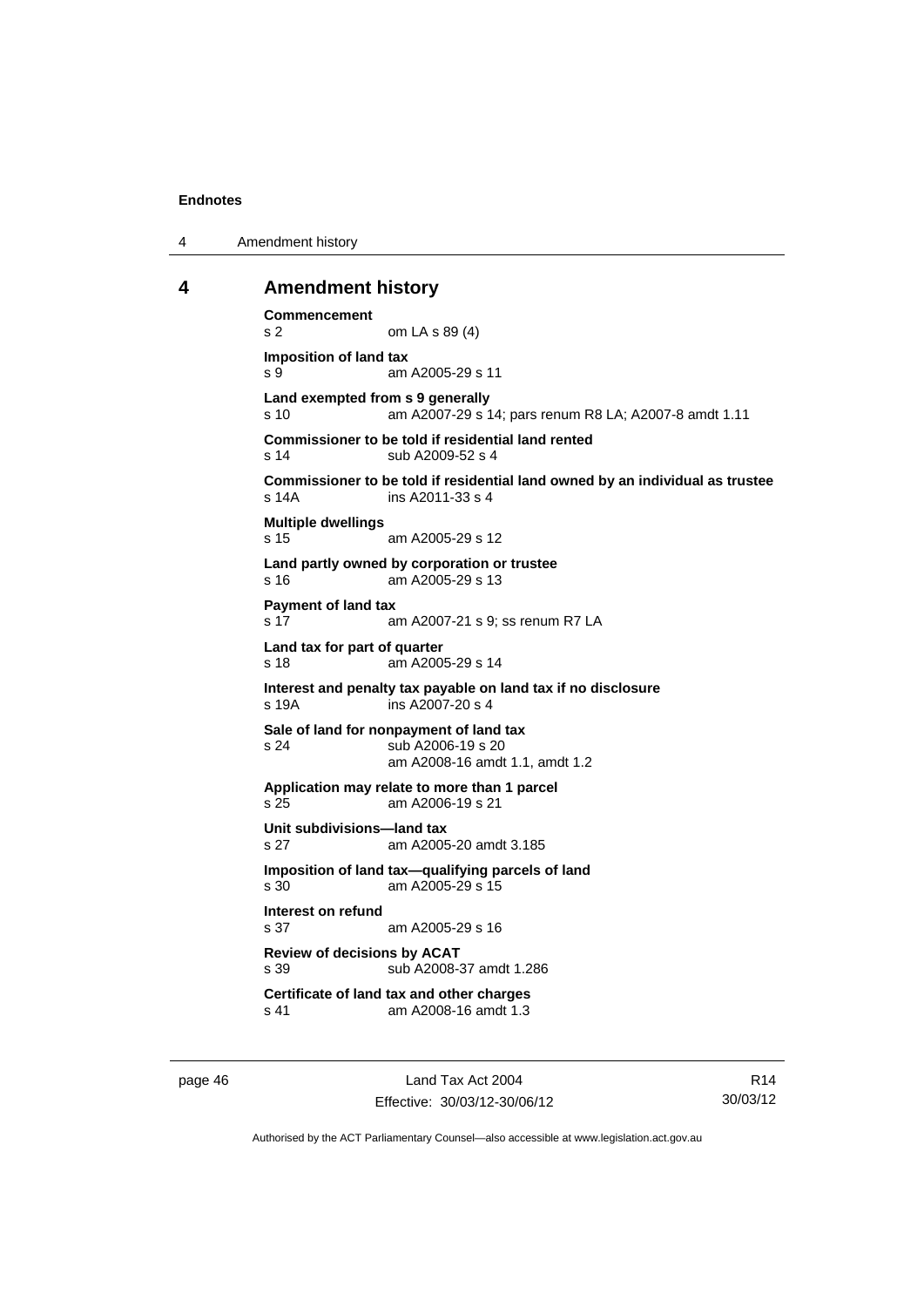Amendment history 4

```
Transitional 
                exp 1 July 2005 (s 57)
Meaning of repealed Act for pt 7 
s 45 exp 1 July 2005 (s 57) 
Special provision for period to 30 June 1987 
s 46 exp 1 July 2005 (s 57) 
Meaning of assessment
s 47 exp 1 July 2005 (s 57) 
Land tax payable under repealed Act 
s 48 exp 1 July 2005 (s 57) 
Land to which repealed Act, pt 4A applied 
s 49 exp 1 July 2005 (s 57) 
Right to object if no objection lodged 
s 50 exp 1 July 2005 (s 57) 
Objections lodged under repealed Act 
s 51 exp 1 July 2005 (s 57) 
Applications for review if no application lodged 
s 52 exp 1 July 2005 (s 57) 
Application for review if application lodged 
s 53 exp 1 July 2005 (s 57) 
Notice of land tax in arrears 
s 54 exp 1 July 2005 (s 57) 
Statements under s 42 
s 55 exp 1 July 2005 (s 57) 
Modification of pt 7's operation 
s 56 exp 1 July 2005 (s 57) 
Expiry of pt 7 
s 57 exp 1 July 2005 (s 57) 
Dictionary 
dict am A2008-37 amdt 1.287 
                 def owner am A2009-52 s 5, pars renum R12 LA 
                 def owners corporation sub A2011-41 amdt 5.9 
                 def unit owner sub A2009-52 s 6
```
page 47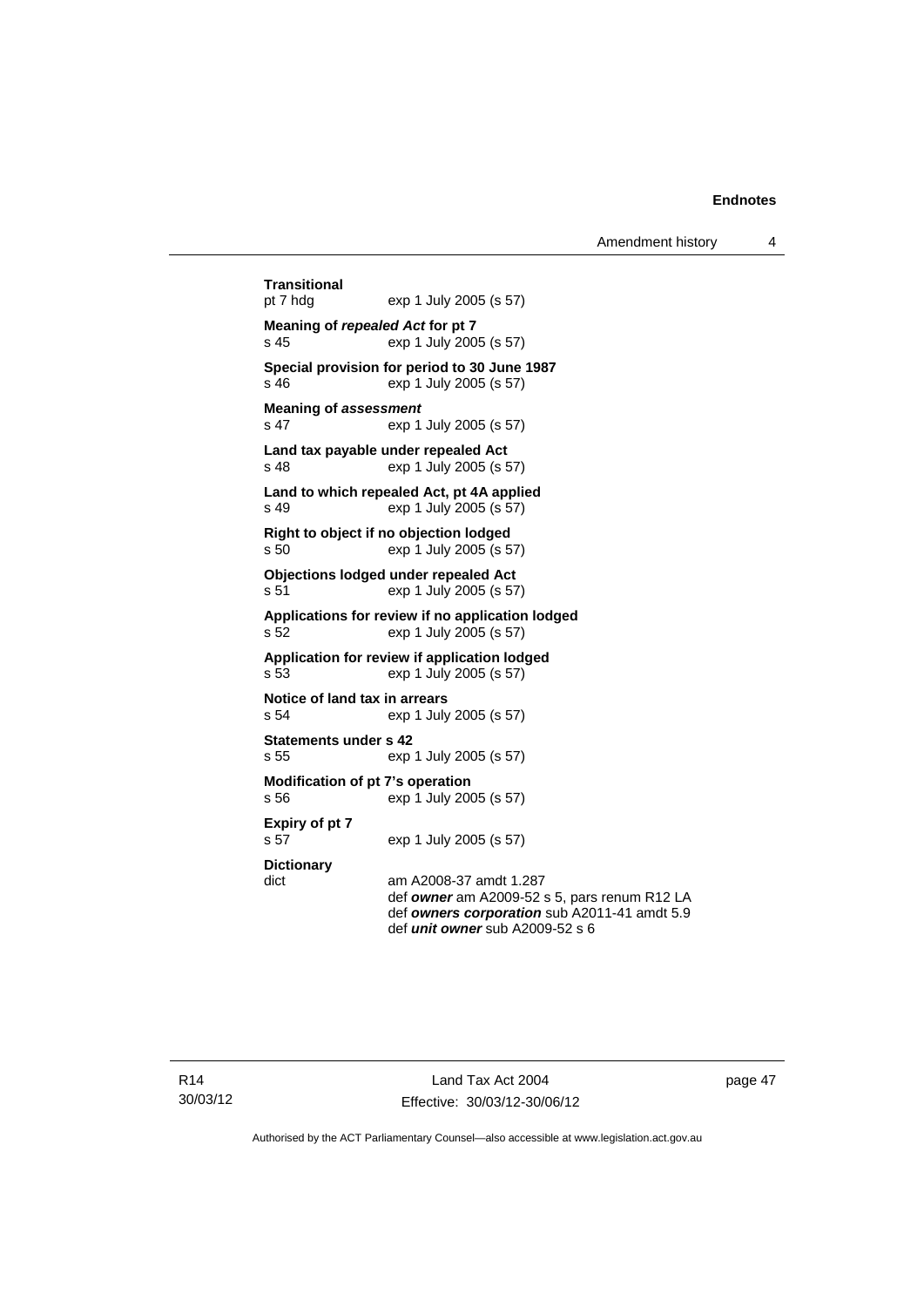5 Earlier republications

# <span id="page-53-0"></span>**5 Earlier republications**

Some earlier republications were not numbered. The number in column 1 refers to the publication order.

Since 12 September 2001 every authorised republication has been published in electronic pdf format on the ACT legislation register. A selection of authorised republications have also been published in printed format. These republications are marked with an asterisk (\*) in column 1. Electronic and printed versions of an authorised republication are identical.

| <b>Republication</b><br>No and date | <b>Effective</b>            | Last<br>amendment<br>made by | <b>Republication</b><br>for |
|-------------------------------------|-----------------------------|------------------------------|-----------------------------|
| R <sub>1</sub><br>1 July 2004       | 1 July 2004-<br>1 June 2005 | not amended                  | new Act                     |
| R <sub>2</sub>                      | 2 June 2005-                | A2005-20                     | amendments by               |
| 2 June 2005                         | 28 June 2005                |                              | A2005-20                    |
| R <sub>3</sub>                      | 29 June 2005-               | A2005-29                     | amendments by               |
| 29 June 2005                        | 1 July 2005                 |                              | A2005-29                    |
| R4<br>2 July 2005                   | 2 July 2005-<br>17 May 2006 | A2005-29                     | commenced expiry            |
| R <sub>5</sub>                      | 18 May 2006-                | A2006-19                     | amendments by               |
| 18 May 2006                         | 14 June 2007                |                              | A2006-19                    |
| R <sub>6</sub>                      | 15 June 2007-               | A2007-20                     | amendments by               |
| 15 June 2007                        | 19 June 2007                |                              | A2007-20                    |
| R7                                  | 20 June 2007-               | A2007-21                     | amendments by               |
| 20 June 2007                        | 2 Oct 2007                  |                              | A2007-21                    |
| R <sub>8</sub>                      | 3 Oct 2007-                 | A2007-29                     | amendments by               |
| 3 Oct 2007                          | 9 Nov 2007                  |                              | A2007-29                    |
| R <sub>9</sub>                      | 10 Nov 2007-                | A2007-29                     | amendments by               |
| 10 Nov 2007                         | 30 June 2008                |                              | A2007-8                     |
| R <sub>10</sub>                     | 1 July 2008-                | A2008-16                     | amendments by               |
| 1 July 2008                         | 1 Feb 2009                  |                              | A2008-16                    |
| R <sub>11</sub>                     | 2 Feb 2009-                 | A2008-37                     | amendments by               |
| 2 Feb 2009                          | 31 Dec 2009                 |                              | A2008-37                    |
| R <sub>12</sub> *                   | 1 Jan 2010-                 | A2009-52                     | amendments by               |
| 1 Jan 2010                          | 1 Sept 2011                 |                              | A2009-52                    |

page 48 Land Tax Act 2004 Effective: 30/03/12-30/06/12

R14 30/03/12